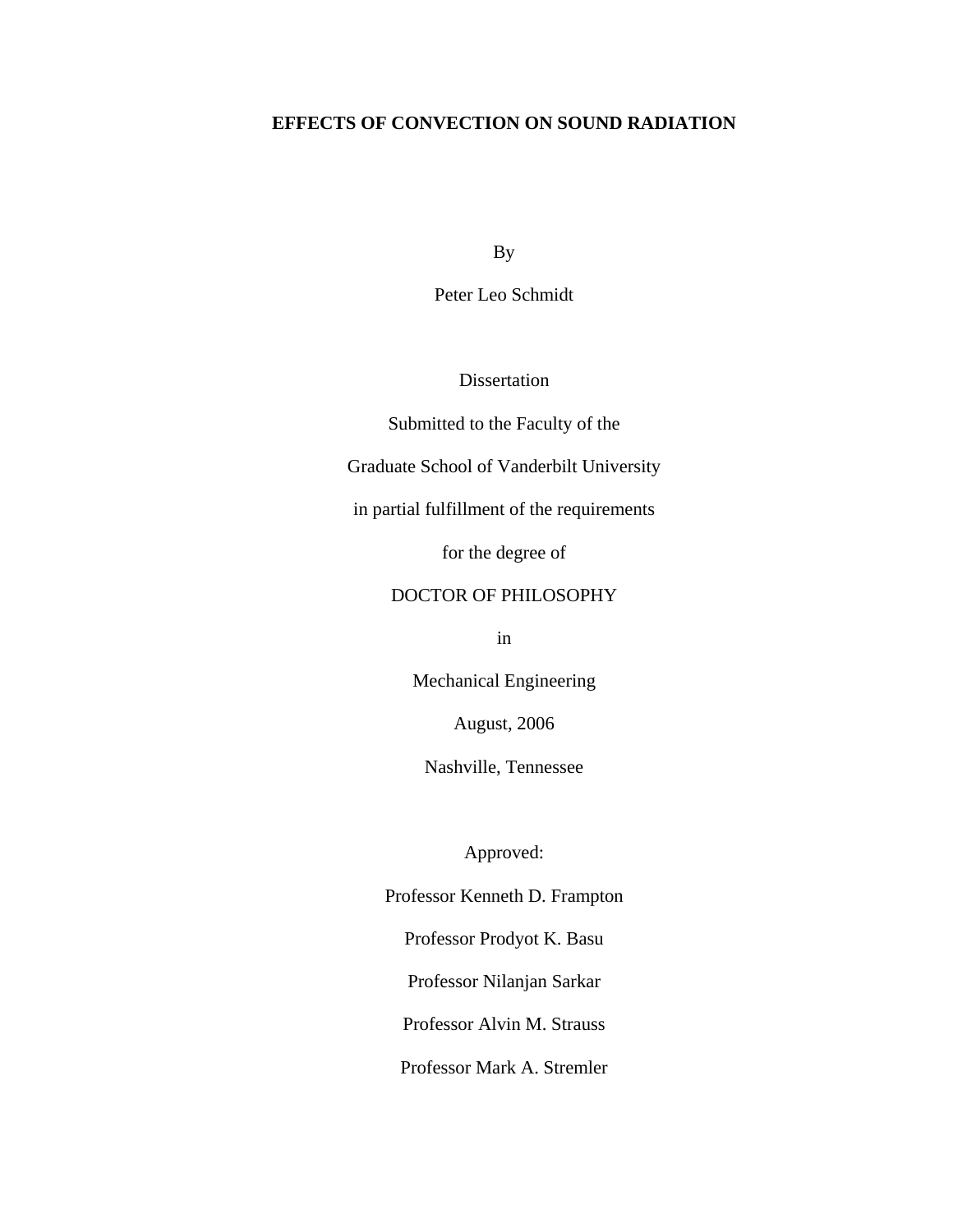To my wife, Lisa Ann,

without whose love and support this would not have been possible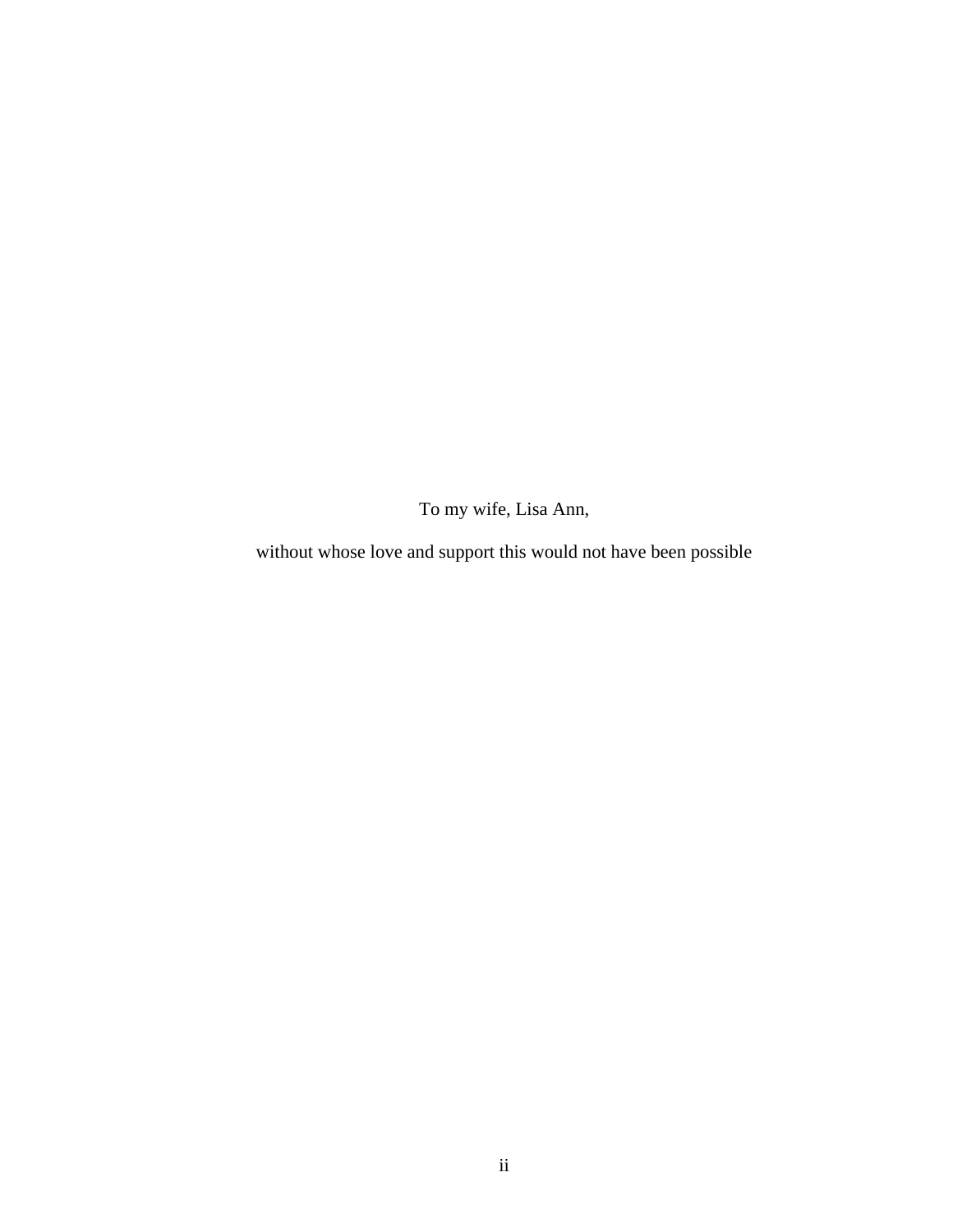### ACKNOWLEDGEMENTS

This work would not have been undertaken without the support of the National Science Foundation. Through their CAREER grant number 0134224, awarded to the director of this dissertation, the NSF has provided the academic support and environment to accomplish basic research without attempting to impose a schedule on discovery of scientific truth. I am forever indebted to my advisor, mentor and dissertation director, Ken Frampton, who has provided an environment that fosters learning and discovery. He has provided invaluable guidance during my course of study as I embark on a new phase of my engineering career.

I am also thankful to the members of my dissertation committee, who have taken valuable time out of their busy schedules, often on short notice, in order to provide guidance for this project.

I would also like to thank my coworkers in the Vibro-acoustics lab, past and present, for the contributions they made to the excellent work environment I have found at Vanderbilt.

In all things, family is paramount. I would like to thank my wife, Lisa Ann who has given more to me than she can ever know. I also wish to thank my parents for their love, guidance and my education in my formative years. I am also indebted to my friend Pat McMullen, who gave me a push in this direction when I needed it. Last, but certainly not least I would like to thank Dr. Eugene H. Kremer III, who though he has gone to his eternal reward, influences me to this day.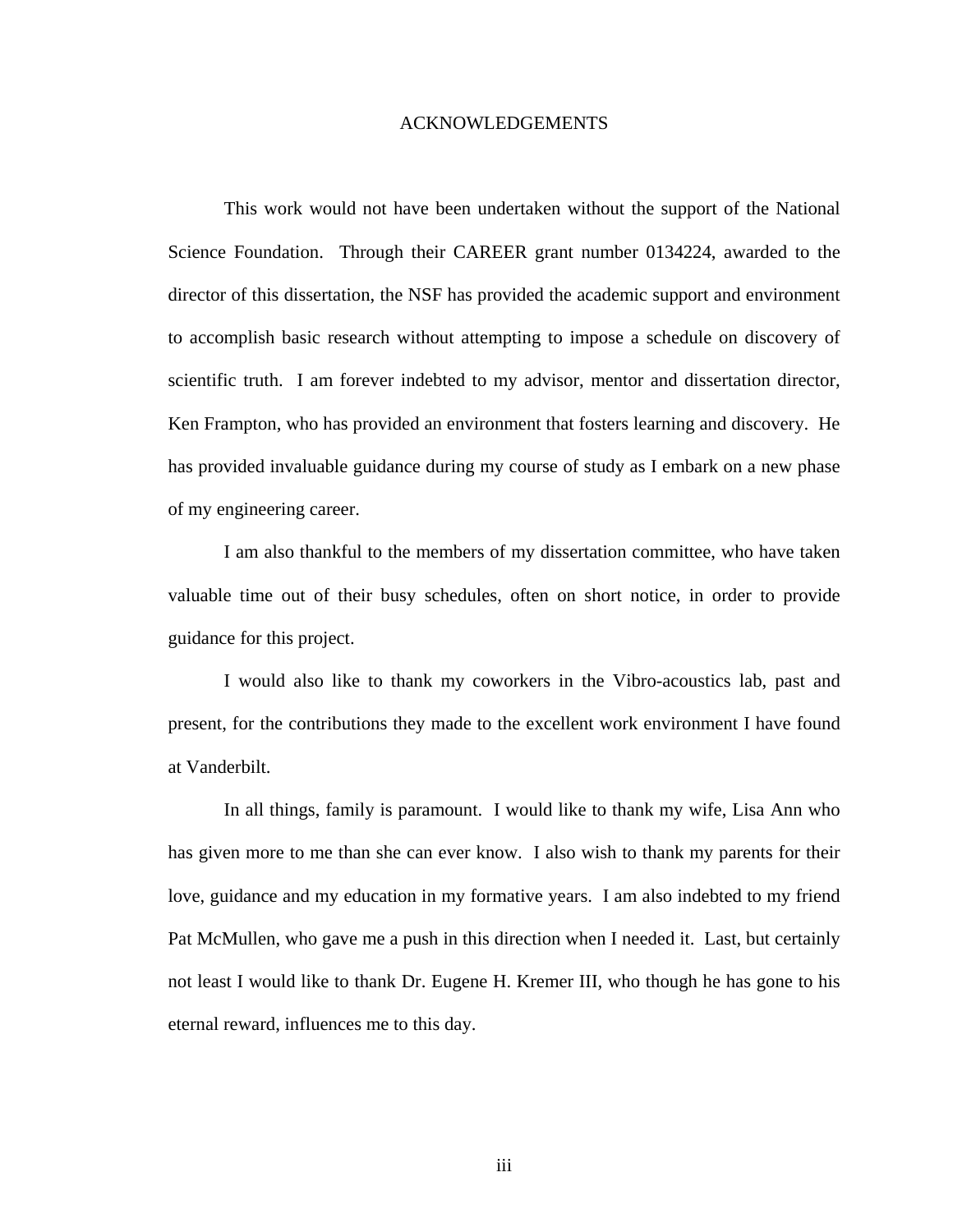# TABLE OF CONTENTS

|                                                       | Page |  |  |  |
|-------------------------------------------------------|------|--|--|--|
|                                                       |      |  |  |  |
|                                                       |      |  |  |  |
|                                                       |      |  |  |  |
|                                                       |      |  |  |  |
| Chapter                                               |      |  |  |  |
| $\mathbf{I}$ .                                        |      |  |  |  |
|                                                       |      |  |  |  |
| II.                                                   |      |  |  |  |
|                                                       |      |  |  |  |
|                                                       |      |  |  |  |
|                                                       |      |  |  |  |
| Approximation of the Aerodynamic Generalized Forces20 |      |  |  |  |
|                                                       |      |  |  |  |
|                                                       |      |  |  |  |
|                                                       |      |  |  |  |
|                                                       |      |  |  |  |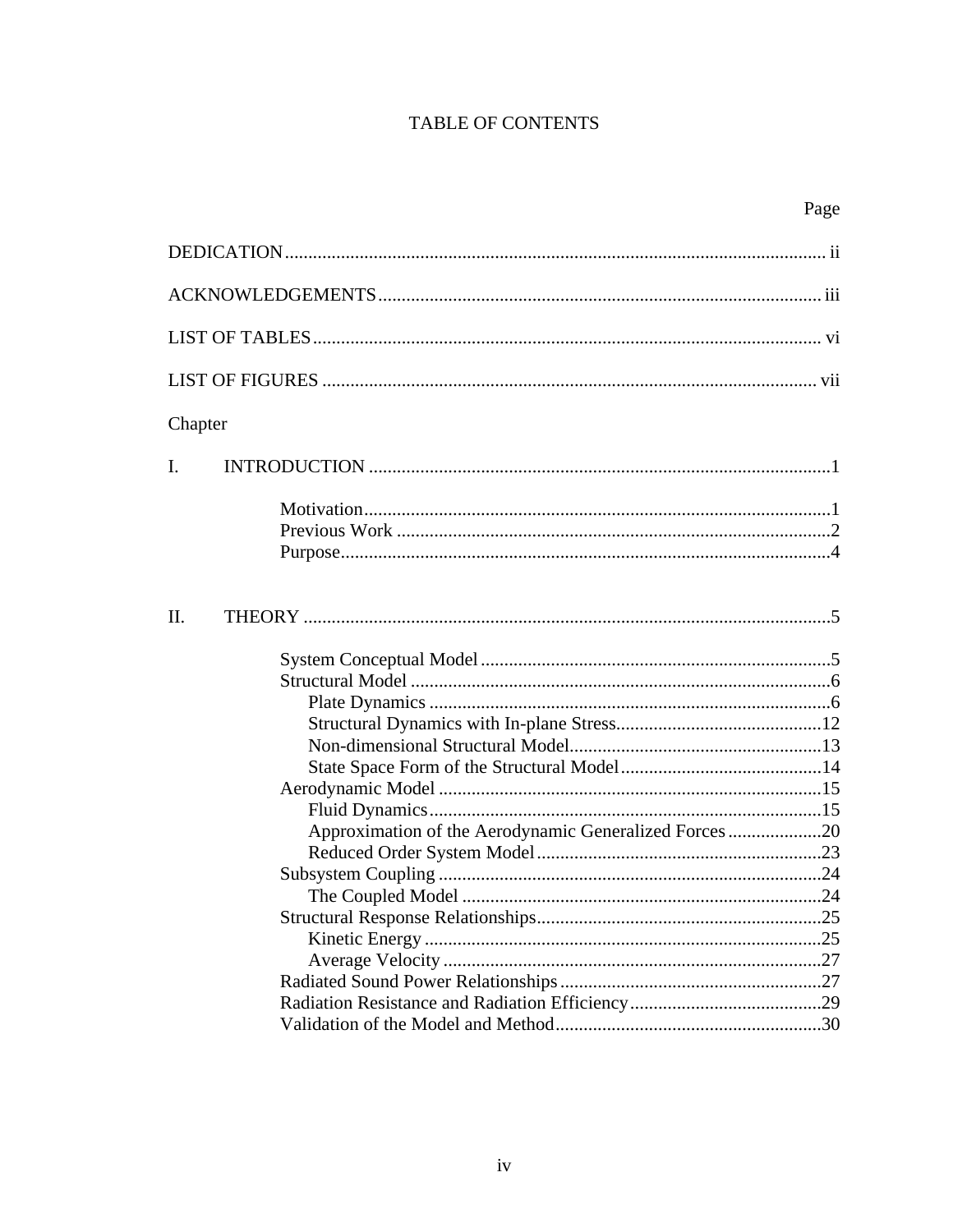| TH. |                                                            |     |
|-----|------------------------------------------------------------|-----|
|     |                                                            |     |
|     |                                                            |     |
|     |                                                            |     |
|     |                                                            |     |
|     |                                                            |     |
|     |                                                            |     |
|     |                                                            |     |
|     |                                                            |     |
|     | Radiated Sound Power with Unidirectional In-Plane Stress53 |     |
|     |                                                            |     |
|     |                                                            |     |
|     |                                                            |     |
|     |                                                            |     |
|     |                                                            |     |
|     |                                                            |     |
|     |                                                            |     |
| V.  |                                                            |     |
|     |                                                            | .71 |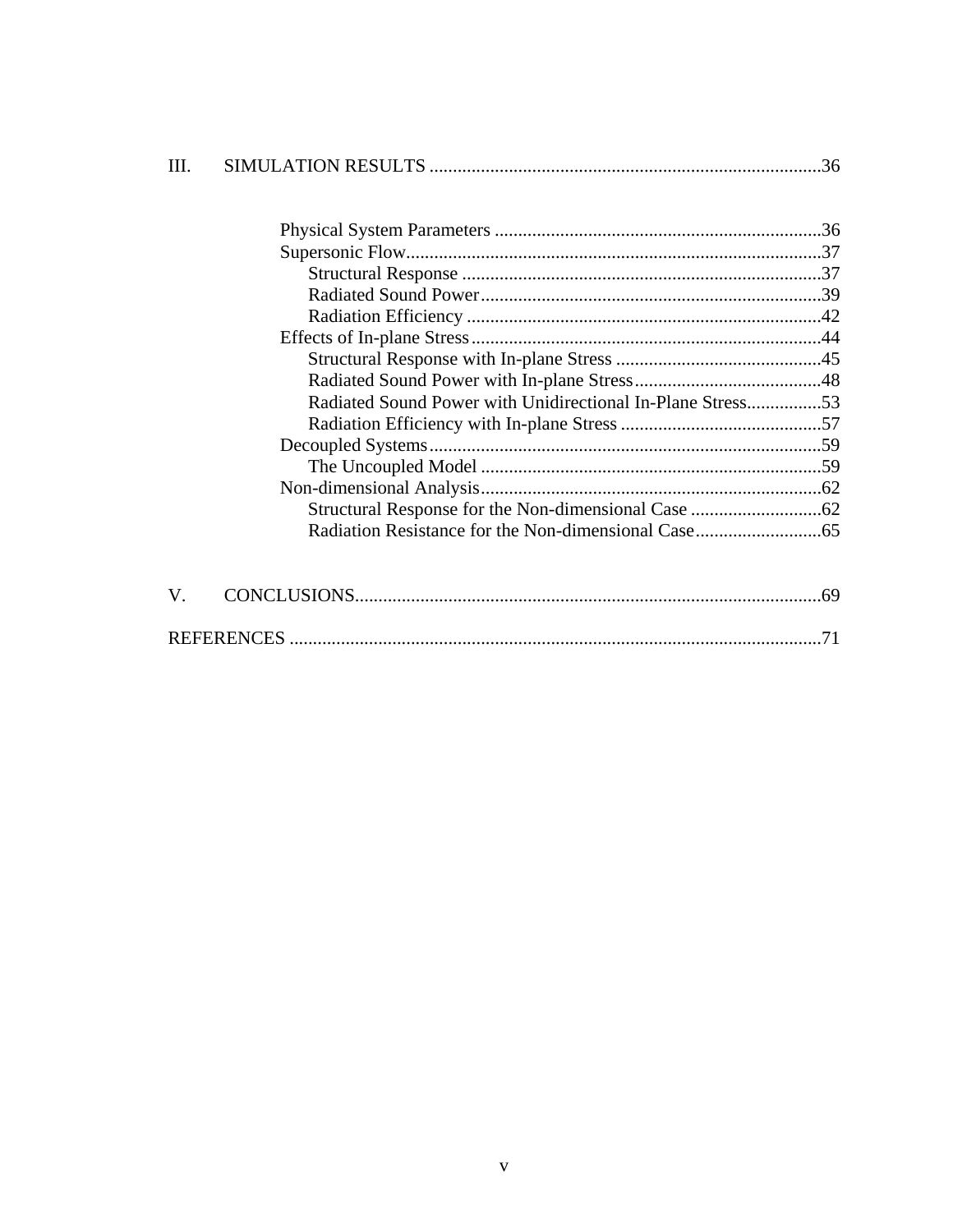# LIST OF TABLES

Page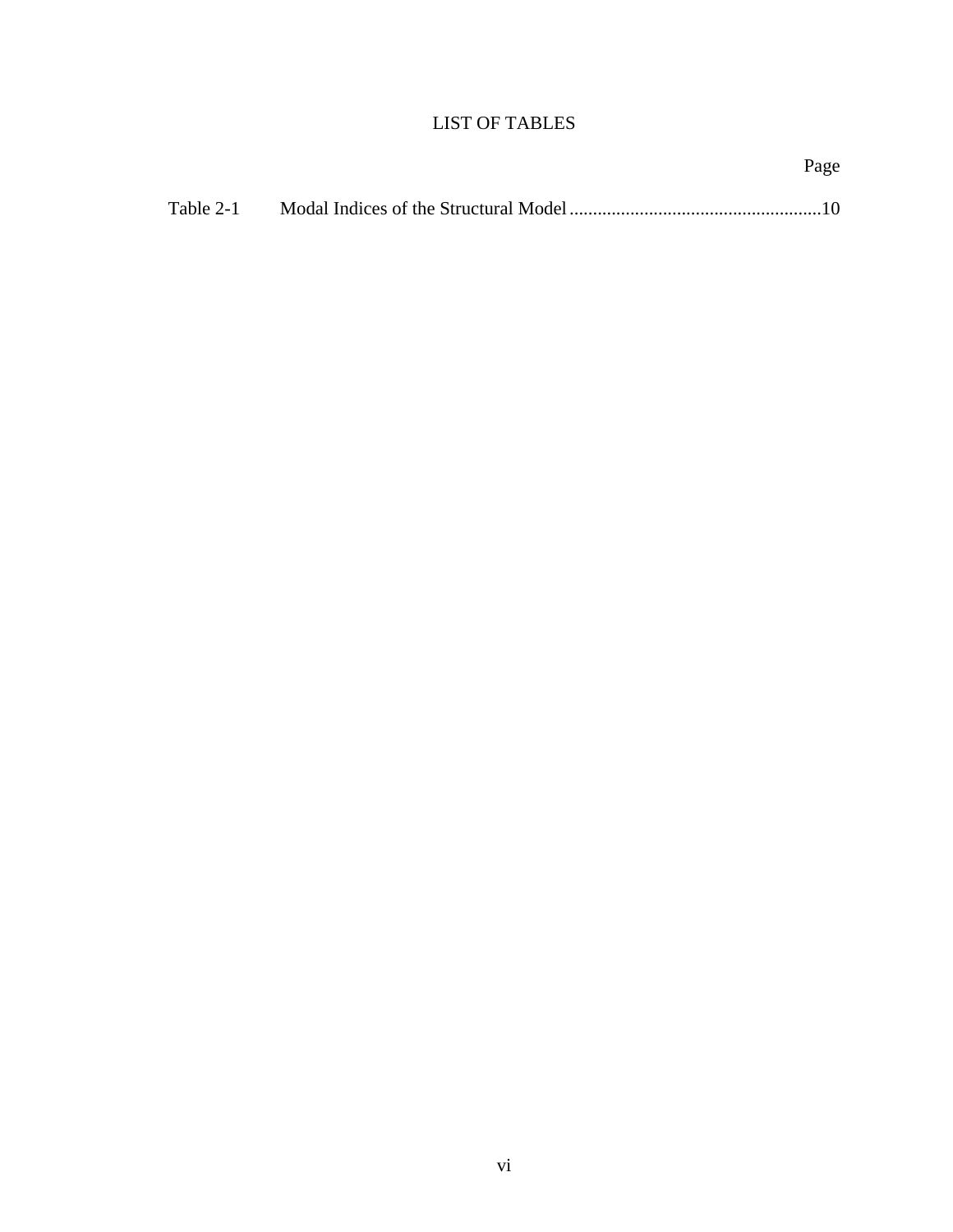# LIST OF FIGURES

| Figure 2-1. |                                                                             |
|-------------|-----------------------------------------------------------------------------|
| Figure 2-2. |                                                                             |
| Figure 2-3. |                                                                             |
| Figure 2-4. |                                                                             |
| Figure 2-5. |                                                                             |
| Figure 2-6. | Radiation efficiency of the $(1, 1)$                                        |
| Figure 2-7. | Radiation efficiency of the $(2, 1)$                                        |
| Figure 2-8. | Plot of the wave-number spectrum of<br>plate velocity showing the radiating |
| Figure 3-1. |                                                                             |
| Figure 3-2. |                                                                             |
| Figure 3-3. | Modal contributions to radiated sound power                                 |
| Figure 3-4. |                                                                             |
| Figure 3-5. | Structural kinetic energy at subsonic flow velocities                       |
|             | Figure 3-6. Structural kinetic energy at supersonic flow velocities         |
| Figure 3-7. | Radiated sound power as for $r = -1$                                        |
| Figure 3-8. | Radiated sound power as for $r = 0$                                         |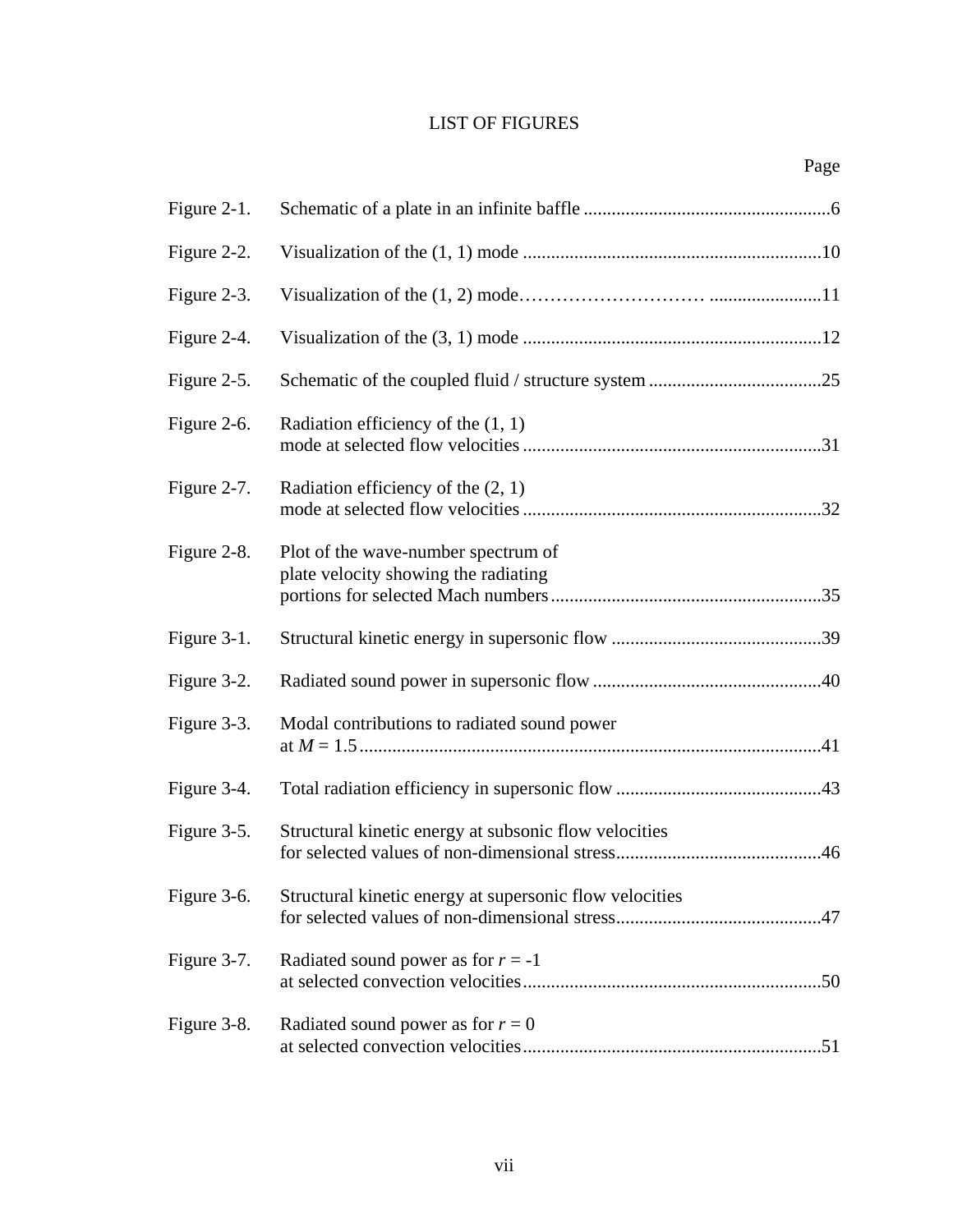|                 | Figure 3-9. Radiated sound power as for $r = 1$                                    |
|-----------------|------------------------------------------------------------------------------------|
| Figure $3-10$ . | Radiated sound power as for $r = 10$                                               |
| Figure $3-11$   | Radiated sound power as for $r = 10$ ,<br>stress applied in the $x$ direction only |
| Figure $3-12$ . | Radiated sound power as for $r = 10$ ,<br>stress applied in the y direction only   |
| Figure $3-13$ . | Total radiation efficiency for selected                                            |
| Figure $3-14$ . |                                                                                    |
|                 | Figure 3-15. Stability and coupling boundaries                                     |
|                 |                                                                                    |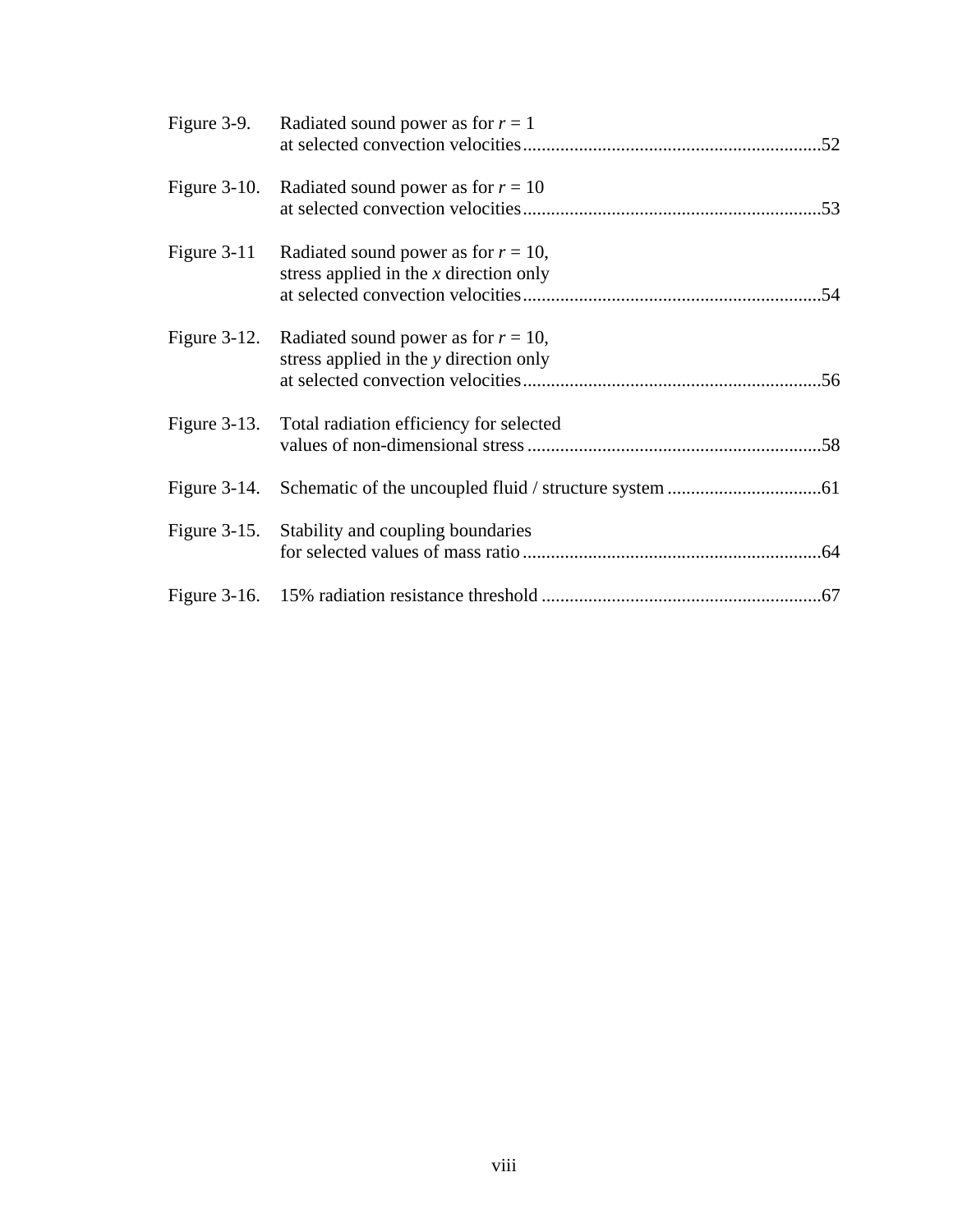### **CHAPTER I**

### **INTRODUCTION**

#### Motivation

Radiation of sound into quiescent fluids from geometrically simple structures is well understood<sup>1</sup>. However, little has been done to investigate this behavior in convected fluids. Of the works that do consider this phenomenon, only a small number consider coupling between modes of the structure via the fluid medium being investigated.

It has been shown that fluid convection, coupled with structural motion, changes the way energy is radiated from, and absorbed by a structure<sup>2,3,4,5</sup>.

The basic differential equation that governs the motion of any simple structure defines the relationship between lateral vibration of the structure and the lateral loading on that structure. Changing the loading on a structure changes the form of that equation. When a structure is under some type of stress resulting from external loading, it is prudent to assume that the dynamic behavior of that structure will change.

There are many different types of structure where the amount of energy emitted into the surrounding environment is of concern. Whether it is the noise transmitted into the cabin of an aircraft in flight or noise emitted by a submarine into the sea as a result of the action of the fluid flowing over the hull, the problem is governed by the same basic equations. The large difference in the physical parameters that describe these particular systems result in a need to quantify convection effects over a large range of fluid and structural parameter values in order to make judgments on when the effects of convection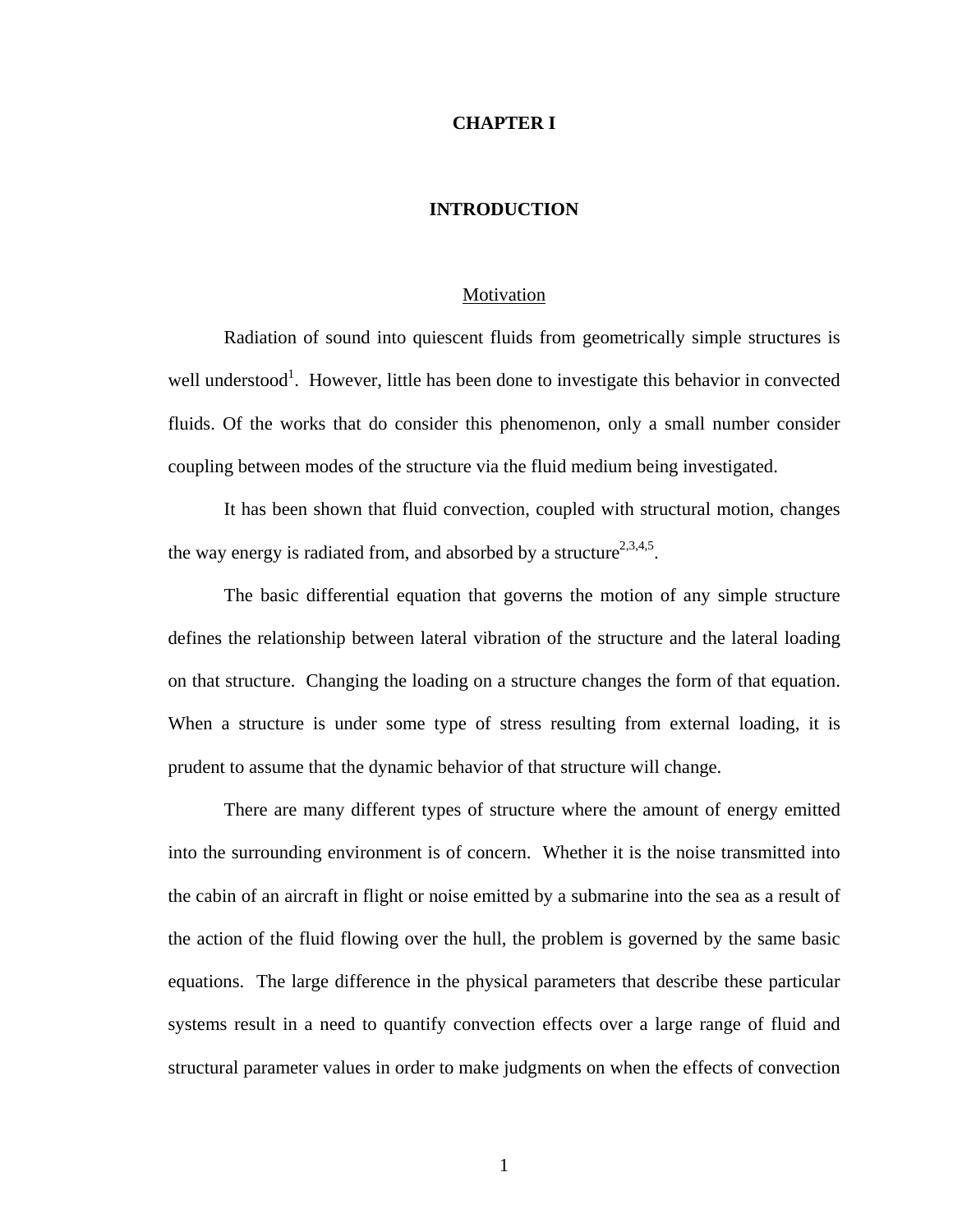should be included, but also when convection effects should be coupled to the structure to make accurate predictions of overall system performance.

### Previous Work

Initial investigations into the effects of convection on radiation from structures have been done by Abrahams<sup>2</sup>, Atalla and Nicolas<sup>3</sup>, Graham<sup>4</sup> and Frampton<sup>5</sup>. Abrahams solves the convected wave equation using asymptotic techniques. His solution showed good agreement (within 2% for a large number of modes) with work done in the aeroelastic stability analysis community using Galerkin's Method<sup>6</sup>. Atalla and Nicolas expanded on earlier work by  $\text{Berry}^7$  and used it to evaluate the radiation impedance for a rectangular piston in the presence of mean flow. Berry, Atalla and Nicolas used a Rayleigh-Ritz approach to describe the kinetic and potential energy of the structure. Atalla and Nicolas noted an increase in radiation efficiency as flow speed increased for both rectangular pistons and a plate vibrating in the  $(1, 1)$  and  $(2, 2)$  modes. Graham showed that the frequency at which any given mode becomes an efficient radiator decreases as flow velocity increases.

Frampton, expanding on work done by Currey and Cunefare $^8$  and by Wallace<sup>9</sup>, chose to cast the problem in state variable form, with the structural dynamics discretized using Galerkin's Method and the aerodynamic model discretized using the methods developed by Dowell<sup>10</sup> for use in aeroelastic stability analysis. He showed that the radiation efficiency can be expressed as a transfer function in the frequency domain of the aerodynamic model, and that increases in flow speed increase the radiation efficiency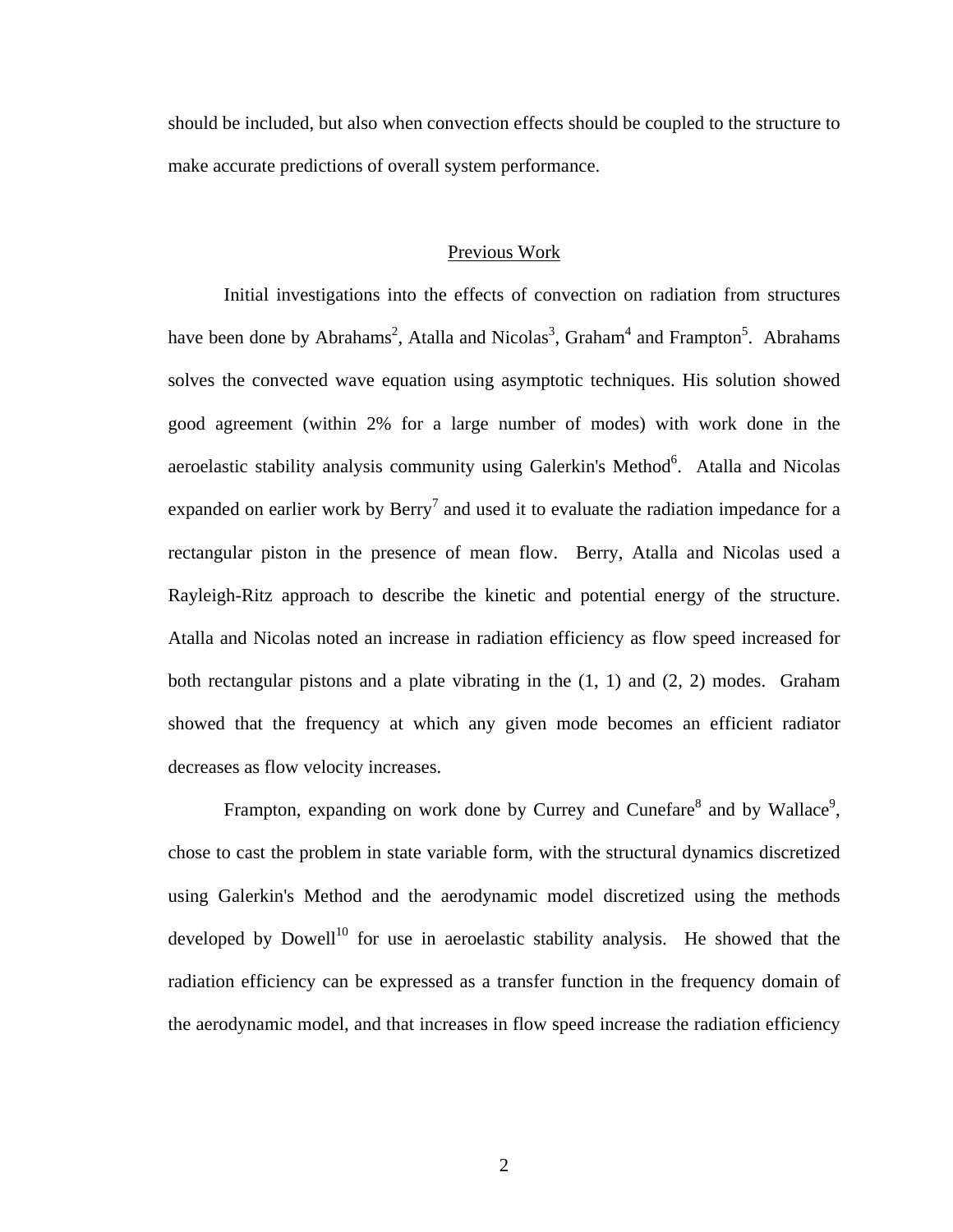of any given structural mode. Frampton's findings are in agreement with the earlier work cited.

There are fewer references available that study the effects of flow induced intermodal coupling, including those of Sgard, Atalla and Nicolas<sup>11</sup>, Wu and Maestrello<sup>12</sup> and Frampton<sup>13</sup>. Sgard, Atalla and Nicolas took the approach of discretizing the radiating structure with a FEM / BEM mixed approach. They showed that as flow speed increases, inter-modal coupling becomes a significant effect and must be considered when modeling the power radiated from a structure. They attribute the increase in radiated power as flow velocity increases to this effect. Wu and Maestrello also argue that flow induced coupling is an important part of the modeling of radiated acoustic power from structures into a convected fluid. Since their work was concerned with stability analysis, their discussion of radiated power was limited to the importance of it's inclusion in stability calculations, not it's behavior *per se*.

Frampton extended his earlier work with radiation efficiency to include the calculation of the kinetic energy of radiating structures and the associated radiated sound power when coupled with a convected fluid model. Earlier work by Fahy<sup>14</sup> was expanded to show that the kinetic energy and radiated power of the coupled system could be represented by transfer functions in the frequency domain. This work also concluded that coupling is important and that the power radiated by a structure into a convected fluid increased as flow velocity increased. Frampton included the important result that the coupling mechanism was the path to allow energy to be shared between modes of vibration in the structure, and that this mechanism accounted for the increased radiated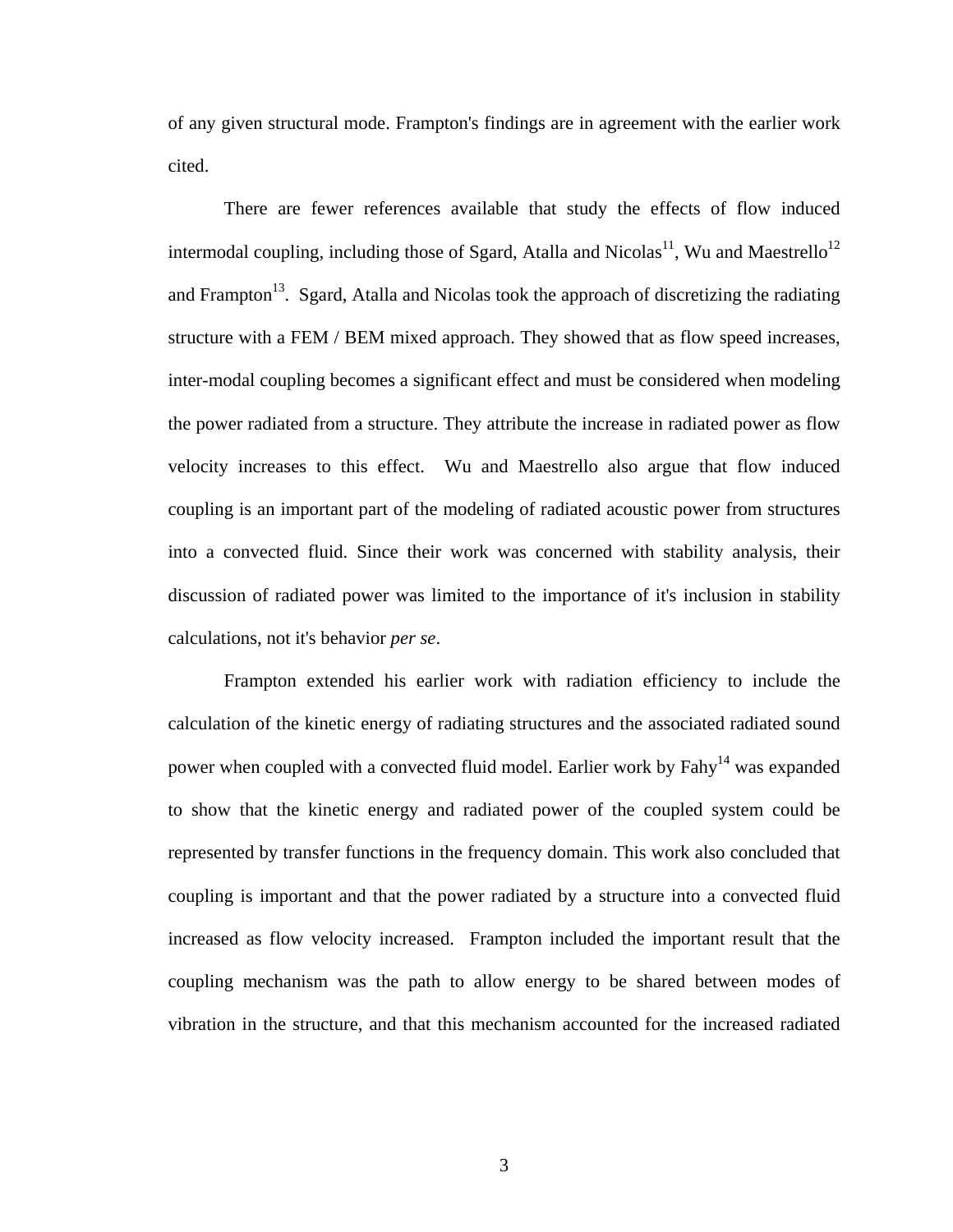sound power as subsonic convection velocity increased. Frampton also noted that the kinetic energy of the structure remained nearly constant with varying flow velocities.

#### Purpose

The purpose of this work is to expand the work done by Frampton in three areas. First, the work with coupled structural and aerodynamic subsystems will be expanded to the supersonic flow region to quantify the effects on structural response and on radiated sound power behavior. Next, the method will be expanded by adding in-plane stresses to the structural system model, and exploring the effect that imposed stress has on the behavior of the structural response and radiated sound power for both subsonic and supersonic flow. These effects will be studied with the same physical parameter set used in the preceding work so that the effects observed may be compared and contrasted. Finally, the aerodynamic and structural subsystem models will be put in non-dimensional form such that a wide range of physical structural and fluid parameters may be studied. In this way, engineering rules of thumb can be derived for when the effects of convection and coupling must be considered for any specific case of fluid structure interaction likely to be encountered by structures operating in typical engineering applications.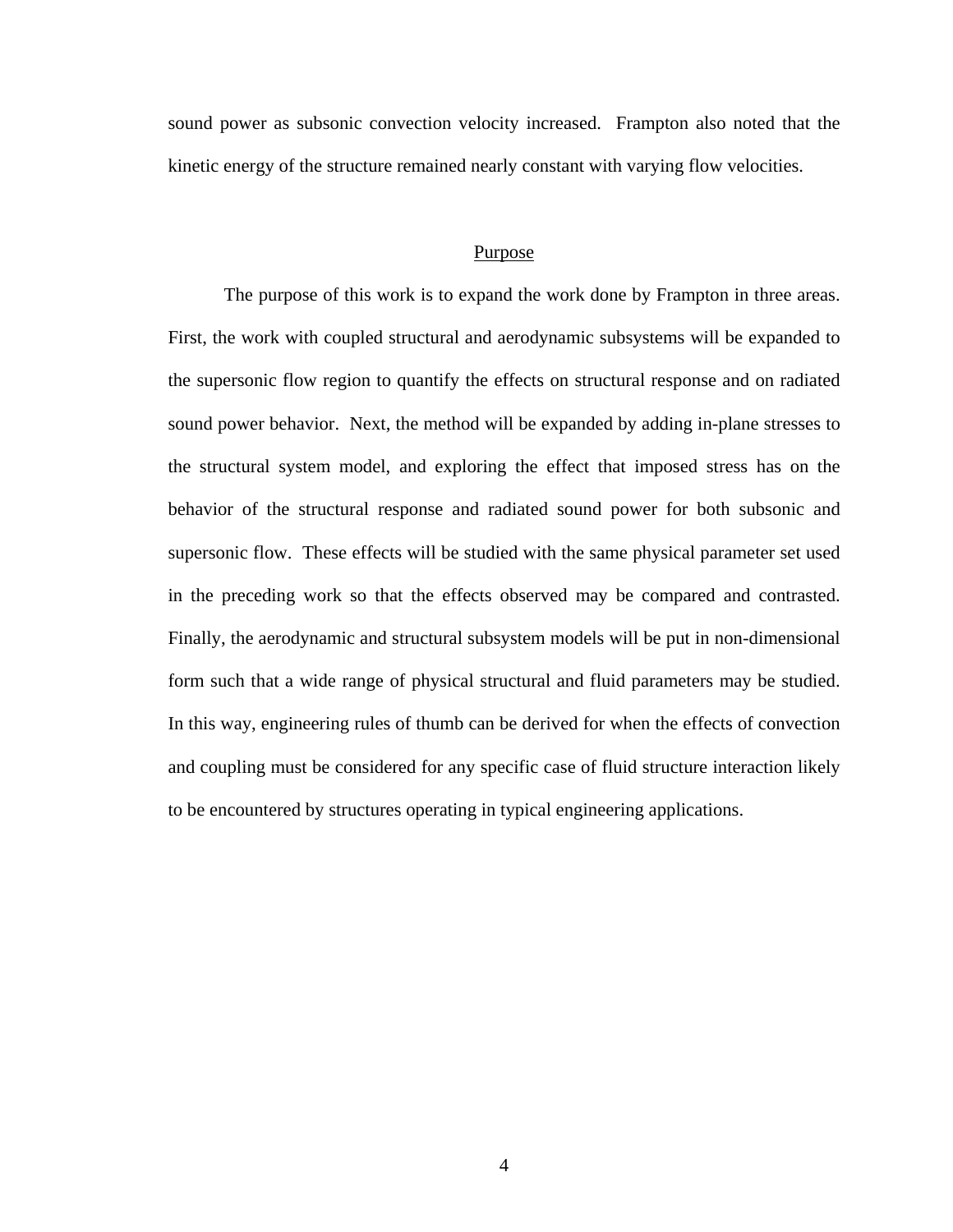### **CHAPTER II**

## **THEORY**

### System Conceptual Model

The development begins by considering a finite, elastic, rectangular plate in an infinite baffle as depicted in Figure 2-1. On one side of the plate is a semi-infinite fluid, flowing parallel to the plane of the plate in the positive *x*-axis direction. The other side of the plate is exposed to a vacuum. As the plate vibrates a pressure disturbance is created in the convected fluid.

A mathematical model of this system begins with a modal description of the plate motion and the relationship of this motion to the dynamic behavior of the fluid. Next, the dynamics of the convected fluid are described by the convected wave equation. Given these coupled dynamic equations, a method for solving them is presented as is a method for computing the radiated sound power.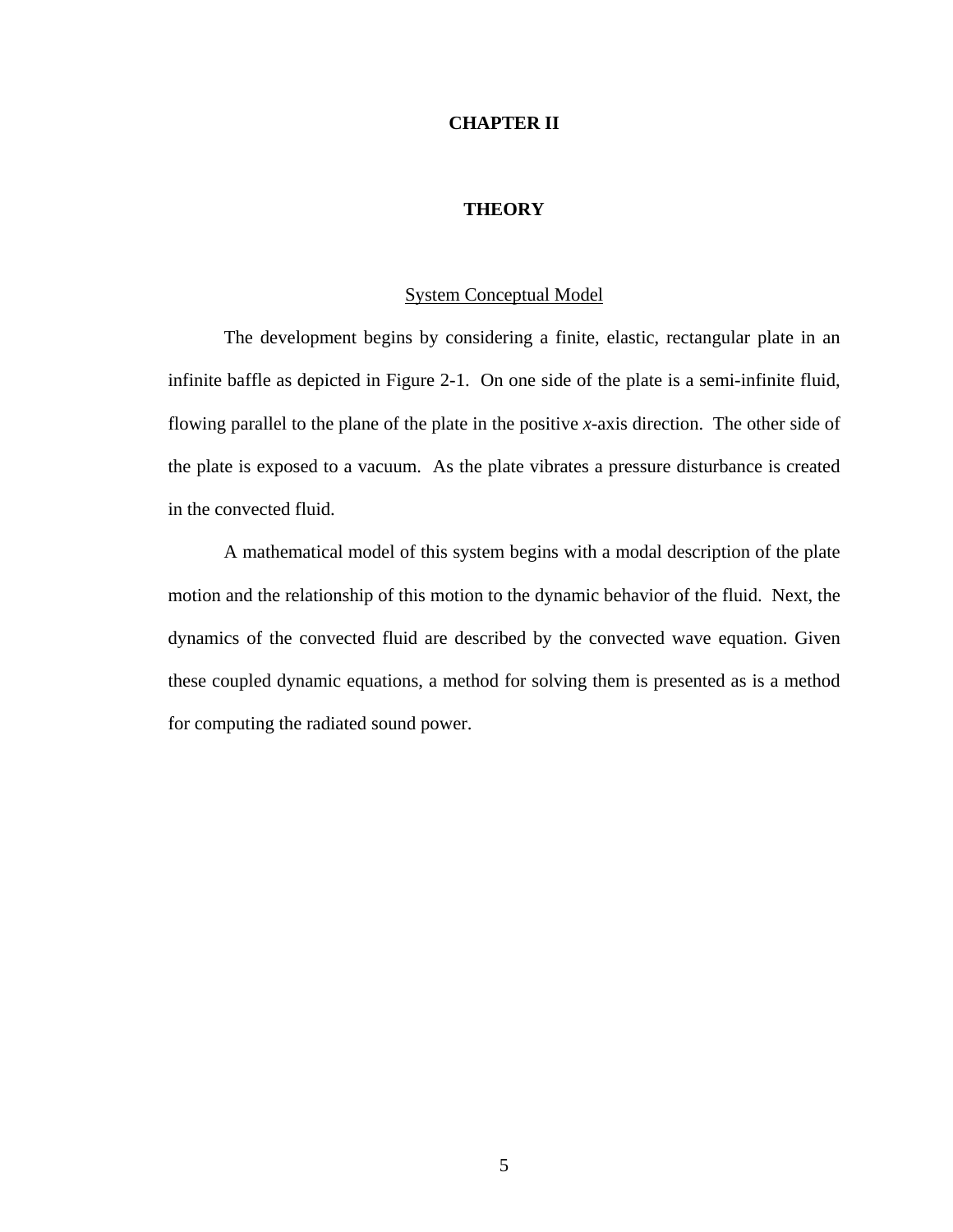

Figure 2-1. Schematic of a plate in an infinite baffle

# Structural Model

# *Plate dynamics*

The plate is modeled by employing Galerkin's technique to discretize the linear equations of motion<sup>6</sup>. The partial differential equation of motion for a thin, uniform plate  $is^{15}$ :

$$
0 = D\nabla^4 w(x, y, t) + \rho_s h_s \frac{\partial^2 w(x, t)}{\partial t^2} + p(x, y, t) + p_d(x, y, t), \qquad (2-1)
$$

where  $w(x, y, t)$ , *D*,  $\rho$  and *h* are the panel displacement, stiffness, density and thickness, respectively. The plate is forced by the fluid and disturbance pressures,  $p(x, y, t)$  and  $p_d(x, y, t)$  respectively.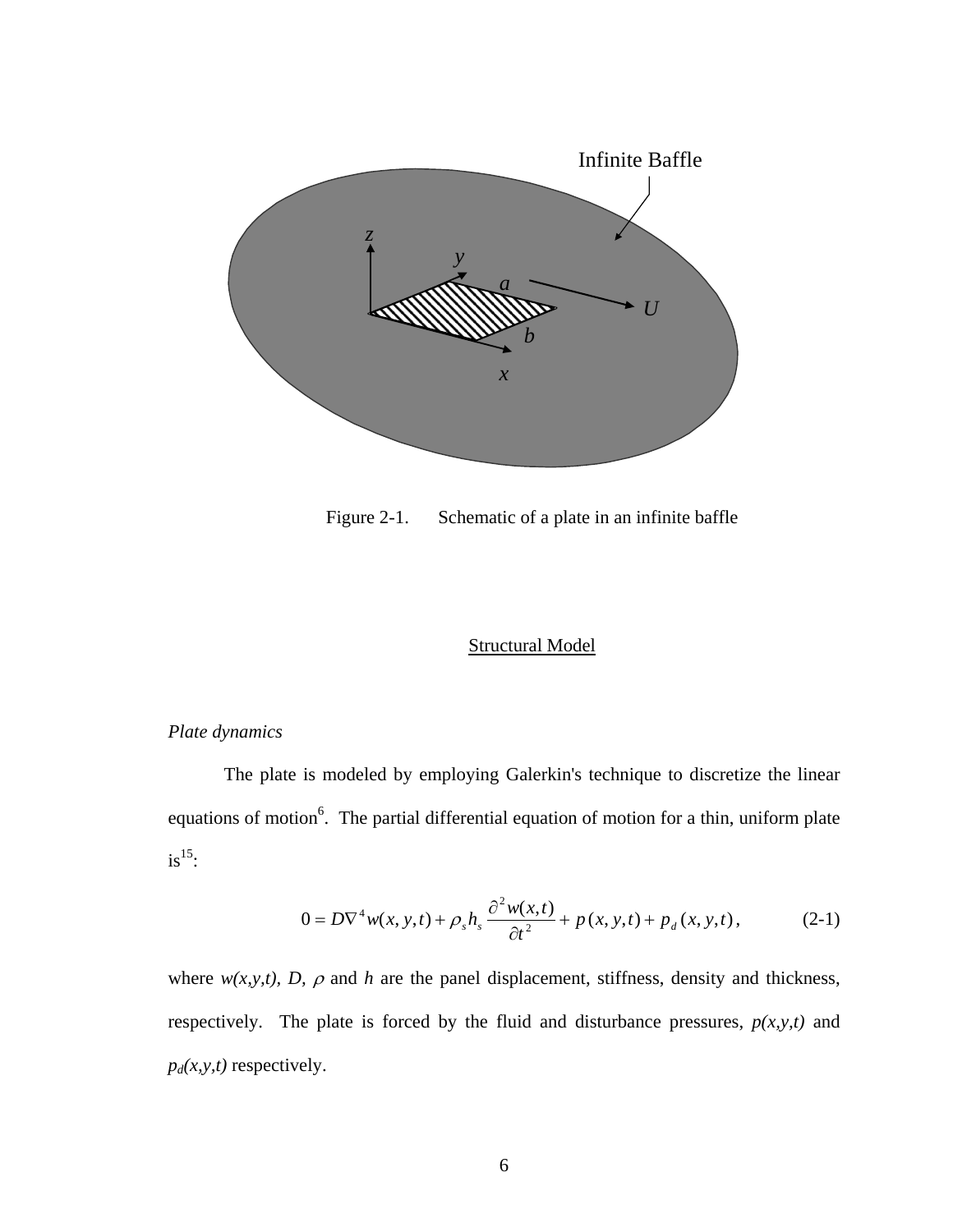A separable solution is assumed using the *in vacuuo* panel eigenfunctions and generalized coordinates of the form:

$$
w(x, y, t) = \sum_{n=1}^{N} \psi_n(x, y) q_n(t)
$$
 (2-2)

where,  $\psi_n(x, y)$  is the mode shape and  $q_n(t)$  is the generalized coordinate. The velocity of the plate can also be represented using the panel eigenfunctions and generalized coordinates as

$$
\dot{w}(x, y, t) = \sum_{n=1}^{N} \psi_n(x, y) \dot{q}_n(t).
$$
 (2-3)

The approach presented here can accommodate any plate boundary condition. However, results will be presented for a simply supported plate, which has been shown to have the following mode shapes $15$ :

$$
\psi_n(x, y) = \sin\left(\frac{j\pi}{a}x\right)\sin\left(\frac{k\pi}{b}y\right),\tag{2-4}
$$

where the  $n^{th}$  plate mode has  $(x, y)$  directional indices  $(j, k)$ .

Substituting Equation (2-2) and (2-4) into Equation (2-1) and multiplying by an arbitrary expansion function,  $\psi_m(x, y)$ , yields the homogeneous form:

$$
D\sum_{n=1}^{N}\nabla^{4}\psi_{n}\psi_{m}q_{n} + \rho\sum_{n=1}^{N}\psi_{n}\psi_{m}\ddot{q}_{n} = 0.
$$
 (2-5)

Equation (2-5) can be written in integral form for a single mode. The individual homogeneous equations are of the form:

$$
Dq_n \int_S (\nabla^4 \psi_n) \psi_m dS + \rho \ddot{q}_n \int_S \psi_n \psi_m dS = 0.
$$
 (2-6)

Equation (2-6) can be rewritten in the familiar form:

$$
M_n \ddot{q}_n + K_n q_n = 0, \qquad (2-7)
$$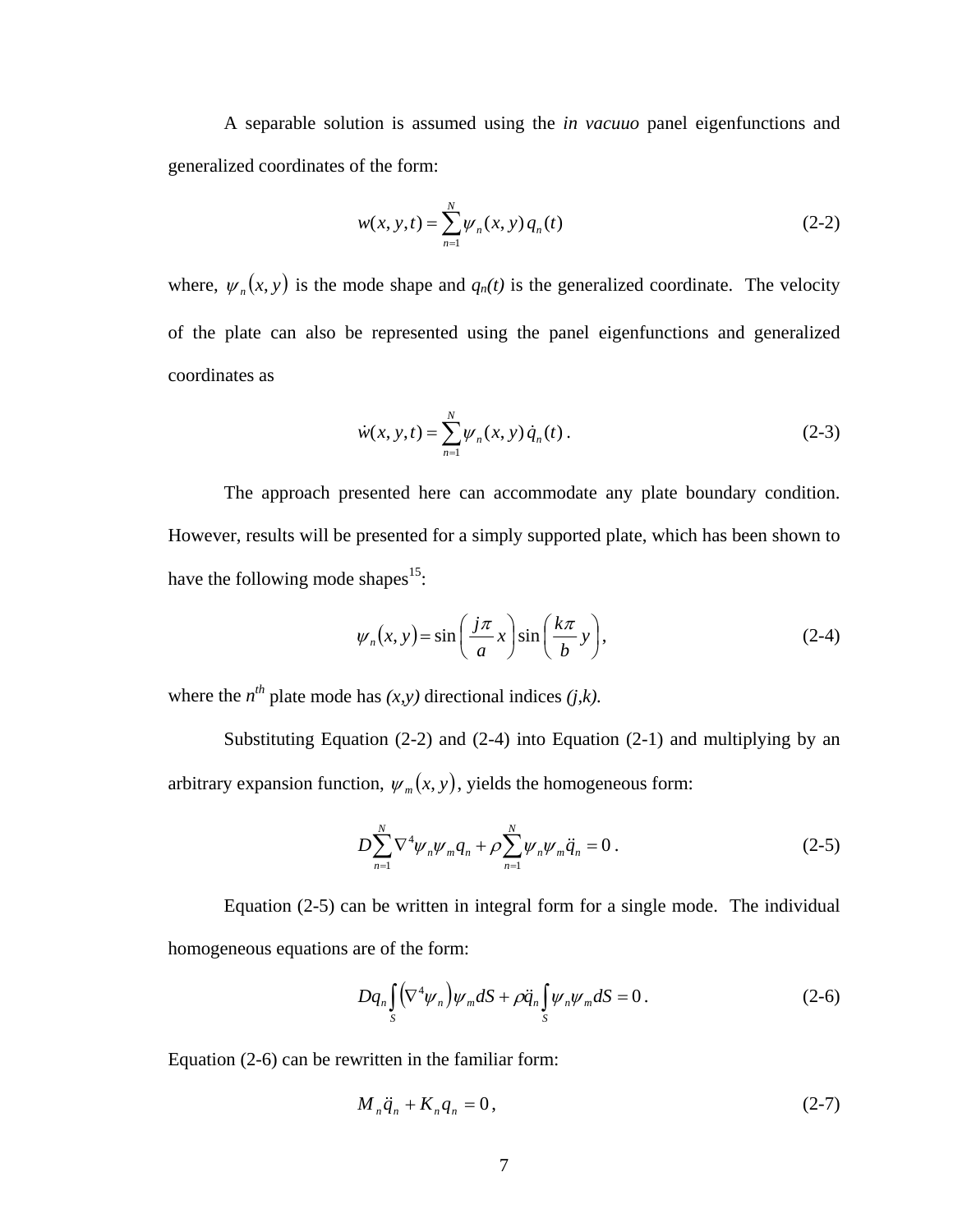where

$$
M_n = \rho \int_S \psi_n \psi_m dS \tag{2-8}
$$

and

$$
K_n = D \int_S (\nabla^4 \psi_n) \psi_m dS \,. \tag{2-9}
$$

Substituting Equation (2-4) into (2-8) and (2-9) results in:

$$
M_n = \rho \int_0^a \int_0^b \sin\left(\frac{m\pi x}{a}\right) \sin\left(\frac{n\pi y}{b}\right) \sin\left(\frac{j\pi x}{a}\right) \sin\left(\frac{k\pi y}{b}\right) dx dy \quad (2-10)
$$

and

$$
K_n = D\pi^4 \left(\frac{m^2}{a} + \frac{n^2}{b}\right) \times
$$
  

$$
\int_0^a \int_0^b \sin\left(\frac{m\pi x}{a}\right) \sin\left(\frac{n\pi y}{b}\right) \sin\left(\frac{j\pi x}{a}\right) \sin\left(\frac{k\pi y}{b}\right) dxdy.
$$
 (2-11)

Integrating over the domain using the stated boundary conditions yields

$$
M_n = \frac{ab\rho}{4} \tag{2-12}
$$

and

$$
K_n = \frac{D\pi^4 ab}{4} \left( \frac{m^2}{a} + \frac{n^2}{b} \right) \tag{2-13}
$$

for the diagonal terms, i.e.,  $m = n$ . Equations (2-12) and (2-13) are identically equal to zero for  $m \neq n$  due to the orthogonality of the mode shape functions.  $M_n$  is referred to as the modal mass term, and  $K_n$  is referred to as the modal stiffness term.

With these relationships in hand, a set of ordinary differential equations of the form:

$$
0 = M_n[\ddot{q}_n(t) + 2\xi\omega_n \dot{q}_n(t) + \omega_n^2 q_n(t)] + Q_n(t) + Q_n^d(t)
$$
 (2-14)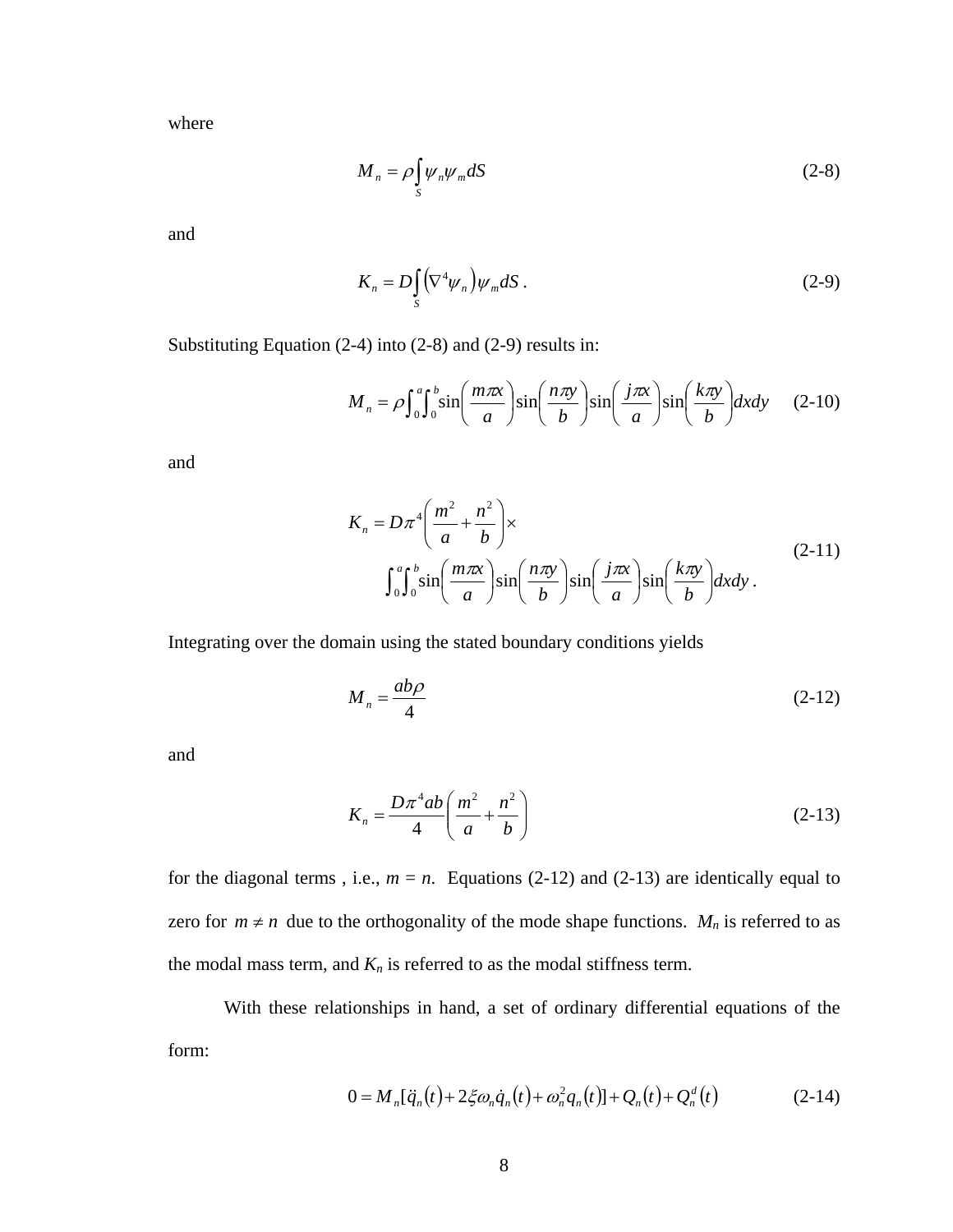can be written. A damping term has been added to the non-homogeneous equation to account for energy dissipation in the structure.

In order to proceed with analysis of the structural system, parameters that characterize the structure must be selected. For this analysis, plate geometry is chosen that is representative of a physical system that may be exposed to the flow speeds and fluid properties that will be investigated. The dimensions of the plate will be assumed to be 1 meter in the direction of flow (*x* direction) and 0.83 meters in the direction perpendicular to the flow (*y* direction). For the non-dimensional portion of the study, physical dimensions are removed from the structural model, but the aspect ratio of the plate, defined as

$$
\eta = \frac{a}{b},\tag{2-15}
$$

is retained from the dimensions assumed.

Fixing the aspect ratio of the plate fixes the modal indices of the plate resonances<sup>15</sup>. This is true for all variations of the structural model considered here. While the resonance frequencies will change based on changes to the structural model, the uncoupled mode shapes will remain the same. For this analysis, a model that includes the first 20 mode shapes of the structure will be used. Figures 2-2, 2-3 and 2-4 provide visualizations for selected mode shapes.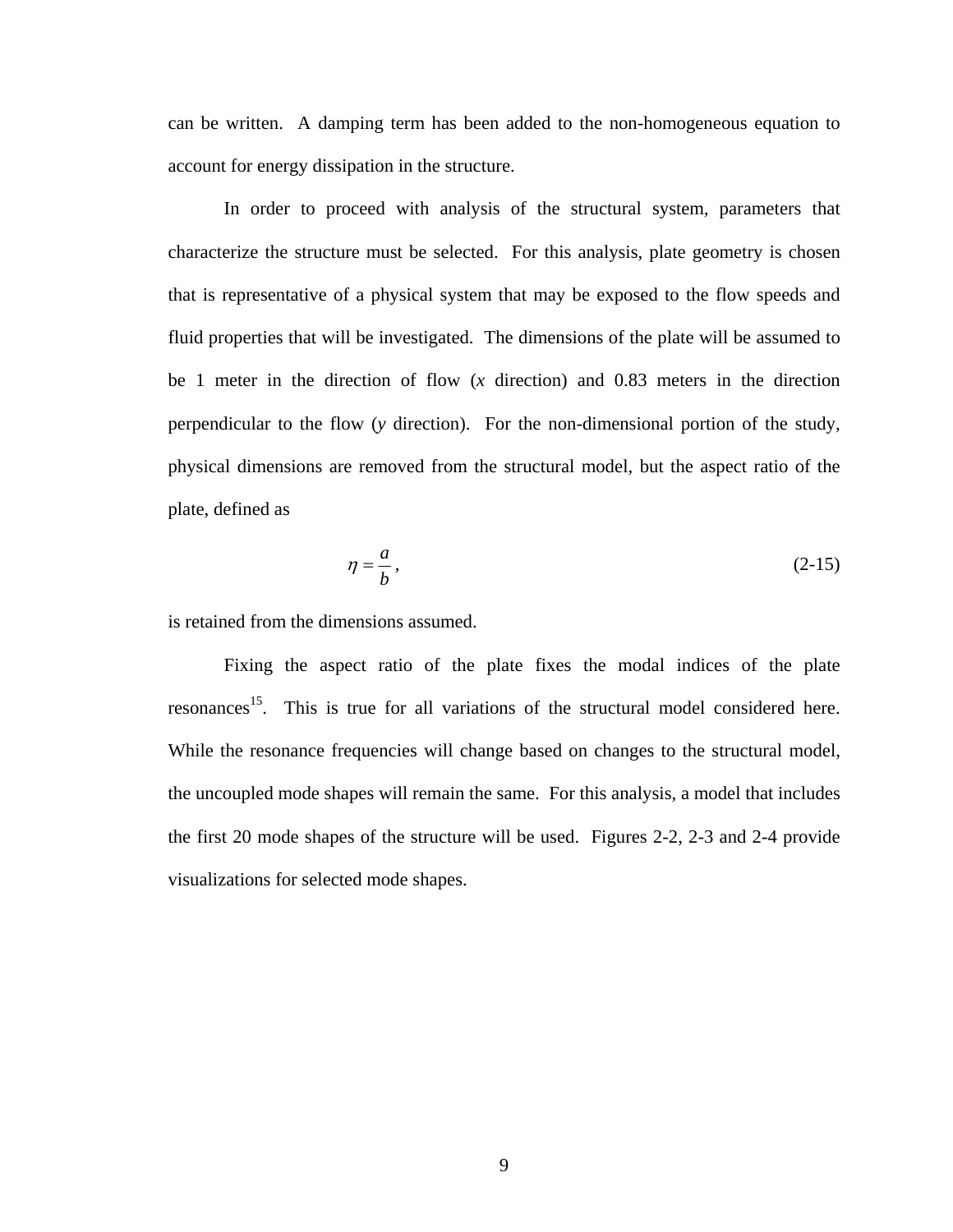| Mode Number  | Indices $(j,k)$ | Mode Number | Indices(j,k) |
|--------------|-----------------|-------------|--------------|
|              | (1,1)           | 11          | (3,3)        |
| ⌒            | (2,1)           | 12          | (1,4)        |
| 3            | (1,2)           | 13          | (5,1)        |
|              | (2,2)           | 14          | (2,4)        |
|              | (3,1)           | 15          | (4,3)        |
| 6            | (1,3)           | 16          | (5,2)        |
| $\mathbf{r}$ | (3,2)           | 17          | (3,4)        |
| 8            | (2,3)           | 18          | (1,5)        |
| $\mathbf Q$  | (4,1)           | 19          | (6,1)        |
| 10           | (4,2)           | 20          | (5,3)        |





Figure 2-2. Visualization of the (1, 1) mode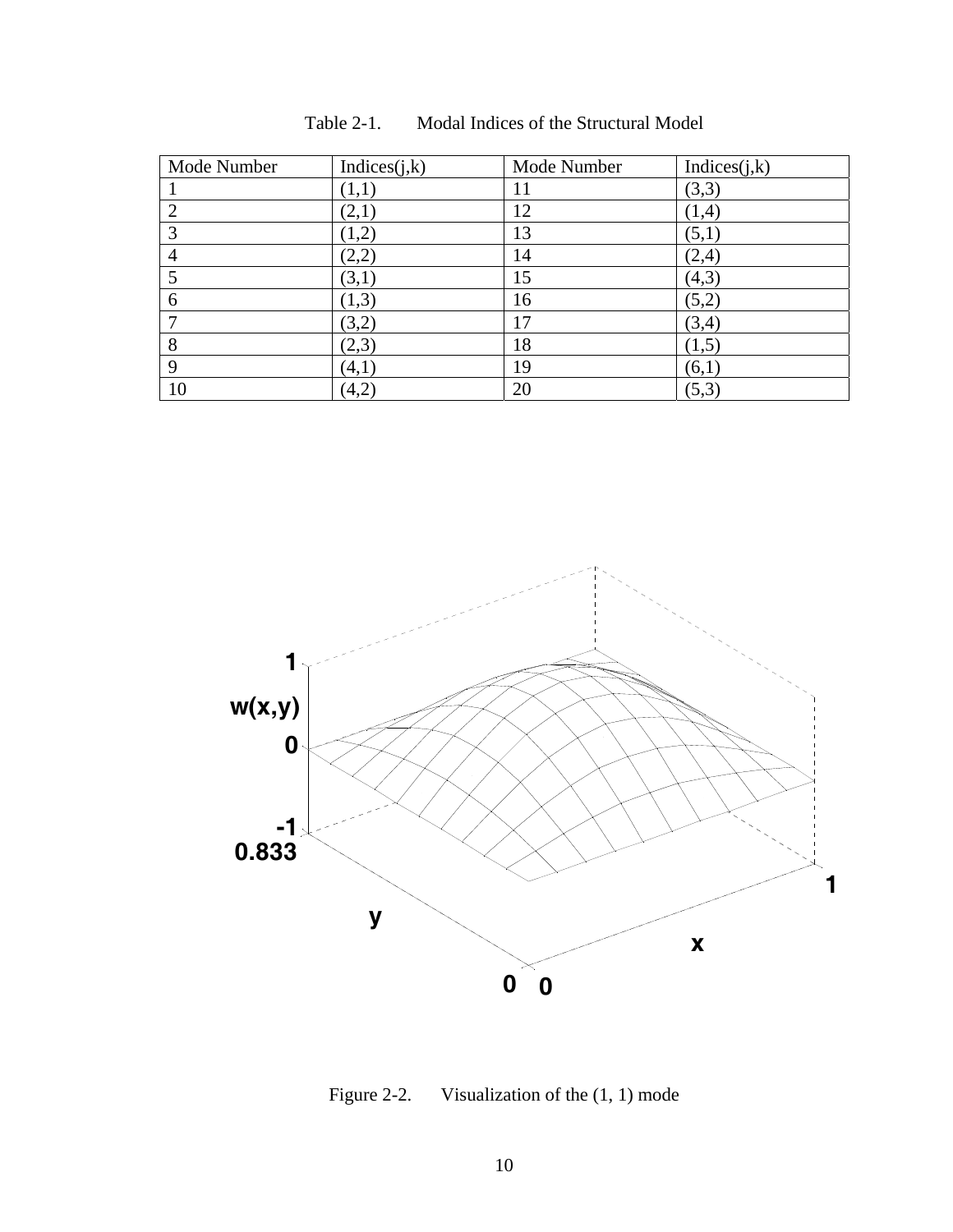

Figure 2-3. Visualization of the (1, 2) mode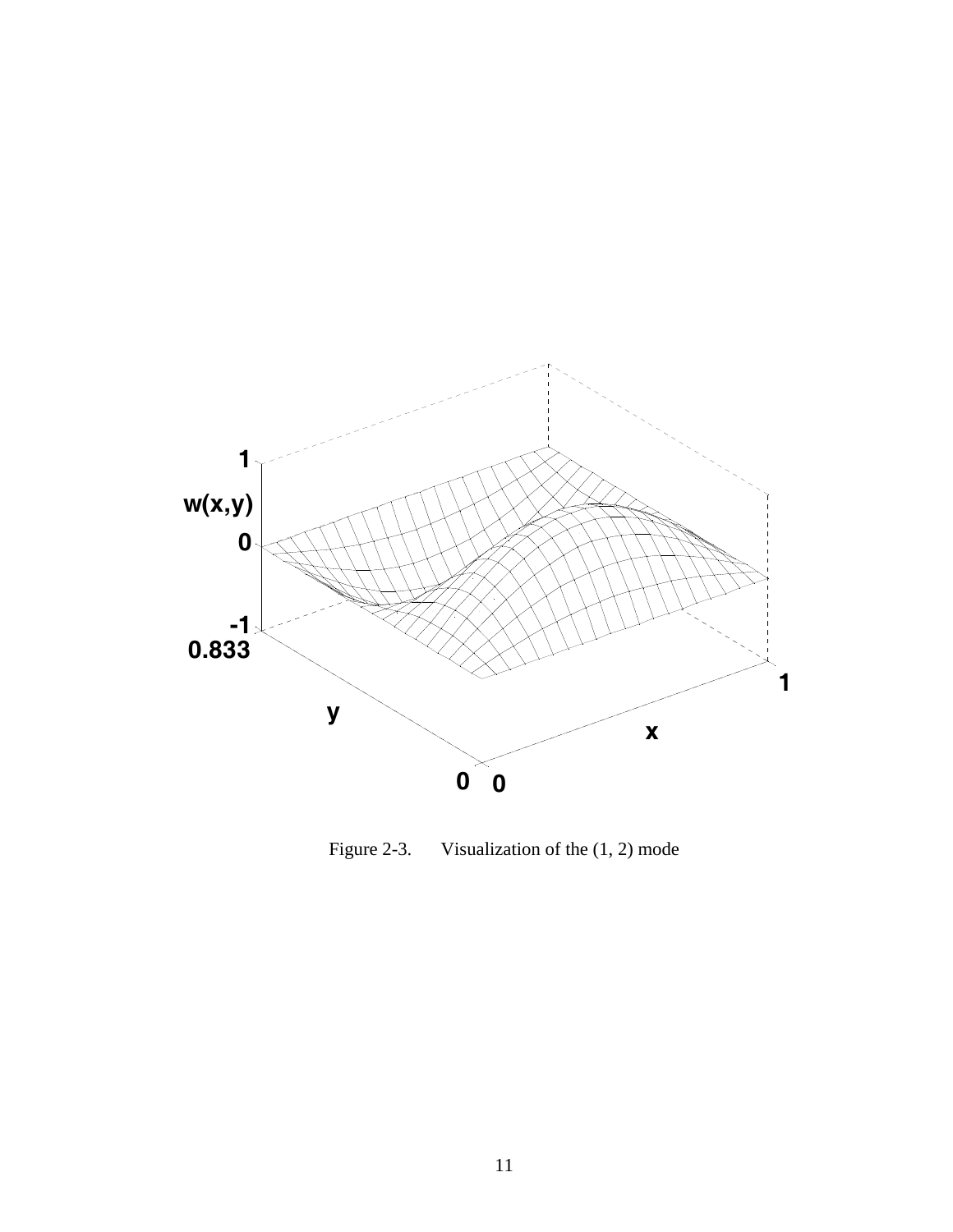

Figure 2-4. Visualization of the (3, 1) mode

# *Structural Dynamics with In-plane Stresses*

The partial differential equation of motion for a thin, uniform plate subjected to in-plane forces is $^{15}$ :

$$
D\nabla^4 w(x, y, t) + \rho_s h_s \frac{\partial^2 w(x, y, t)}{\partial t^2} + p(x, y, t) + p_d(x, y, t) =
$$
  

$$
N_x \frac{\partial^2 w(x, y, t)}{\partial x^2} + 2N_{xy} \frac{\partial^2 w(x, y, t)}{\partial x \partial y} + N_y \frac{\partial^2 w(x, y, t)}{\partial y^2},
$$
 (2-16)

where  $w(x, y, t)$ , *D*,  $\rho$  and *h* are the panel displacement, stiffness, density and thickness respectively.  $N_x$  and  $N_y$  are the normal stresses in the indicated directions and  $N_{xy}$  is the shear stress on the plate. The plate is forced by the fluid and disturbance pressures,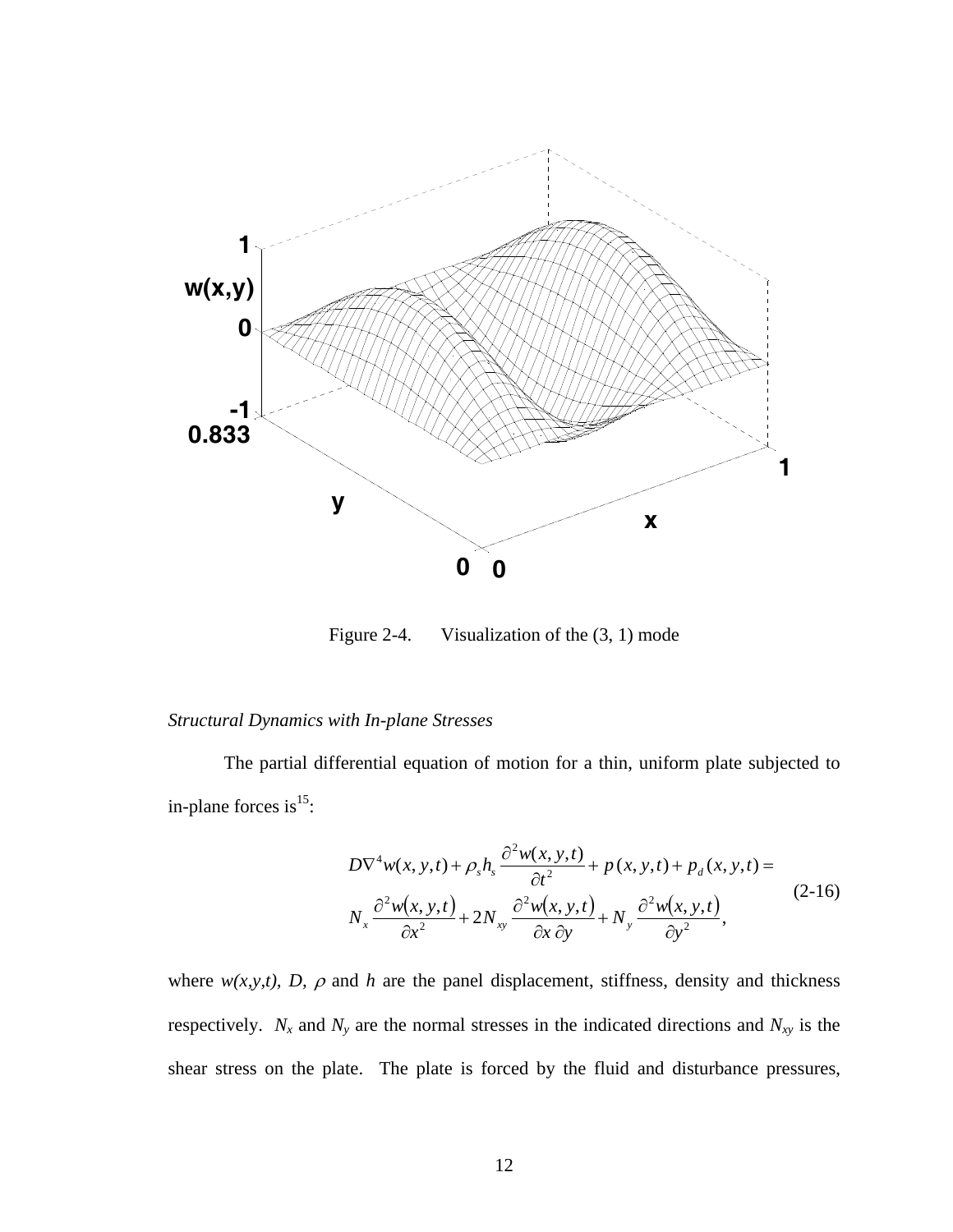$p(x, y, t)$  and  $p_d(x, y, t)$  respectively. For this work, it will be assumed that there is no shear stress acting on the plate ( $N_{xy} = 0$ ).

This equation can be reduced to the form of Equation (2-14) in a similar fashion as shown in the previous section. However, for the case of in-plane stress, it should be noted that the terms denoting the resonant frequencies in Equation (2-14) are no longer functions strictly of the mass and stiffness of the basic structural system, but involve  $N_x$ and *Ny*, such that:

$$
\omega_n = \sqrt{\frac{D\pi^4}{\rho_s} \left(\frac{m_j^2}{a^2} + \frac{n_k^2}{b^2}\right) + \frac{N_x m_j^2 \pi^2}{\rho_s a^2} + \frac{N_y n_k^2 \pi^2}{\rho_s b^2}} = \sqrt{\frac{K_n^s}{M_n^s}}. \quad (2-17)
$$

## *Non-dimensional Structural Model*

Equation (2-14) can also be placed in non-dimensional form by utilizing the following relationships:

$$
\mu = \frac{\rho_{\infty} a}{\rho_s h} \tag{2-18}
$$

$$
\lambda = \frac{U_{\infty}^2 \rho_{\infty} a^3}{D} \tag{2-19}
$$

$$
s = t \left(\frac{U_{\infty}}{a}\right) \tag{2-20}
$$

$$
r_n(s) = \frac{q_n(t)}{h} \tag{2-21}
$$

and

$$
\hat{\mathcal{Q}}_n(s) = \frac{\mathcal{Q}_n(t)}{U_{\infty}^2 \rho_{\infty} bh}
$$
\n(2-22)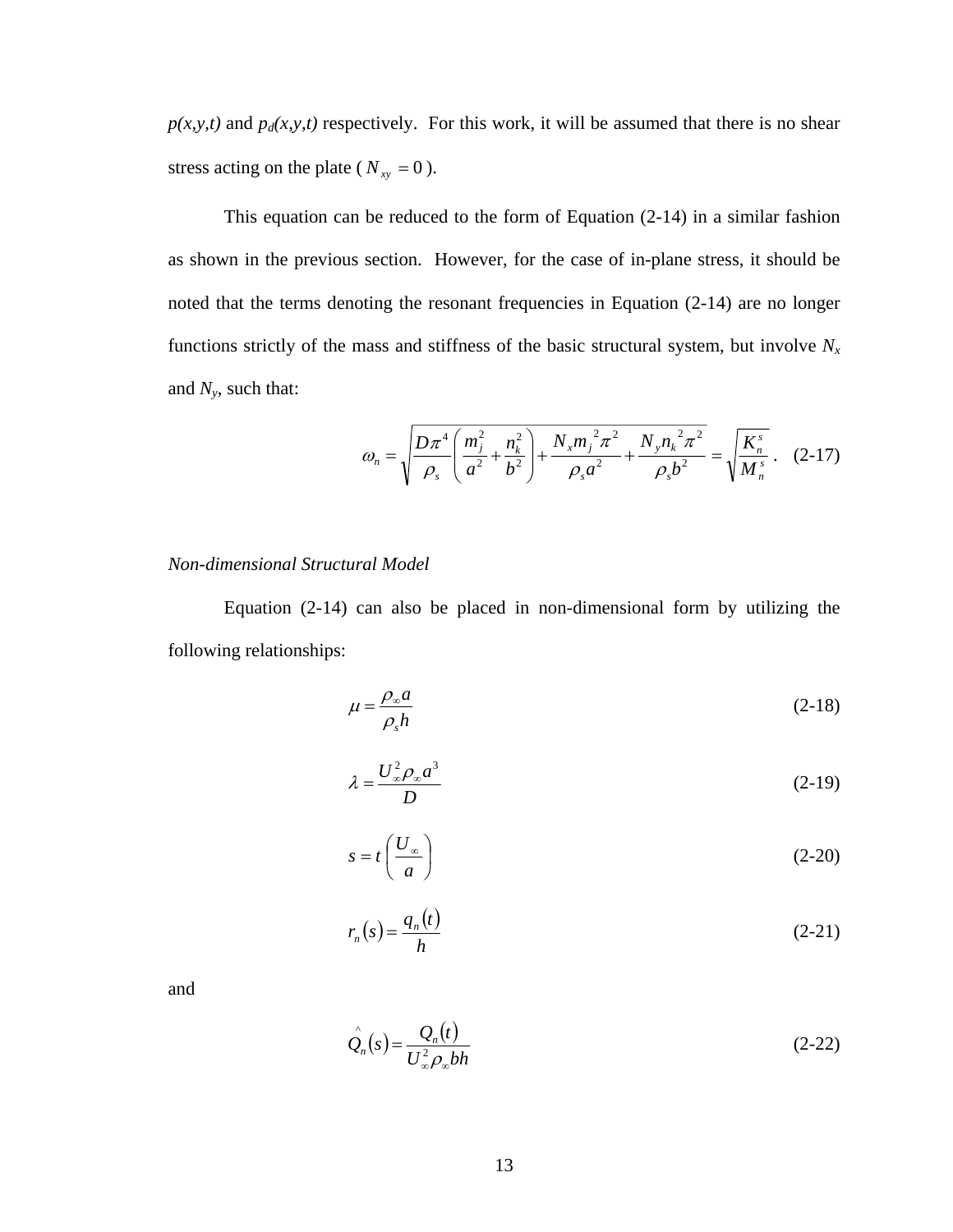where  $\rho_{\infty}$  is the density of the fluid,  $\mu$  is the mass ratio,  $U_{\infty}$  is the convection velocity,  $\lambda$ is the non-dimensional dynamic pressure, *s* is dimensionless time, *r* is dimensionless plate generalized displacement and  $\hat{Q}_n(s)$  is dimensionless plate generalized force. Utilizing these relationships, we can recast Equation (2-14) as:

$$
\ddot{r}(s) + \pi^4 \frac{\mu}{\lambda} (j^2 + \eta^2 k^2)^2 r(s) + 4\mu \left( \overset{\wedge}{\mathcal{Q}}_n(s) + \overset{\wedge}{\mathcal{Q}}_n^d(s) \right) = 0 \,. \tag{2-23}
$$

*State Space Form of the Structural Model* 

Equations (2-14) and (2-23) actually represent *N* simultaneous ordinary differential equations where *N* is the number of structural modes used in the solution. In order to facilitate integration of Equation (2-14) with the fluid dynamics, it is cast in state variable form such that  $16$ 

$$
\dot{\mathbf{x}}_s = \mathbf{A}_s \mathbf{x}_s + \mathbf{B}_s \mathbf{u}_s
$$
  
\n
$$
\mathbf{y}_s = \mathbf{C}_s \mathbf{x}_s
$$
 (2-24)

The **As** and **Bs** matrices are populated with the coefficients of Equation (2-14) while the state, input and output vectors  $\mathbf{x}_s$ ,  $\mathbf{u}_s$  and  $\mathbf{y}_s$  are defined as

$$
\mathbf{x}_s = \{ q_1(t) \cdots q_N(t) \dot{q}_1(t) \cdots \dot{q}_N(t) \}^T , \qquad (2-25)
$$

$$
\mathbf{u}_{s} = \left\{ Q_{1}(t) \cdots Q_{N}(t) Q_{1}^{d}(t) \cdots Q_{N}^{d}(t) \right\}^{T}
$$
 (2-26)

and

$$
\mathbf{y}_s = \mathbf{x}_s = \left\{ q_1(t) \cdots q_N(t) \dot{q}_1(t) \cdots \dot{q}_N(t) \right\}^T. \tag{2-27}
$$

Similarly, for the non-dimensional model, these relationships are:

$$
\mathbf{x}_s = \{ r_1(s) \cdots r_N(s) \stackrel{\bullet}{r_1}(s) \cdots \stackrel{\bullet}{r_N}(s) \}^T, \tag{2-28}
$$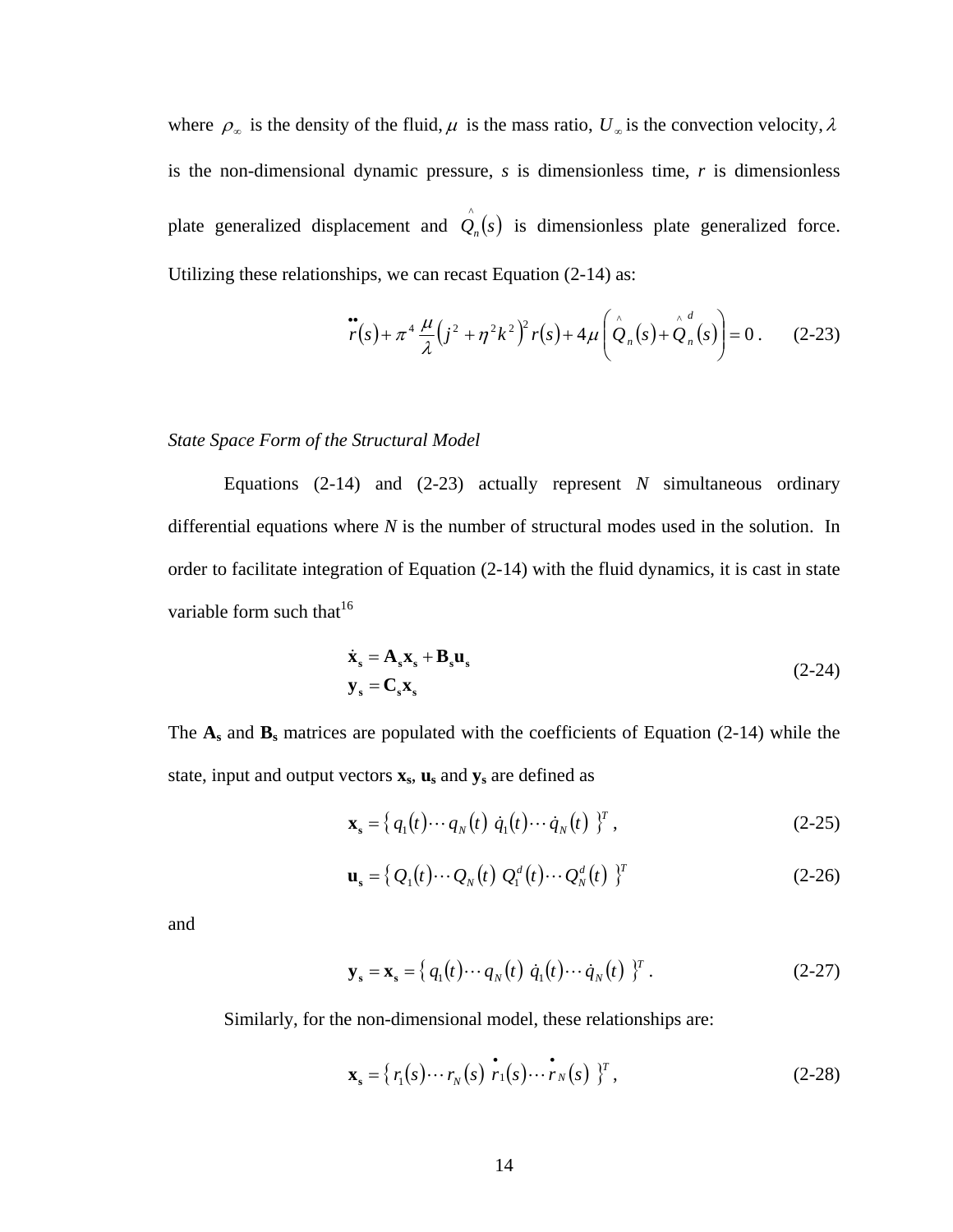$$
\mathbf{u}_s = \{\stackrel{\wedge}{Q}_1 \cdots \stackrel{\wedge}{Q}_N \infty \} \stackrel{\wedge}{Q}_1^d \in \mathfrak{g} \cdots \stackrel{\wedge}{Q}_N^d \in \mathfrak{g} \}^T
$$
 (2-29)

and

$$
\mathbf{y}_s = \mathbf{x}_s = \{ r_1(s) \cdots r_N(s) \stackrel{\bullet}{r_1(s)} \cdots \stackrel{\bullet}{r_N(s)} \}^T.
$$
 (2-30)

The disturbance generalized forces in all cases are given by

$$
Q_n^d(t) = \int_0^b \int_0^a p_d(x, y, z = 0, t) \psi_n(x, y) dx dy,
$$
 (2-31)

and the fluid generalized forces are defined by

$$
Q_n(t) = \int_0^b \int_0^a p(x, y, z = 0, t) \psi_n(x, y) dx dy,
$$
 (2-32)

where  $p_a(x, y, z=0,t)$  is the fluid pressure acting on the plate due to plate motion and  $Q_n(t)$ is the resulting generalized force. This generalized force is due entirely to the fluid response created by plate motion and is therefore the mechanism through which modal coupling is created. Developing an expression for this generalized force is the next step toward studying the effects of flow on sound radiation.

# Aerodynamic Model

### *Fluid Dynamics*

Other investigators have used two differing approaches to find the acoustic pressure that acts on the surface of a vibrating plate. One approach is the Helmholtz-Kirchoff integral, typically solved using numerical methods<sup>3,9,11</sup>. The alternate method involves spatial Fourier transform techniques that require approximated inverse transforms derived using asymptotic techniques<sup>2,4</sup>. The approach detailed here is based on the Fourier transform method.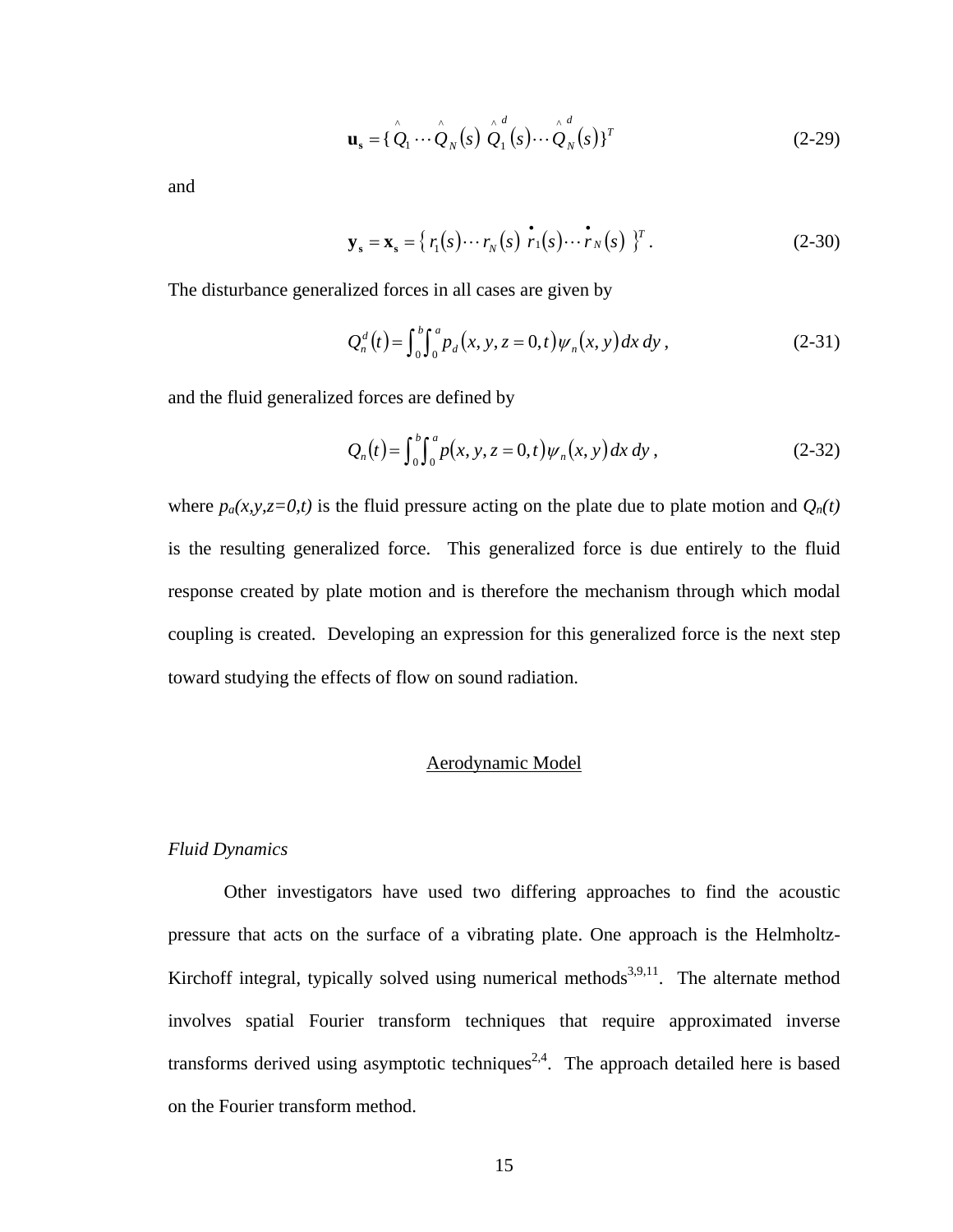The generalized forces due to aerodynamic pressure in Equation (2-14) are obtained by solving the partial differential equation that describes the velocity potential in an inviscid, irrotational fluid flow in the *x* direction, as shown in Figure 2-1. This relationship is also known as the convected wave equation.

$$
\nabla^2 \Phi - \frac{1}{c^2} \frac{\partial^2 \Phi}{\partial t^2} + 2U \frac{\partial^2 \Phi}{\partial t \partial x} + U^2 \frac{\partial^2 \Phi}{\partial x^2} = 0
$$
 (2-33)

Equation (2-33) is subject to the boundary conditions for a plate embedded in an infinite baffle,

$$
\left. \frac{\partial \Phi}{\partial z} \right|_{z=0} = \frac{U}{0} \frac{\partial w}{\partial x} + \frac{\partial w}{\partial t}
$$
 on the plate  
off the plate (2-34)

as well as a finiteness condition as *z* approaches infinity. Here, Φ, *c*, and *U* are the velocity potential, speed of sound and flow velocity respectively.

The solution to these equations follows the one presented by  $Dowell<sup>10</sup>$ , and summarized by Frampton<sup>5</sup>. The first step is to perform a double Fourier transform with respect to the *x* and *y* spatial dimensions and a Laplace transform with respect to time according to the following relationships:

$$
\widetilde{\Phi}(\alpha, \gamma, z, s) = \int_{-\infty}^{\infty} \int_{-\infty}^{\infty} e^{-(\alpha x + \gamma y)} \Phi(x, y, z, s) dx dy
$$
\n(2-35)

$$
\Phi(x, y, z, s) = \int_0^\infty e^{-st} \phi(x, y, z, t) dt.
$$
\n(2-36)

If these relationships are applied to Equation (2-33), the following is obtained:

$$
\frac{d^2\tilde{\Phi}}{dz^2} = \tilde{\Phi}\mu^2\tag{2-37}
$$

where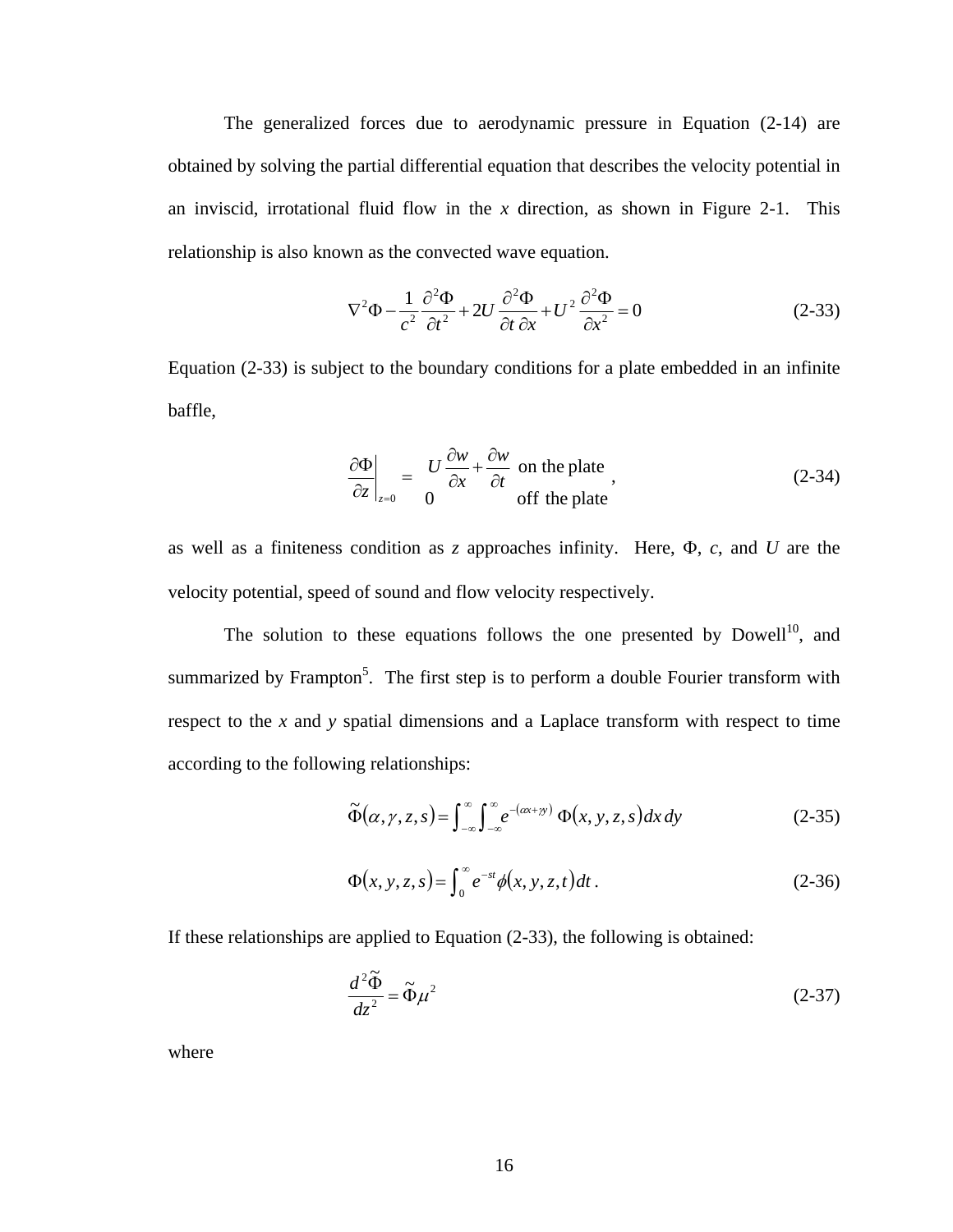$$
\mu = \sqrt{\frac{s^2}{c^2} + \frac{2Msi\alpha}{c} - \alpha^2 (M^2 - 1) + \gamma^2},
$$
\n(2-38)

and where *s* is the Laplace transform variable, *c*  $M = \frac{U}{i}$  is the Mach number,  $i = \sqrt{-1}$ , and  $\alpha$  and  $\gamma$  are the Fourier transform variables in *x* and *y*. The triple transform of the boundary conditions is obtained in a similar way, resulting in:

$$
\frac{d^2\tilde{\Phi}}{dz^2} = \tilde{F} \,. \tag{2-39}
$$

This transformed version of the convected wave equation (Equation 2-33), when solved with the transformed boundary condition of Equation (2-39), yields the transformed velocity potential on the plate surface, which is given by

$$
\tilde{\Phi}\Big|_{z=0} = -\frac{\tilde{F}}{\mu}.\tag{2-40}
$$

If an inverse Laplace transform is taken of Equation (2-40), then the result is the velocity potential in the time domain on the surface of the plate,

$$
\tilde{\phi}(x, y, z = 0, t) = -c \int_0^t \tilde{f}(\alpha, \gamma, \tau) e^{-iMc\alpha(t-\tau)} \times J_0 \left[ \left( \alpha^2 + \gamma^2 \right)^{\frac{1}{2}} c(t-\tau) \right] d\tau.
$$
\n(2-41)

where  $J_k[\bullet]$  is a Bessel function of the first kind and of order *k* and  $\tau$  is a variable of integration.

In order to calculate aerodynamic forces on the plate, the pressure on the surface of the plate is needed. The velocity potential is related to the acoustic pressure through Bernoulli's equation,

$$
p = -\rho \frac{\partial \Phi}{\partial t} + U \frac{\partial \Phi}{\partial x}.
$$
 (2-42)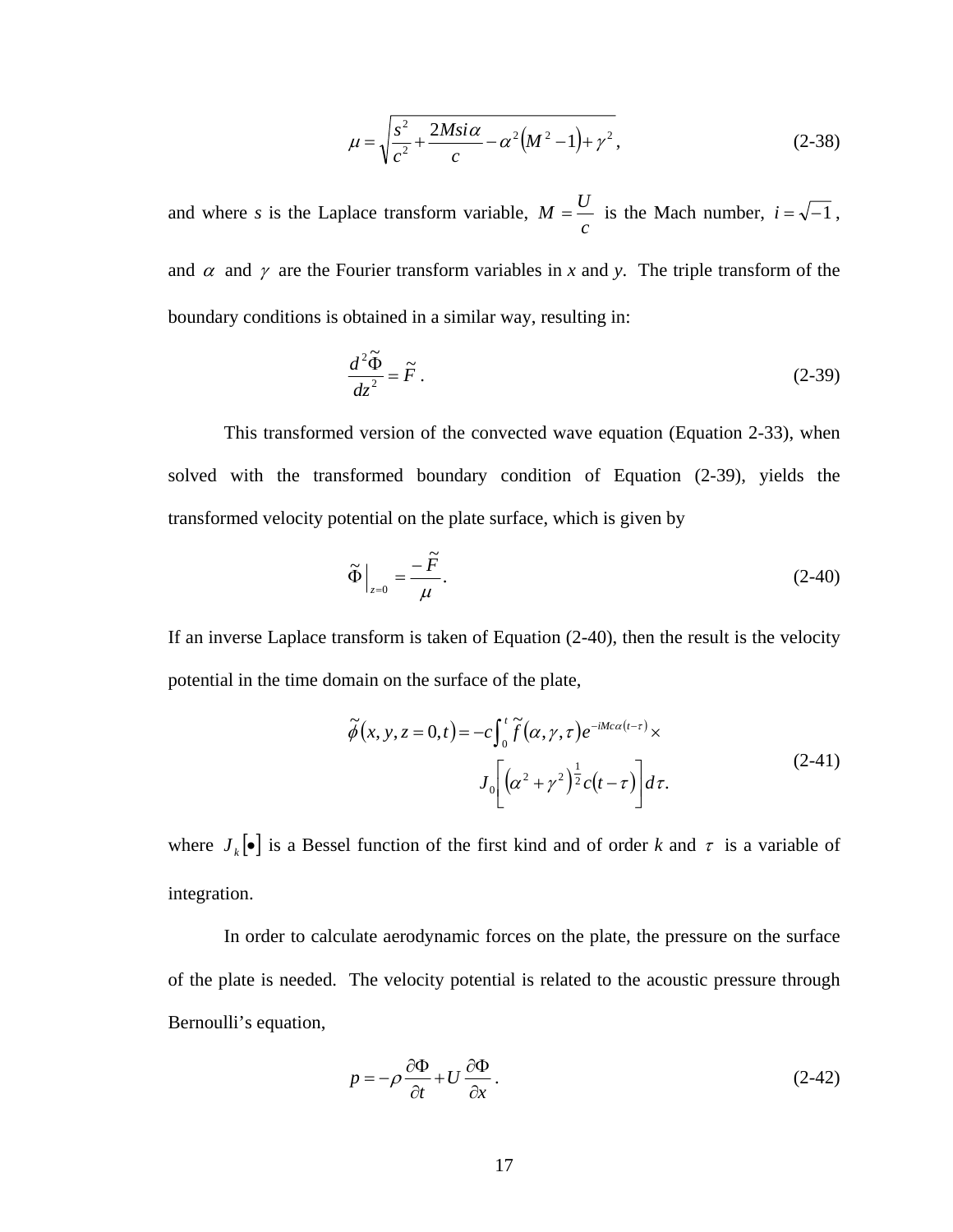where  $\rho$  is the density of the fluid. If Equations (2-41) and (2-42) are combined, the result is:

$$
\widetilde{p}(\alpha, \gamma, z = 0, t) = \rho c \widetilde{f}(t) - \rho c^2 \sqrt{(\alpha^2 + \gamma^2)} \times \int_0^t \widetilde{f}(t) e^{-iMc\alpha(t-\tau)} J_1 \left[ c(\alpha^2 + \gamma^2)^{\frac{1}{2}} (t-\tau) \right] d\tau \tag{2-43}
$$

An inverse Fourier transform of Equation (2-43) can now be performed. A logarithmic singularity exists for subsonic flows at the leading edge of the plate. This presents problems if it is necessary to determine pressures at this specific location. For this work, there is only a need to calculate the generalized force due to the aerodynamic pressure over the entire surface of the plate.

The next step is to substitute Equation (2-43) into Equation (2-42). Integration with respect to the *x* and *y* coordinates is performed next, followed by an inverse Fourier integration with respect to  $\alpha$  and  $\gamma$ . By performing the integrations in this order, the singularity at the leading edge of the plate is avoided. This series of operations results in an expression for the generalized forces on the plate such that

$$
Q_n = \sum_{m=1}^{N} Q_{mn}(t),
$$
 (2-44)

where  $Q_{mn}(t)$  is the force on the *n*<sup>th</sup> panel mode due to the motion of the *m*<sup>th</sup> panel mode. The expression for  $Q_{mn}(t)$  is given by:

$$
Q_{mn}(t) = \sum_{m=1}^{N} [q_m(t)S_{mn} + \dot{q}_m(t)D_{mn}]
$$
  
+ 
$$
\sum_{m=1}^{N} [ \int_0^t q_m(\tau)H_{mn}(t-\tau)d\tau ]
$$
  
+ 
$$
\sum_{m=1}^{N} [ \int_0^t \dot{q}_m(\tau)I_{mn}(t-\tau)d\tau ],
$$
 (2-45)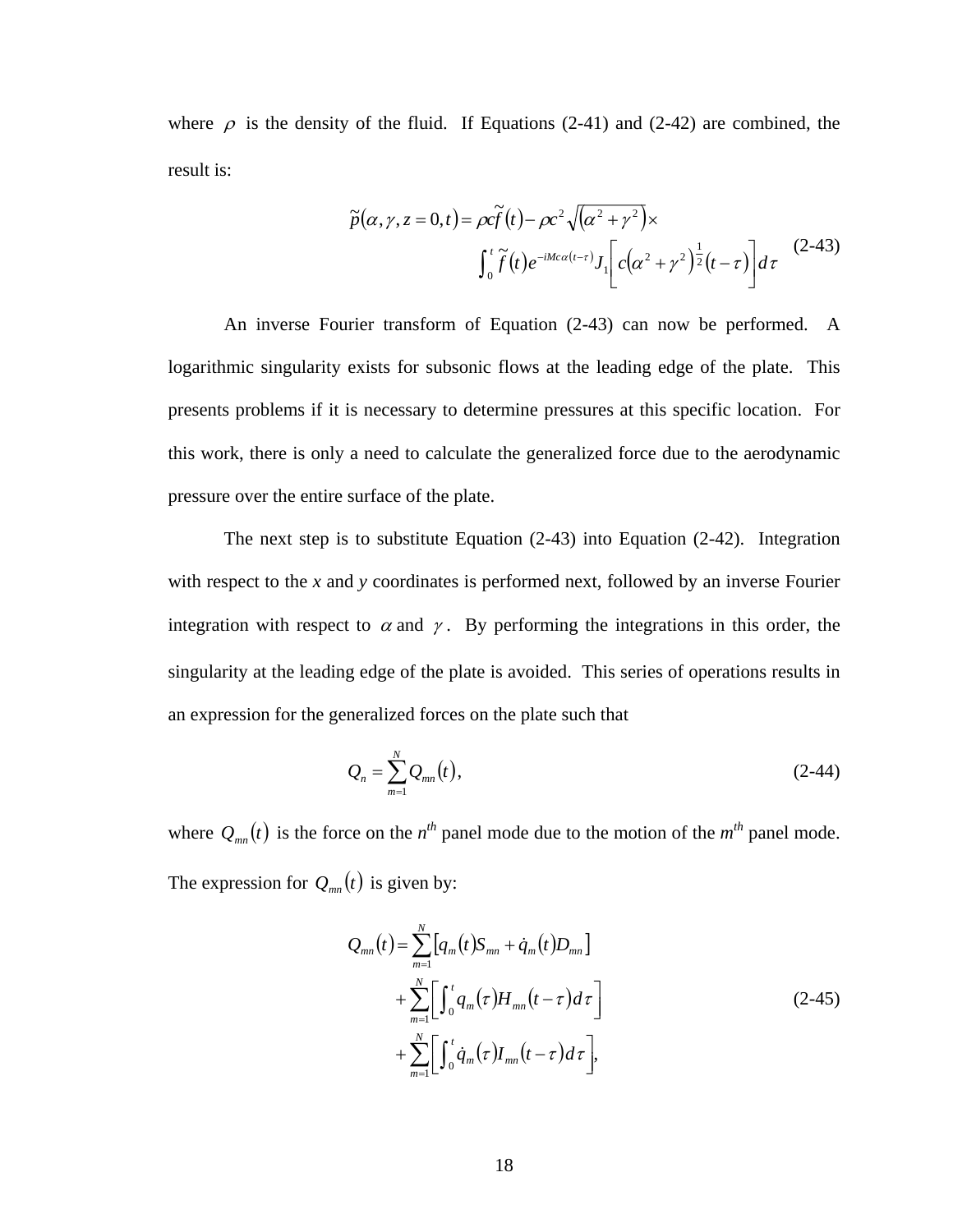$$
S_{mn} = \frac{1}{M} \int_0^a \int_0^b \frac{\partial \psi_m}{\partial x} \psi_n \, dx \, dy,\tag{2-46}
$$

$$
D_{mn} = \frac{1}{MU} \int_0^a \int_0^b \psi_m \psi_n \, dx \, dy,\tag{2-47}
$$

$$
H_{mn} = \frac{U}{4\pi^2 M^2} \int_{-\infty}^{\infty} \int_{-\infty}^{\infty} G_{mn} i\alpha \sqrt{\alpha^2 + \gamma^2} e^{-i\alpha U t} \times
$$
  
\n
$$
J_1 \Big( ct\sqrt{\alpha^2 + \gamma^2} \Big) d\alpha \, d\gamma,
$$
\n(2-48)

$$
I_{mn} = \frac{1}{4\pi^2 M^2} \int_{-\infty}^{\infty} \int_{-\infty}^{\infty} G_{mn} \sqrt{\alpha^2 + \gamma^2} e^{-i\alpha U t} \times
$$
  
\n
$$
J_1 \Big( ct \sqrt{\alpha^2 + \gamma^2} \Big) d\alpha \, d\gamma,
$$
\n(2-49)

$$
G_{mn} = \int_0^a \int_0^b \psi_m e^{-i(\alpha x + \gamma y)} dx dy \times \int_0^a \int_0^b \psi_n e^{i(\alpha x + \gamma y)} dx dy.
$$
 (2-50)

*Smn* and *Dmn* are referred to as aerodynamic influence coefficients. These terms relate instantaneous changes in structural generalized coordinates to instantaneous changes in the generalized forces due to aerodynamic pressure. The influence coefficients (Equations 2-46 and 2-47) can be obtained analytically for most plate eigenfunctions. The same is true of Equation  $(2-50)^5$ .

The aerodynamic influence functions,  $H_{mn}(t)$  and  $I_{mn}(t)$ , are defined by integrals with no known closed form solution. Dowell<sup>10</sup> used numeric integration to find the influence functions, and then used numeric time stepping algorithms to simulate the system response. This approach worked well for Dowell's area of interest, stability analysis. This work depends on the ability to perform eigenvalue analysis, similar to that done by Currey and Cunefare<sup>8</sup>. This necessitates the use of singular value decomposition technique, which results in a state variable representation of the fluid dynamic model.

with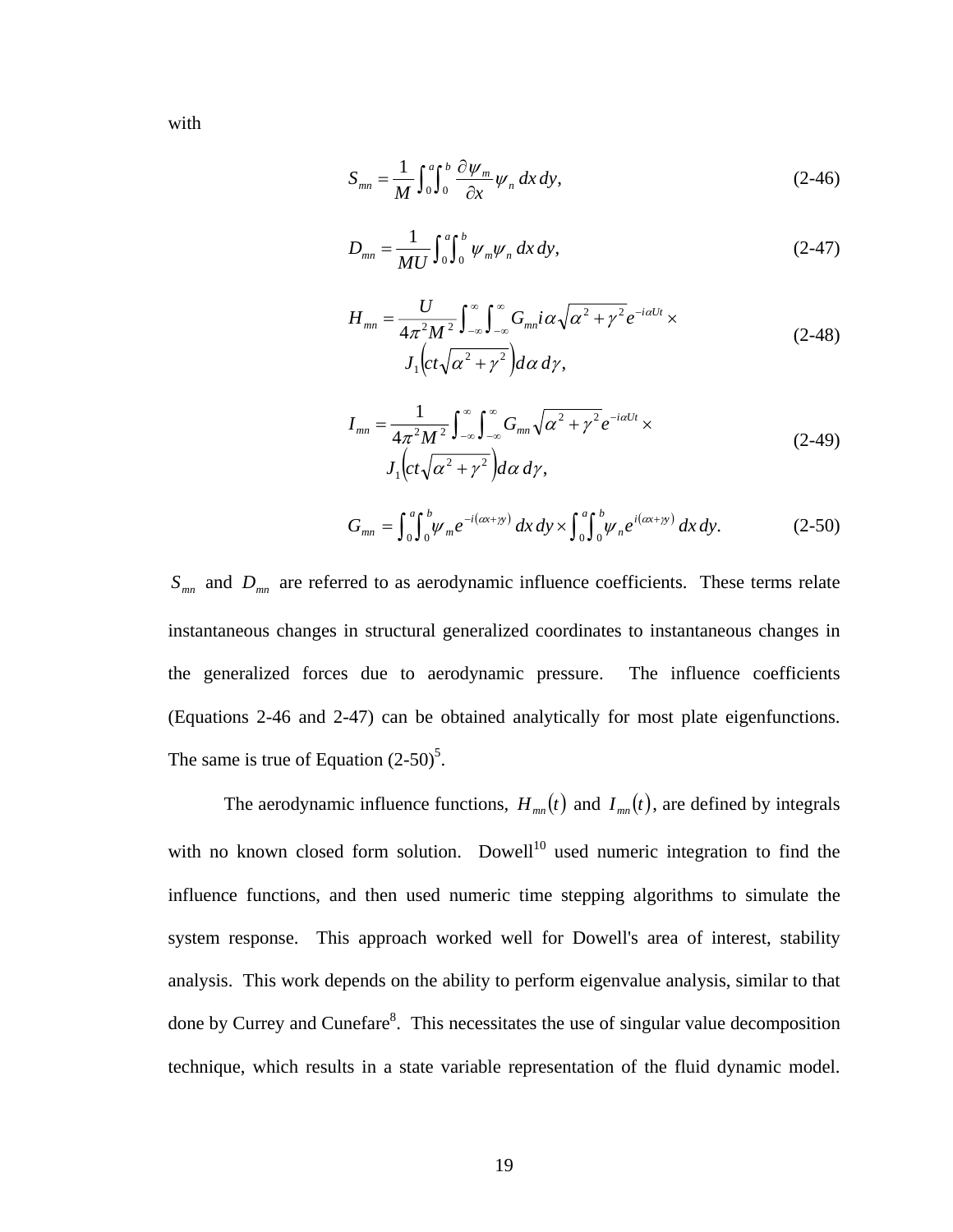This approach allows one to represent the relationship between the motion of the structure and the generalized forces in transfer function form.

## *Approximation of the Aerodynamic Generalized Forces*

In order to approximate the aerodynamic generalized forces, a singular value decomposition (SVD) technique originally developed as a system identification tool is applied<sup>17</sup>. This SVD method uses time domain impulse responses to obtain the system representation. Since the aerodynamic influence functions,  $H_{mn}(t)$  and  $I_{mn}(t)$ , are essentially impulse responses of the aerodynamic model, the SVD method is easily applied to the problem at hand. This SVD method also has the advantage of producing a model in state variable form, which is the desired formulation here. This approach also allows the use of standard system analysis tools available based on linear systems theory.

Since a state space model of the aerodynamic subsystem is desired, Equation (2- 45) must be rewritten in the proper form. Equation (2-45) is a mapping of the relationship between the motion of the structure and the aerodynamic forces. This relationship can be expressed in the following form:

$$
\mathbf{x}((k+1)T) = \mathbf{A}\mathbf{x}(kT) + \mathbf{B}\mathbf{u}(kT),
$$
  
\n
$$
\mathbf{y}((k+1)T) = \mathbf{C}\mathbf{x}(kT) + \mathbf{D}\mathbf{u}(kT),
$$
\n(2-51)

where  $T$  is the discrete time increment and  $k$  is the time index. The state variable system (**A**,**B**,**C**,**D**) has *n* states in **x**, *p* inputs in **u** and *m* outputs in **y**. For the structure considered here with *N* modes included in the model expansion, the input (**u**) and output (**y**) vectors take the form

$$
\mathbf{u} = \begin{bmatrix} q_1 & q_2 & \cdots & q_N & \dot{q}_1 & \dot{q}_2 & \cdots & \dot{q}_N \end{bmatrix}
$$
 (2-52)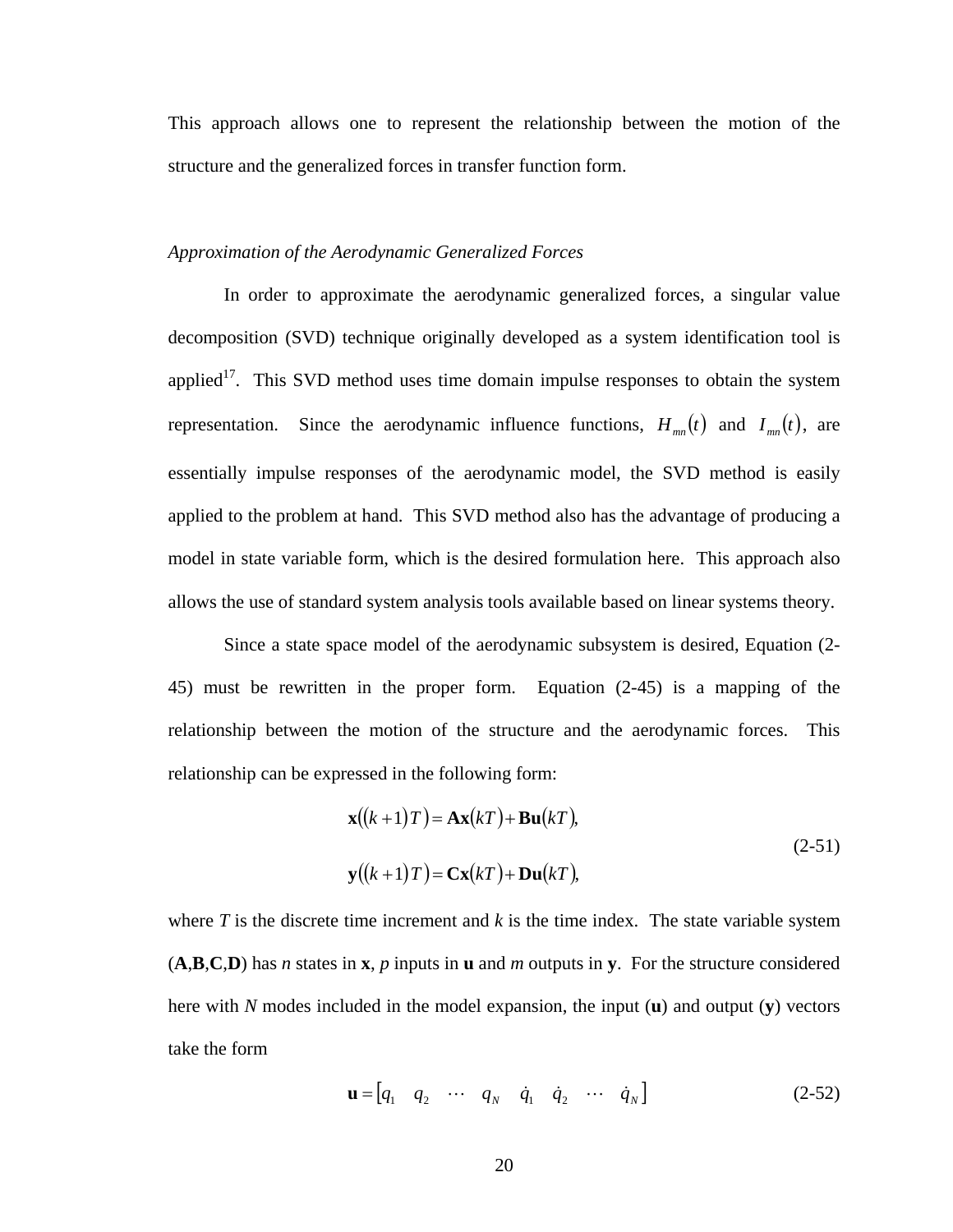and

$$
\mathbf{y} = \begin{bmatrix} Q_1 & Q_2 & \cdots & Q_N \end{bmatrix} . \tag{2-53}
$$

The first step in constructing that state variable model of the aerodynamic system is to build a block Hankel matrix of the system impulse responses. The basic form of this matrix is

$$
\mathbf{H} = \begin{bmatrix} \mathbf{h}(T) & \mathbf{h}(2T) & \mathbf{h}(3T) & \cdots & \mathbf{h}((J+1)T) \\ \mathbf{h}(2T) & \mathbf{h}(3T) & \mathbf{h}(4T) & \cdots & 0 \\ \mathbf{h}(3T) & \mathbf{h}(4T) & \mathbf{h}(5T) & \cdots & 0 \\ \vdots & \vdots & \vdots & \ddots & \vdots \\ \mathbf{h}((J+1)T) & 0 & 0 & \cdots & 0 \end{bmatrix}, \qquad (2-54)
$$

where the individual elements of the matrix are given by:

$$
\mathbf{h}(kT) = \begin{bmatrix} S_{11} & S_{21} & \cdots & S_{N1} & D_{11} & D_{21} & \cdots & D_{N1} \\ S_{12} & S_{22} & \cdots & S_{N2} & D_{11} & D_{22} & \cdots & D_{N2} \\ \vdots & \vdots & \ddots & \vdots & \vdots & \ddots & \vdots \\ S_{1N} & S_{2N} & \cdots & S_{NN} & D_{1N} & D_{2N} & \cdots & D_{NN} \end{bmatrix}
$$
\n
$$
\text{for } k = 0
$$
\n
$$
= \begin{bmatrix} H_{11}(kT) & \cdots & H_{N1}(kT) & I_{11}(kT) & \cdots & I_{N1}(kT) \\ H_{12}(kT) & \cdots & H_{N2}(kT) & I_{12}(kT) & \cdots & I_{N2}(kT) \\ \vdots & \ddots & \vdots & \vdots & \ddots & \vdots \\ H_{1N}(kT) & \cdots & H_{NN}(kT) & I_{1N}(kT) & \cdots & I_{NN}(kT) \end{bmatrix} (2-55)
$$
\n
$$
\text{for } k = 1, 2, \dots, J + 1
$$
\n
$$
= [0]
$$
\n
$$
\text{for } k > J + 1.
$$

This results in a Hankel matrix **H** with dimensions  $m(J+1)$  by  $p(J+1)$ .

The next step is to perform the SVD operation on the matrix **H**. This operation yields

$$
\mathbf{H} = U\Sigma V^T = \mathbf{U}\mathbf{V}^T,\tag{2-56}
$$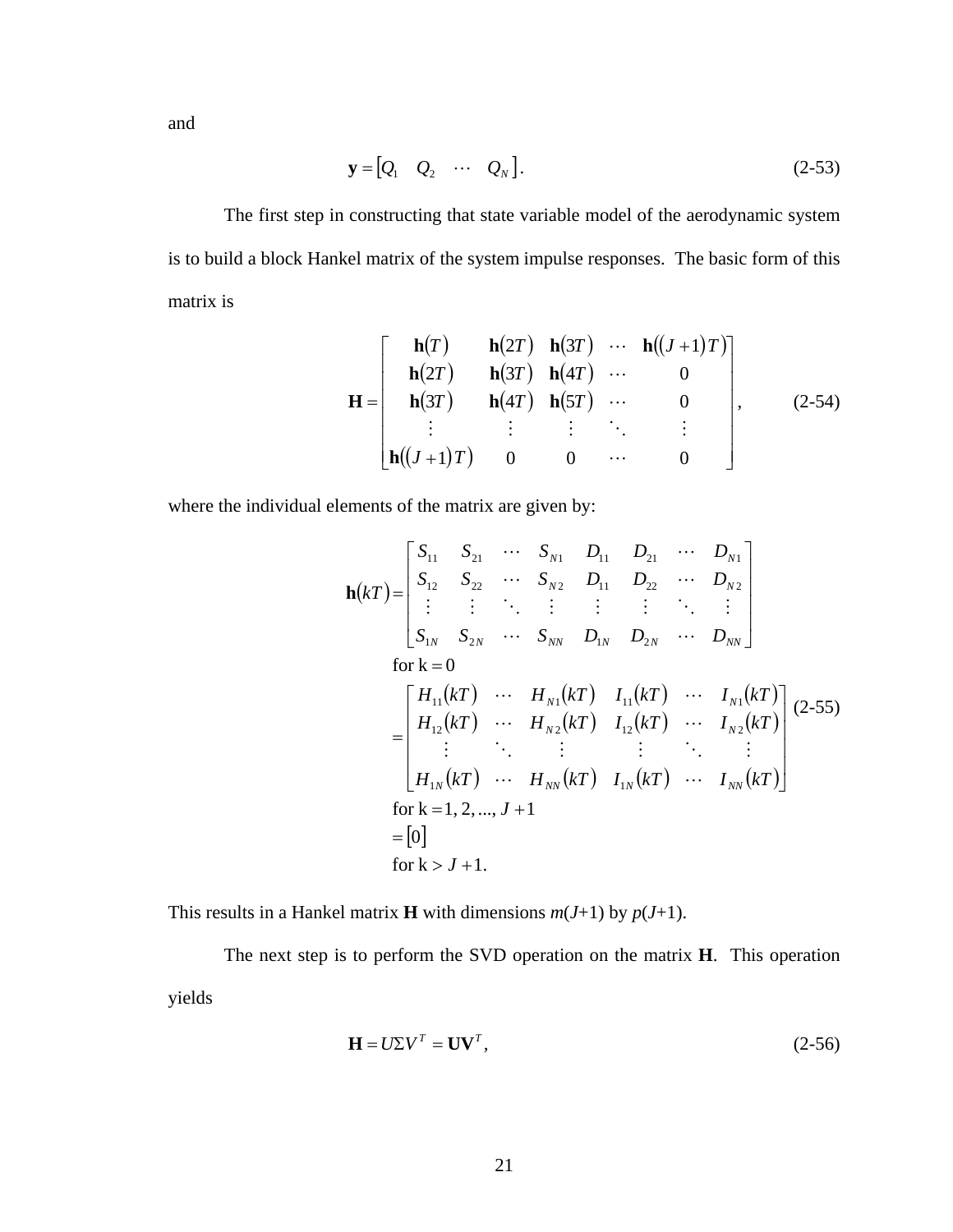where  $\bf{U}$  is an orthogonal matrix containing the eigenvectors of  $\bf{H} \bf{H}$ <sup>T</sup>, of dimension  $m(J+1)$  by  $(J+1)$ , **V** is an orthogonal matrix containing the eigenvectors of  $H<sup>T</sup>H$ , of dimension  $p(J+1)$  by  $(J+1)$ , and the singular value matrix is given by:

$$
\Sigma = \begin{bmatrix} \sigma_1 & & & & & & & 0 \\ & \sigma_2 & & & & & & & \\ & & \ddots & & & & & & \\ & & & & \sigma_r & & & & \\ & & & & & & \varepsilon_{r+1} & & \\ & & & & & & & \varepsilon_{r+2} & & \\ & & & & & & & & \varepsilon_{r+1} \end{bmatrix}
$$
 (2-57)

such that the singular values are arranged in descending order,

$$
\sigma_1 \ge \sigma_2 \ge \cdots \sigma_r \ge \varepsilon_{r+1} \ge \varepsilon_{r+2} \ge \cdots \varepsilon_{J+1},\tag{2-58}
$$

with

$$
\mathbf{U} = U\Sigma^{\frac{1}{2}}, \text{ and } \mathbf{V} = \Sigma^{\frac{1}{2}}V^{T}.
$$
 (2-59)

If the matrix **H** has a rank of *r*, then the singular values  $\varepsilon_{r+1}, \varepsilon_{r+2}, \dots, \varepsilon_{J+1}$  are equal to zero. If these singular values are non-zero, but very small, **H** has a rank very near to *r*. In this case, the small singular values represent degrees of freedom with negligible contribution to the system response or slight computational noise in the system impulse response. This property of the system realization is used in selecting the order of the final model.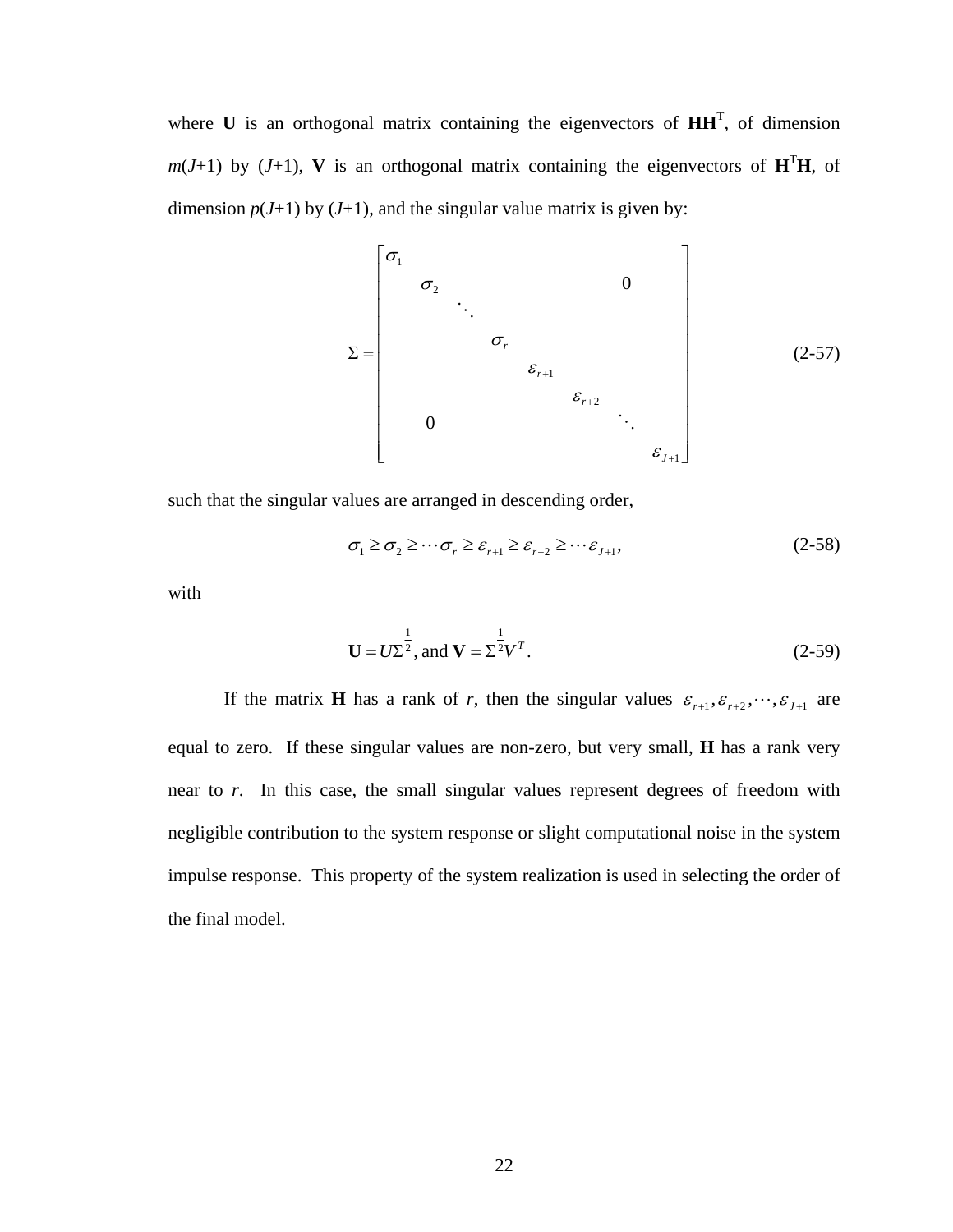# *Reduced Order System Model*

A reduced order system,  $(\hat{\mathbf{A}}, \hat{\mathbf{B}}, \hat{\mathbf{C}}, \hat{\mathbf{D}})$ , which discards excess degrees of freedom is created. This new system model, of order *r*, can be obtained by partitioning the output of the SVD operation as

$$
\mathbf{H} = \begin{bmatrix} \mathbf{U}_{1,1} & \mathbf{U}_{1,2} \\ \mathbf{U}_{2,1} & \mathbf{U}_{2,2} \\ \vdots & \vdots \\ \mathbf{U}_{J,1} & \mathbf{U}_{J,2} \\ \mathbf{U}_{J+1,1} & \mathbf{U}_{J+1,2} \end{bmatrix} \begin{bmatrix} \mathbf{V}_{1,1}^T & \mathbf{V}_{2,1}^T & \cdots & \mathbf{V}_{J,1}^T & \mathbf{V}_{J+1,1}^T \\ \mathbf{V}_{1,2}^T & \mathbf{V}_{2,2}^T & \cdots & \mathbf{V}_{J,2}^T & \mathbf{V}_{J+1,2}^T \end{bmatrix},
$$
 (2-60)

where the block matrices **U** and **V** are sized as follows:

$$
\mathbf{U}_{i,1} \text{ are } m \text{ by } r
$$
\n
$$
\mathbf{U}_{i,2} \text{ are } m \text{ by } J + r - 1
$$
\n
$$
\mathbf{V}_{i,1} \text{ are } p \text{ by } r
$$
\n
$$
\mathbf{V}_{i,2} \text{ are } p \text{ by } J + r - 1
$$
\n
$$
i = 1: J + 1.
$$
\n(2-61)

Based on these relationships, the reduced order system model is defined as:

$$
\hat{\mathbf{A}} = \begin{bmatrix} \mathbf{U}_{1,1} \\ \mathbf{U}_{2,1} \\ \vdots \\ \mathbf{U}_{J,1} \end{bmatrix}^T \begin{bmatrix} \mathbf{U}_{1,1} \\ \mathbf{U}_{2,1} \\ \vdots \\ \mathbf{U}_{J,1} \end{bmatrix}^{-1} \begin{bmatrix} \mathbf{U}_{1,1} \\ \mathbf{U}_{2,1} \\ \vdots \\ \mathbf{U}_{J,1} \end{bmatrix}^T \begin{bmatrix} \mathbf{U}_{2,1} \\ \mathbf{U}_{3,1} \\ \vdots \\ \mathbf{U}_{J+1,1} \end{bmatrix},
$$
\n(2-62)

$$
\hat{\mathbf{B}} = \mathbf{V}_{1,1}^T,\tag{2-63}
$$

$$
\hat{\mathbf{C}} = \mathbf{U}_{1,1},\tag{2-64}
$$

and

$$
\hat{\mathbf{D}} = \mathbf{h}(0). \tag{2-65}
$$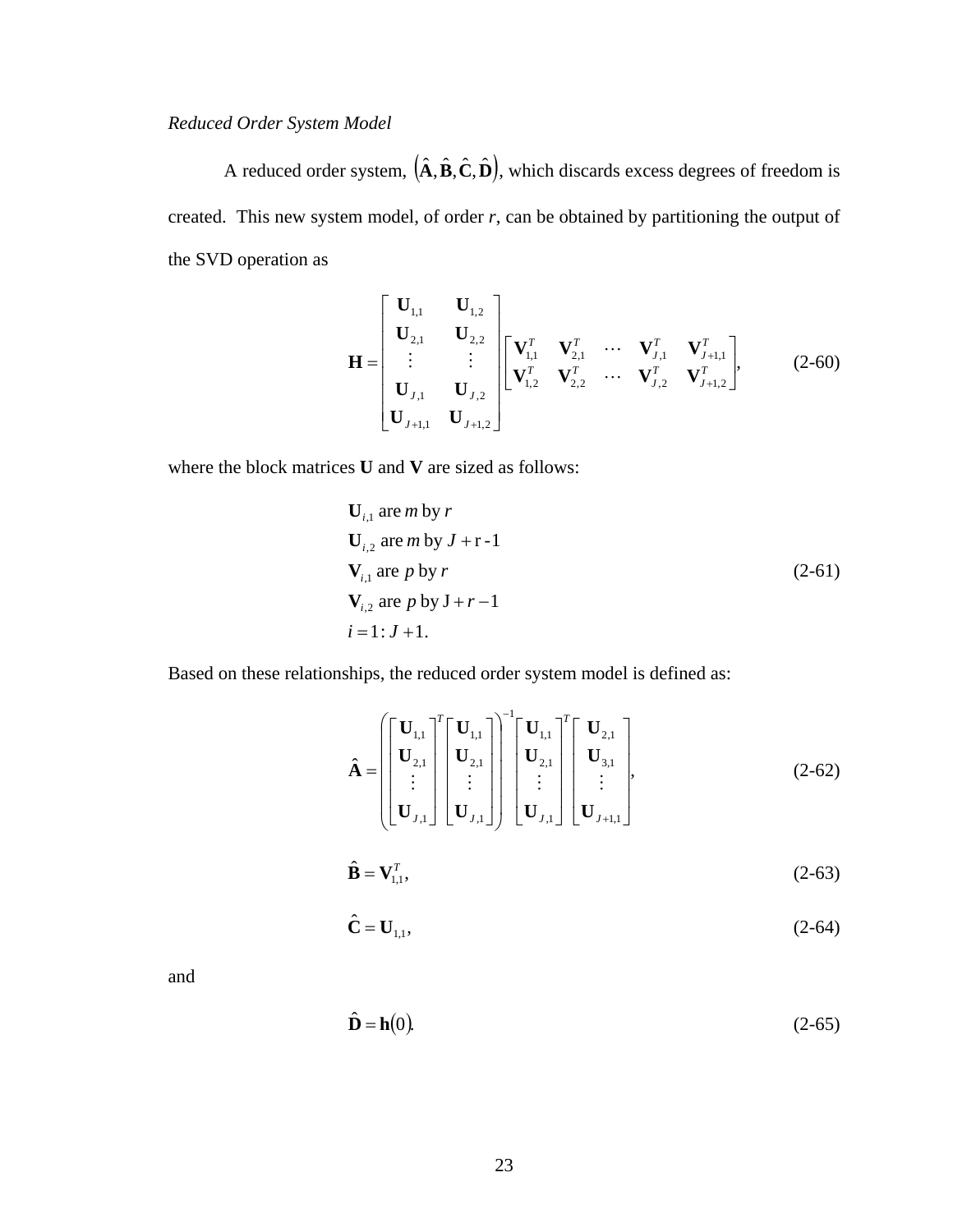This reduced order aerodynamic model will receive inputs from the structural subsystem and provide output both to the structure and for use in analysis. It should be noted that the formulation of the reduced order model renders the states of the model as mathematical constructs with no simple physical meaning.

## Subsystem Coupling

### *The Coupled Model*

The plate and fluid systems in state variable form can be assembled into a coupled fluid/structure system as shown in Figure 2-5. Note that this fluid/structure coupling is created by the dependence of the fluid generalized forces on the plate motion. So, motion in the plate creates a response in the fluid, which in turn creates a force back on the plate. Furthermore, when cast in the form shown in Figure 2-5, the input/output relationships for the system can be easily manipulated and transfer functions between inputs and system variables can be obtained. This feature of state variable modeling is important to for the calculation of surface velocity, radiated sound power and radiation efficiency of the structure.

In order to quantify coupling, it is important to clarify the language used to describe the structural response. The term "*in vacuuo* mode" will be used to describe the plate eigenfunctions of Equation (2-4). (The *in vacuuo* modes could be more accurately called comparison functions<sup>6</sup> since, in the fully coupled system, they are really just mathematically convenient functions with which to solve the differential equation.) The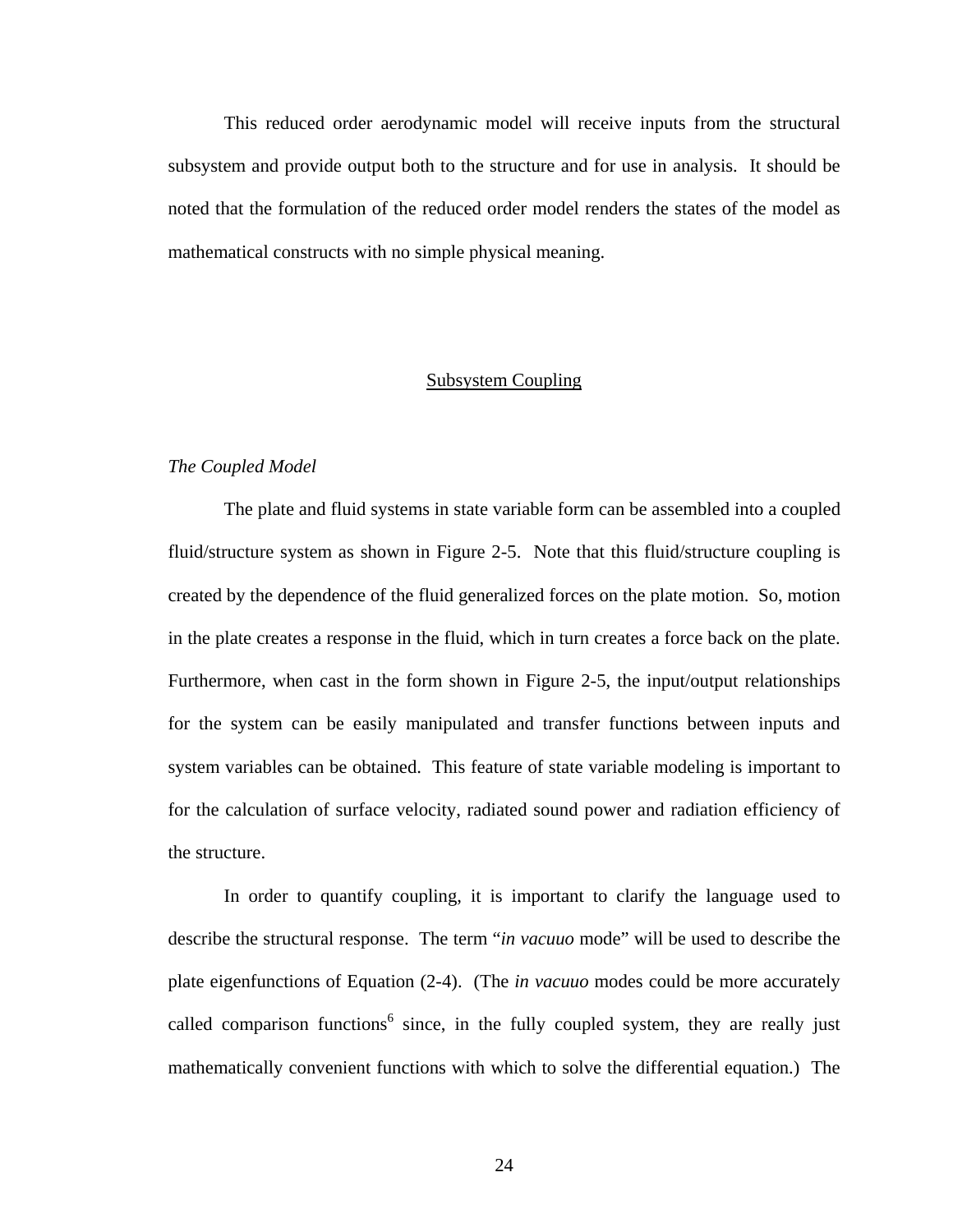modes of the fully coupled system shown in Figure 2-5 will be referred to as *coupled modes*. These are the structural mode shapes that result from solving the eigenvalue problem of the coupled fluid/structure system. Each coupled mode includes degrees of freedom associated with the plate and with the fluid.



Figure 2-5. Schematic of the coupled fluid / structure system

### Structural Response Relationships

### *Kinetic Energy*

In this work, the kinetic energy of the structure in the frequency domain will be an important quantity used in calculating acoustical behavior. The equation for kinetic energy is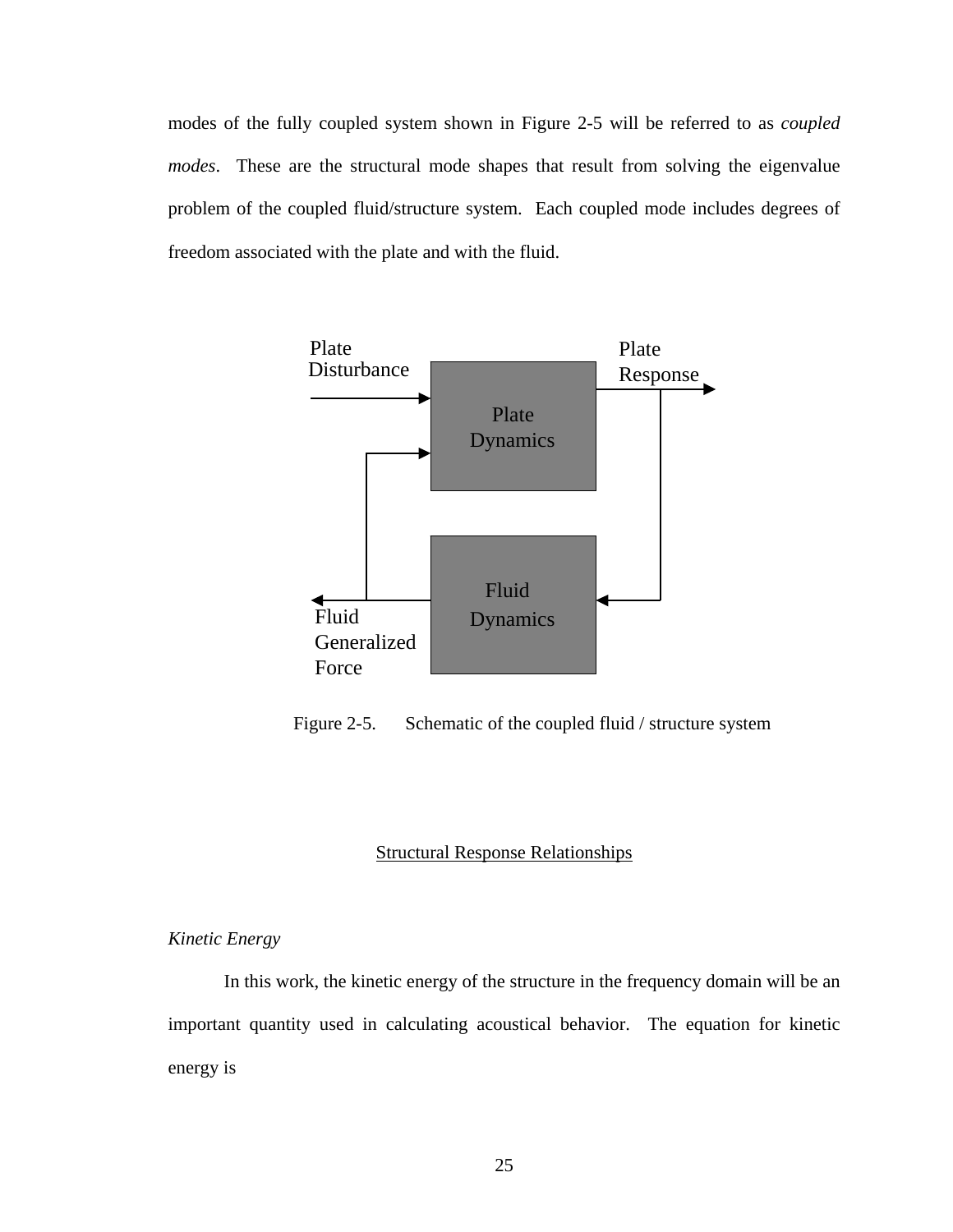$$
T(\omega) = \frac{1}{2} m \dot{w}(\omega)^2 \tag{2-66}
$$

where  $m$  is the mass of the plate. For a simply supported plate, with substitutions according to Galerkin's method, the modal mass term is given by Equation (2-12). Equation (2-12) is substituted into Equation (2-66) to yield

$$
T(\omega) = \frac{ab\rho_s}{8} \dot{w}(\omega)^2.
$$
 (2-67)

for each mode of vibration. Since our model is in state variable form, a transfer function relationship exists for the structural surface velocity. Frampton<sup>5</sup> showed that Equation (2-67) can be written as

$$
T(\omega) = \frac{ab\rho_s}{4} \sum_{i=1}^N \left\| H_{d\dot{q}_i}(\omega) \right\|^2 I_{dd}(\omega), \tag{2-68}
$$

where  $H_{dq}$  is the transfer function between an external system disturbance and the generalized plate velocity, and  $I_{dd}$  is the frequency content of the external disturbance. For this work, the disturbance will be white noise, such that  $I_{dd} = 1$ . This leads to

$$
T(\omega) = \frac{ab\rho_s}{4} \sum_{i=1}^N \left\| H_{d\dot{q}_i}(\omega) \right\|^2.
$$
 (2-69)

While this disturbance is not necessarily physically realistic, it does provide a worst case for analysis. It also provides information strictly about the frequency response of the structure, independent of external excitation.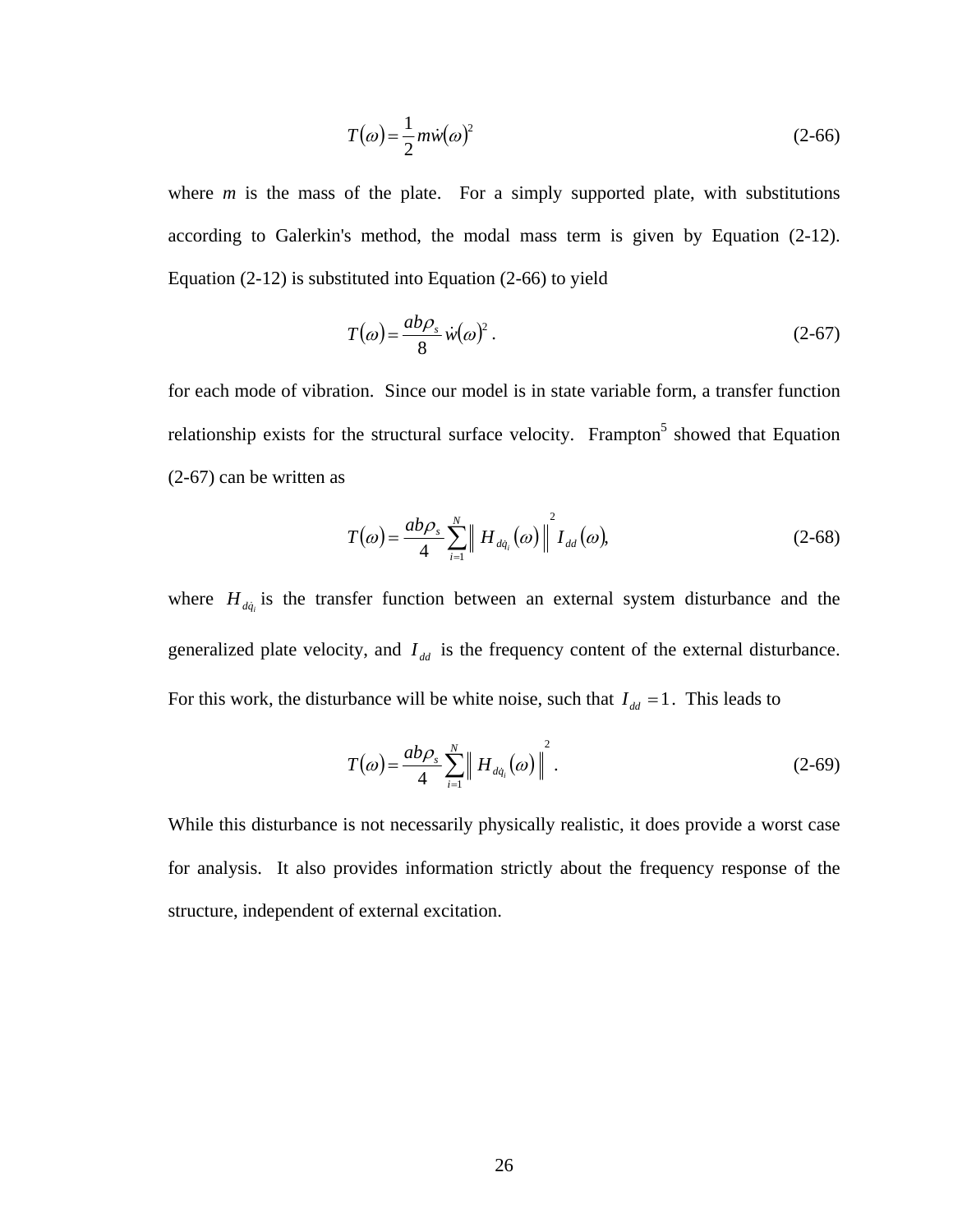# *Average Velocity*

Another aspect of structural response of interest is the spatio-temporal average over the entire surface of the structure. This quantity can also be determined for a simply supported plate analytically. Frampton<sup>5</sup> showed that

$$
\langle |\dot{q}_N|^2 \rangle = \frac{1}{8} \tilde{\dot{q}}_N^2, \qquad (2-70)
$$

where  $\tilde{\dot{q}}_N$  is the complex amplitude of the generalized velocity of the plate for a single mode of vibration.

## Radiated Sound Power Relationships

The instantaneous sound power radiated from a plate vibrating in it's  $n^{th}$  mode can be expressed as

$$
\Pi_n(t) = \int_S p_n(x, y, z = 0, t) \dot{w}_n(x, y, t) dS,
$$
 (2-71)

where  $p_n(x, y, z = 0, t)$  is the pressure on the plate created by the  $n^{th}$  mode of vibration and  $\dot{w}_n(x, y, t)$  is the velocity of the plate due to the motion of the  $n^{th}$  mode of vibration. Substituting Equation (2-3) for the velocity of the plate yields

$$
\Pi_n(t) = \dot{q}_n(t) \int_S p_n(x, y, z = 0, t) \psi_n(x, y) dS.
$$
 (2-72)

The integral term in Equation (2-72) is equivalent to Equation (2-32), so

$$
\Pi_n(t) = Q_n(t)\dot{q}_n(t). \tag{2-73}
$$

Harmonic motion of the structure will be assumed. With this assumption, Equation (2-2) can be written as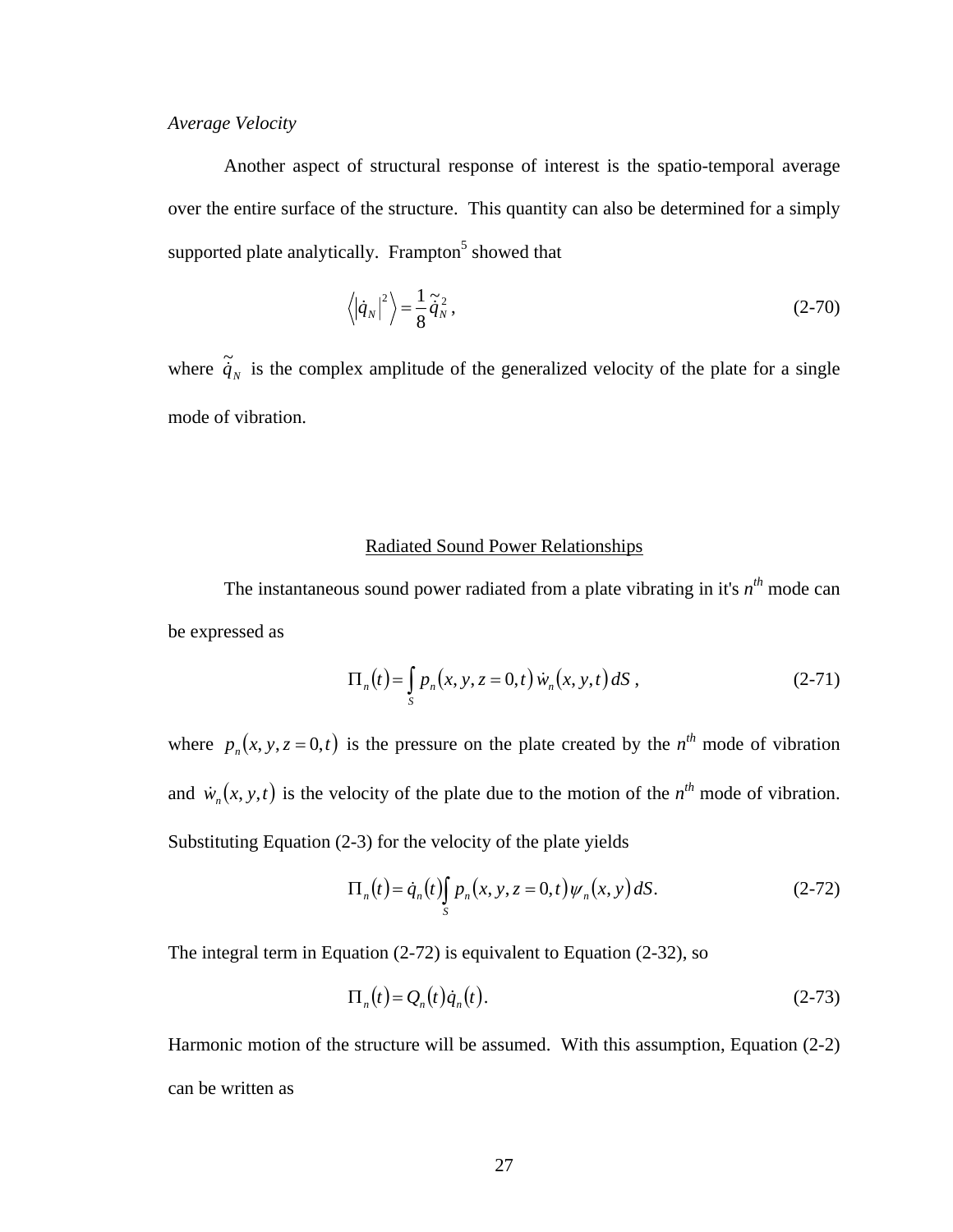$$
w(x, y, t) = \psi_n(x, y)\tilde{q}_n e^{j\omega t}, n = 1, 2, ..., N
$$
 (2-74)

where  $\tilde{q}_n$  is the complex modal amplitude of the generalized displacement and  $\omega$  is the driving frequency. Using this relationship, Equation (2-73) can be written as

$$
\Pi_n(t) = \tilde{Q}_n \tilde{\dot{q}}_n e^{j\omega t},\qquad(2-75)
$$

where  $\tilde{\dot{q}}_n$  is the complex modal velocity magnitude  $(j\omega \tilde{q}_n)$ , and  $\tilde{Q}_n$  is the complex modal generalized force magnitude. The total instantaneous radiated power is then given by:

$$
\Pi(t) = \sum_{n=1}^{N} \tilde{Q}_n \tilde{\dot{q}}_n e^{j\omega t} .
$$
 (2-76)

The standard relationship<sup>18</sup> for time averaged acoustic power is given by

$$
\langle \Pi \rangle = \frac{1}{T} \int_0^T \vec{F} \ \vec{v} \ dt \,, \tag{2-77}
$$

where T is the sampling period. In this case, Equation (2-77) can be written:

$$
\langle \Pi \rangle = \frac{1}{T} \int_0^T \sum_{n=1}^N Q_n(t) \dot{q}_n(t) dt . \qquad (2-78)
$$

Since harmonic motion is assumed, and realizing  $T = \frac{2\pi}{\omega}$ , Equation (2-78) becomes<sup>18</sup>:

$$
\langle \Pi \rangle = \sum_{n=1}^{N} \frac{1}{T} \int_{0}^{\frac{2\pi}{\omega}} \Re \langle \widetilde{Q}_n e^{j\omega t} \rangle \Re \langle \widetilde{q}_n e^{j\omega t} \rangle dt
$$
  
=  $\frac{1}{2} \sum_{n=1}^{N} \Re \langle \widetilde{Q}_n \widetilde{q}_n^* \rangle.$  (2-79)

Since a state variable model has been constructed, the transfer functions between an external disturbance and the  $n^{th}$  generalized force input and between an external disturbance and the  $n^{th}$  generalized velocity output are available. These transfer functions allow Equation (2-79) to be written as: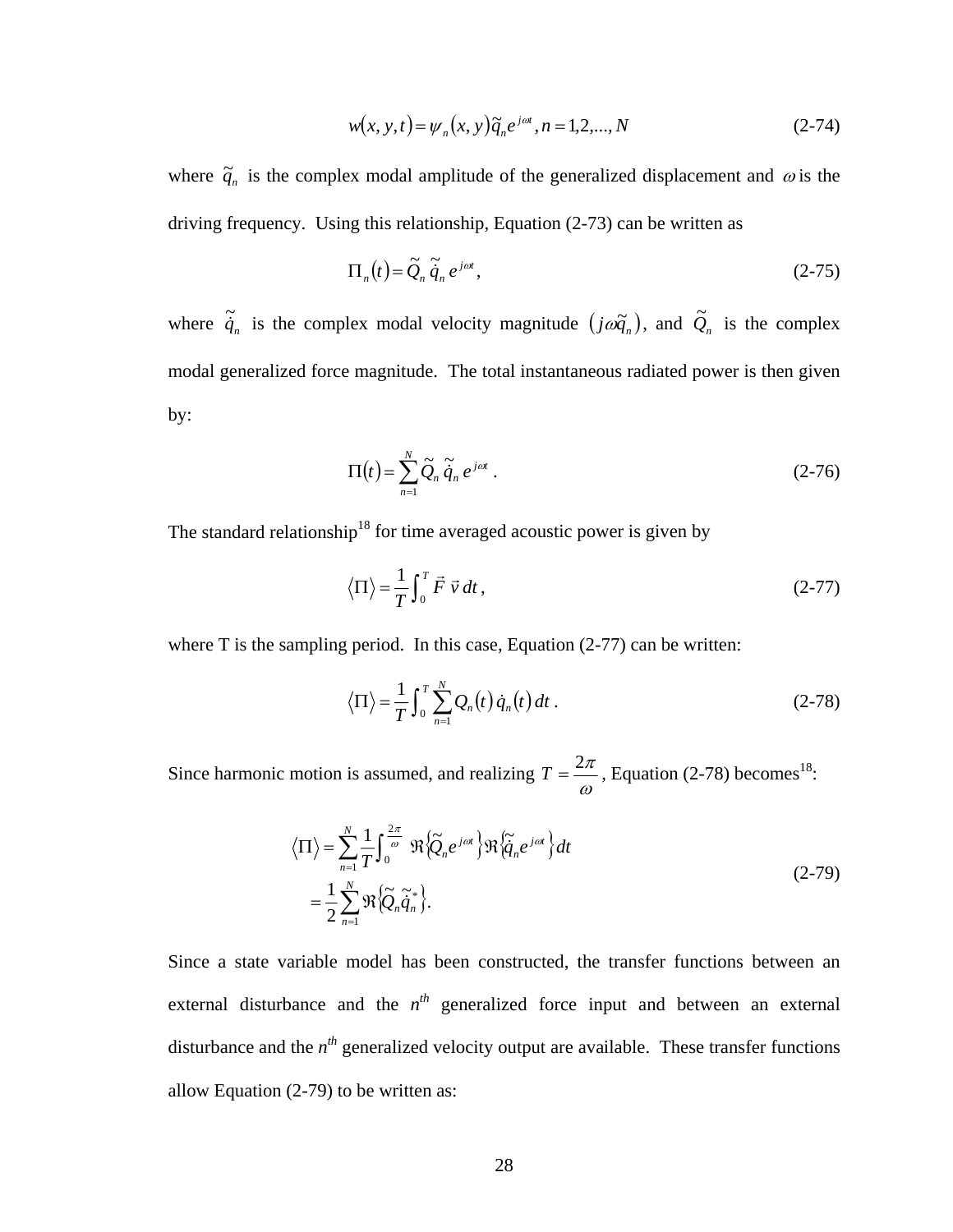$$
\langle \Pi \rangle = \frac{1}{2} \sum_{n=1}^{N} \Re \{ H_{dQ}(\omega) H_{dq}^*(\omega) \} | I_{dd}(\omega) |^2
$$
 (2-80)

where  $H_{dQ}(\omega)$  is the transfer function between the external disturbance and the generalized force acting on the  $n^{th}$  mode,  $H_{dq}^{*}(\omega)$  is the transfer function between the external disturbance and the generalized velocity of the  $n^{th}$  mode and  $I_{dd}(\omega)$  describes the frequency content of the disturbance. The asterisk denotes the complex conjugate of the transfer function output. Again assuming a disturbance composed of white noise results in

$$
\langle \Pi \rangle = \frac{1}{2} \sum_{n=1}^{N} \Re \{ H_{dQ}(\omega) H_{dq}^*(\omega) \}.
$$
 (2-81)

#### Radiation Resistance and Radiation Efficiency

Radiation resistance is the real part of the radiation impedance of a structure. This quantity can be defined as $9$ 

$$
R_n = \frac{\langle \Pi_n \rangle}{\langle |\dot{q}_n|^2 \rangle} \,. \tag{2-82}
$$

Normalizing Equation (2-82) by the characteristic impedance of the fluid medium and the area radiating, yields the relationship for radiation efficiency or radiation ratio,

$$
\sigma_n = \frac{\langle \Pi_n \rangle}{\rho cab \langle |\dot{q}_n|^2 \rangle}.
$$
\n(2-83)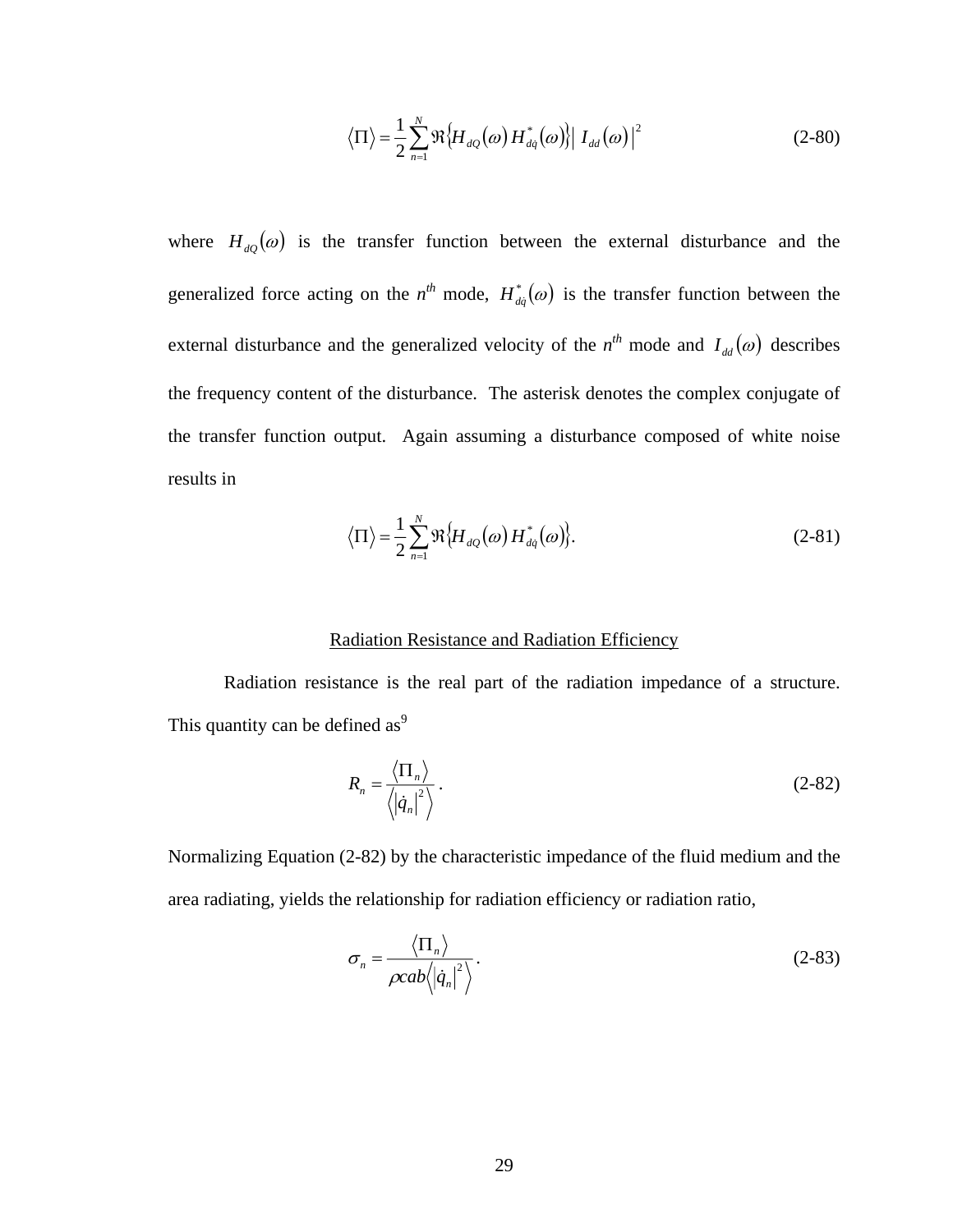The state variable structure of the system model can also yield a transfer function between the  $n^{th}$  input generalized force and the  $n^{th}$  output generalized velocity. This relationship can be written as

$$
\widetilde{Q}_n e^{j\omega t} = H_{Q\dot{q}}(\omega) \widetilde{\dot{q}}_n e^{j\omega t} \,. \tag{2-84}
$$

Substituting Equation (2-84) into Equation (2-75) results in

$$
\Pi_n(t) = \Re{\{H_{Q\dot{q}}(\omega)\}\left(\tilde{\dot{q}}_n e^{j\omega t}\right)^2}.
$$
\n(2-85)

Taking the time average of this relationship yields

$$
\langle \Pi_n \rangle = \frac{1}{T} \int_0^T \Re \{ H_{Q\dot{q}}(\omega) \} (\tilde{\tilde{q}}_n e^{j\omega t})^2 dt = \frac{1}{2} \Re \{ H_{Q\dot{q}}(\omega) \} \tilde{\tilde{q}}_n^2, \qquad (2\text{-}86)
$$

when combined with Equation(2-61), this allows Equation (2-74) to be rewritten as

$$
\sigma_n = \frac{4\Re\{H_{Qq}(\omega)\}}{\rho cab}.
$$
\n(2-87)

#### Validation of the Model and the Method

This modeling method has been validated in previous work by Frampton<sup>5,13</sup>. This work showed that the radiation efficiency curves published by Wallace<sup>9</sup> are reproduced using the state variable, coupled aerodynamic / structural model derived in the previous section with the transfer function expressions for radiation efficiency. Similarly, the model reproduces the curves for convected flow that were published by Graham<sup>4</sup>. In this work, supersonic convection velocities will be used with the previously defined relationships describing kinetic energy and radiated power.

It must be noted that the use of linearized potential flow (Equation 2-33) is known to be inaccurate in the transonic region. Nonlinearities in the fluid dynamics become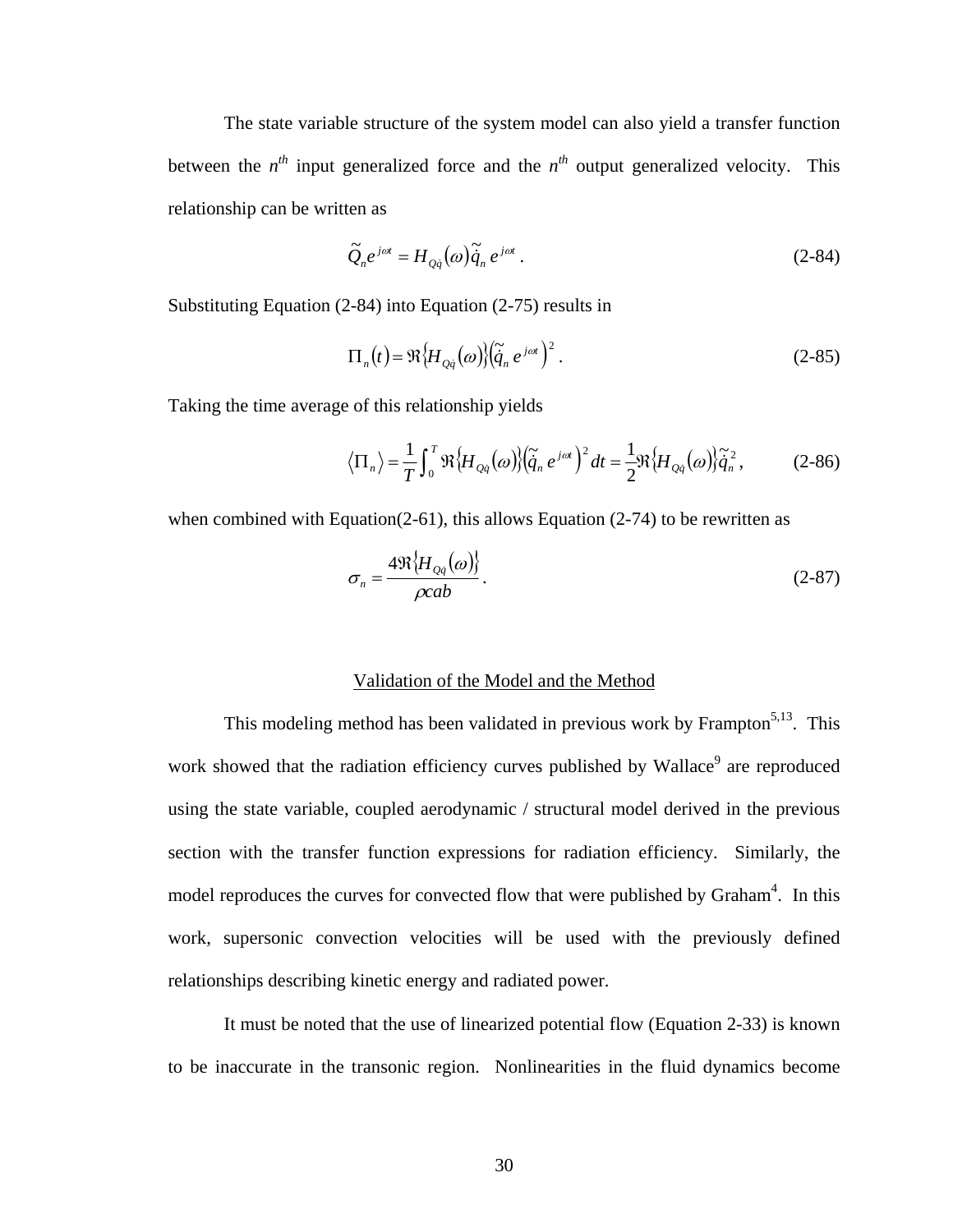significant and should be accounted for. However, there are some interesting and instructive conclusions to be drawn from this linear model. The establishment of more accurate, nonlinear results is left for future work.

The radiation efficiency is evaluated using non-dimensional frequency, defined as

$$
\gamma = \frac{k}{\sqrt{\left(\frac{m\pi}{a}\right)^2 + \left(\frac{n\pi}{b}\right)^2}}
$$
\n(2-88)

where  $k$  is the acoustic wave number, given by:

$$
k = -\frac{\omega}{c}.\tag{2-89}
$$



Figure 2-6. Radiation efficiency of the  $(1, 1)$  mode at selected flow velocities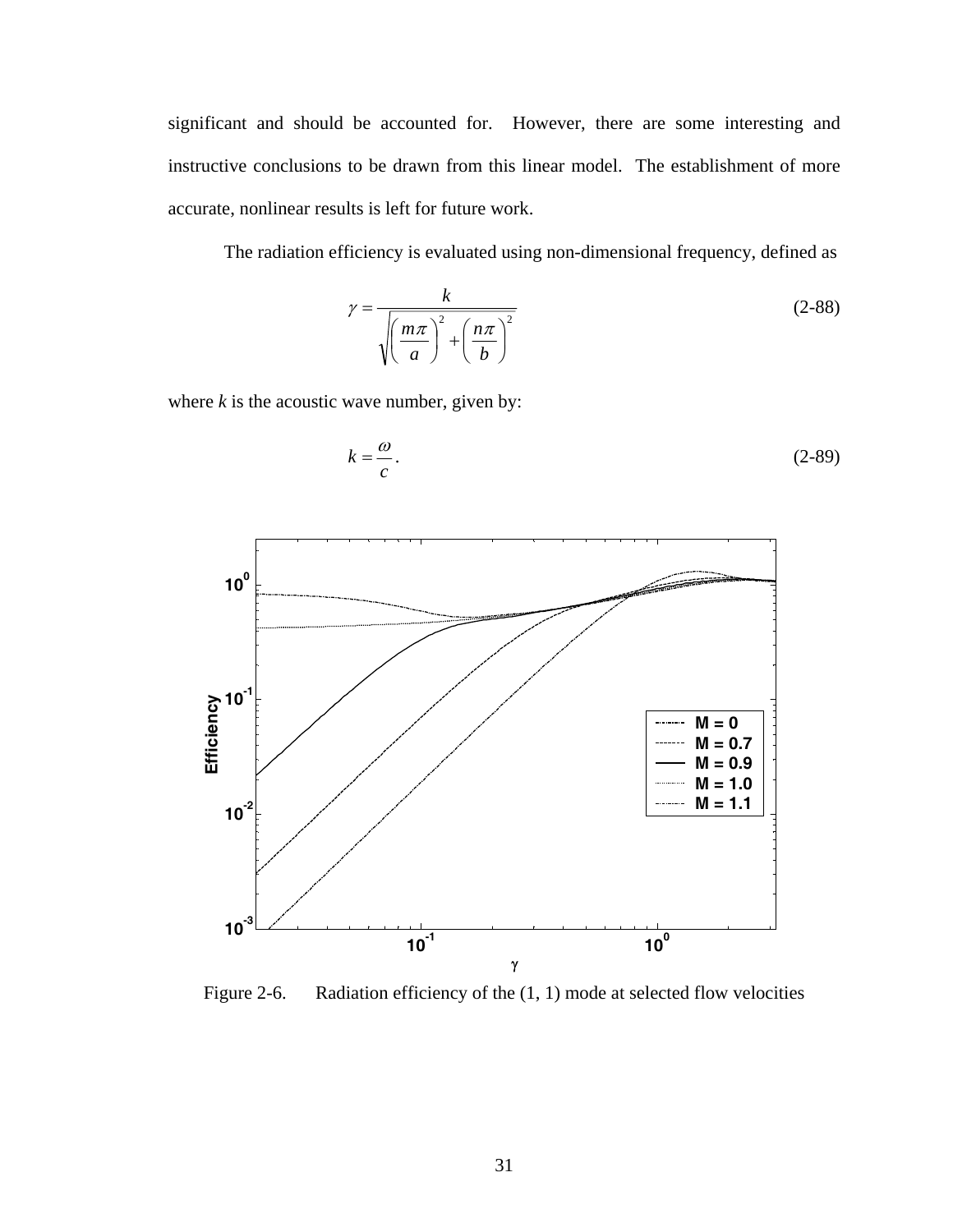Figure 2-6 shows the behavior of the radiation efficiency of the (1, 1) mode at transonic speeds and at two subsonic speeds. Note that the radiation efficiency for  $M = 0$ compares well with that found by Wallace<sup>9</sup>, and the  $M = 0.7$  case compares well with that noted by Frampton<sup>5</sup>. In general, the radiation efficiency approaches a magnitude of unity for all frequencies as the speed of sound in the medium is exceeded.



Figure 2-7. Radiation efficiency of the  $(2, 1)$  mode at selected flow velocities

Figure 2-7 shows the behavior for the (2, 1) mode. Again, the low frequency radiation efficiency increases significantly when the Mach number approaches unity.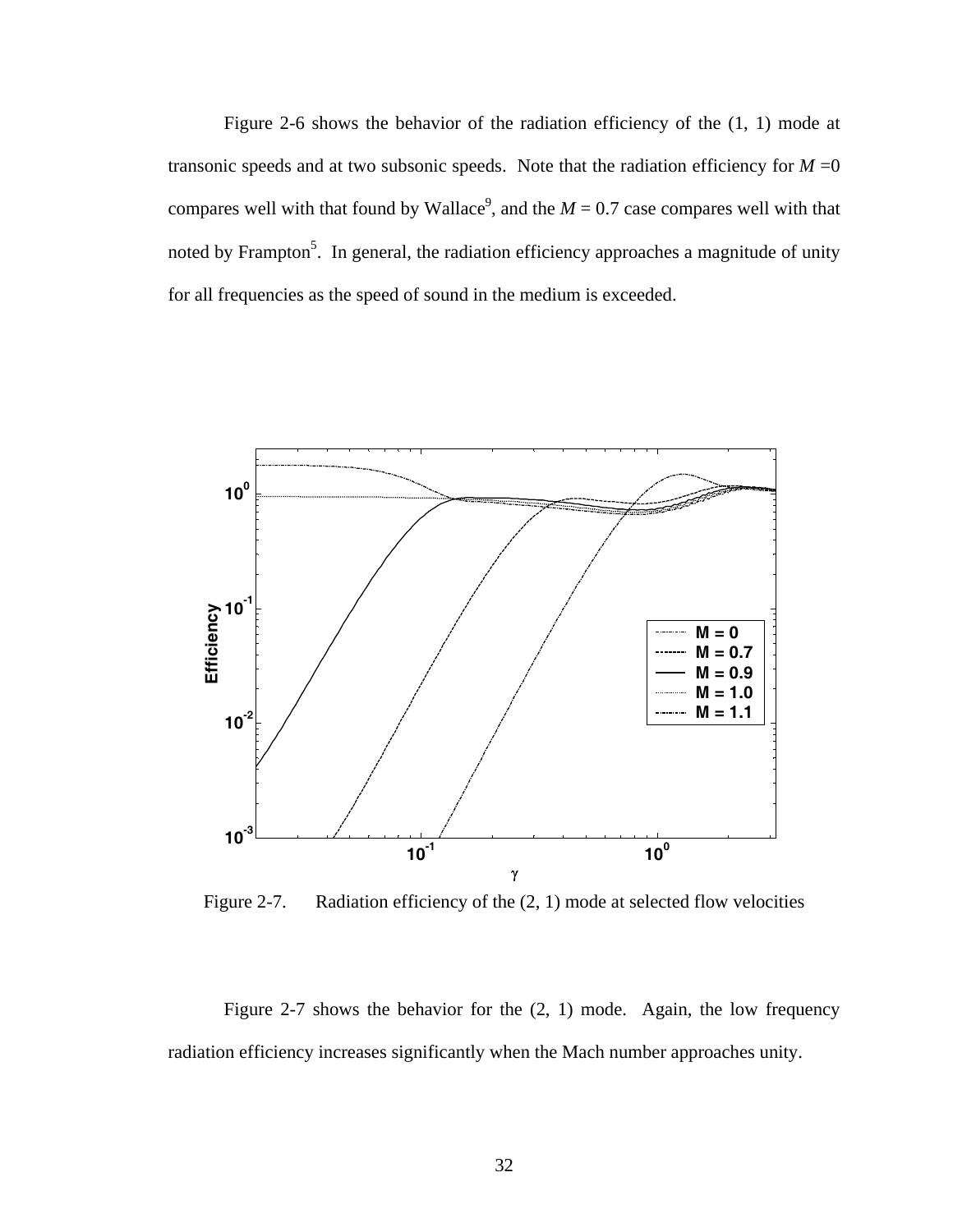Increases in radiation efficiency of *in vacuuo* modes without coupling were dealt with previously<sup>5</sup>. The cause of this increase in radiation efficiency was found to be an effective increase in plate phase velocity for plate waves traveling upstream relative to the flow. Furthermore, the radiating wave number region broadens as flow velocity increases, reaching an infinite width as Mach number approaches 1. In the simplified case of a 1-dimensional plate the radiating wave number region is defined as the region in which the z-component of the wave numbers are real and positive<sup>5</sup>. This corresponds to

$$
\left(\frac{k_z}{k}\right)^2 = 1 - 2M\left(\frac{k_x}{k}\right) + \left(M^2 - 1\right)\left(\frac{k_x}{k}\right)^2.
$$
\n(2-90)

As demonstrated in Equation (2-90), the supersonic wave number region shifts and expands as Mach number increases and becoming (semi-)infinitely wide when  $M = 1$ . The overall effect in subsonic flow is that, for a fixed wave number spectrum in the plate response, as the flow velocity increases more of the plate wave number spectrum is enveloped by the radiating region, thus resulting in increased radiation.

When flow becomes supersonic, the non-radiating region shifts to wave number ratios that are strictly positive. Figure 2-8 demonstrates this phenomenon. Equation (2- 90) is a description of the roots of

$$
0 < 1 - 2M\left(\frac{k_x}{k}\right) + \left(M^2 - 1\right)\left(\frac{k_x}{k}\right)^2,
$$
\n(2-91)

where  $k_z$  is the wave number component in the convected fluid normal to the plate,  $k_x$  is the wave number in the plate, and k is the wave number in the fluid. In order for radiation to take place,

$$
\frac{k}{M-1} < k_x < \frac{k}{M+1} \tag{2-92}
$$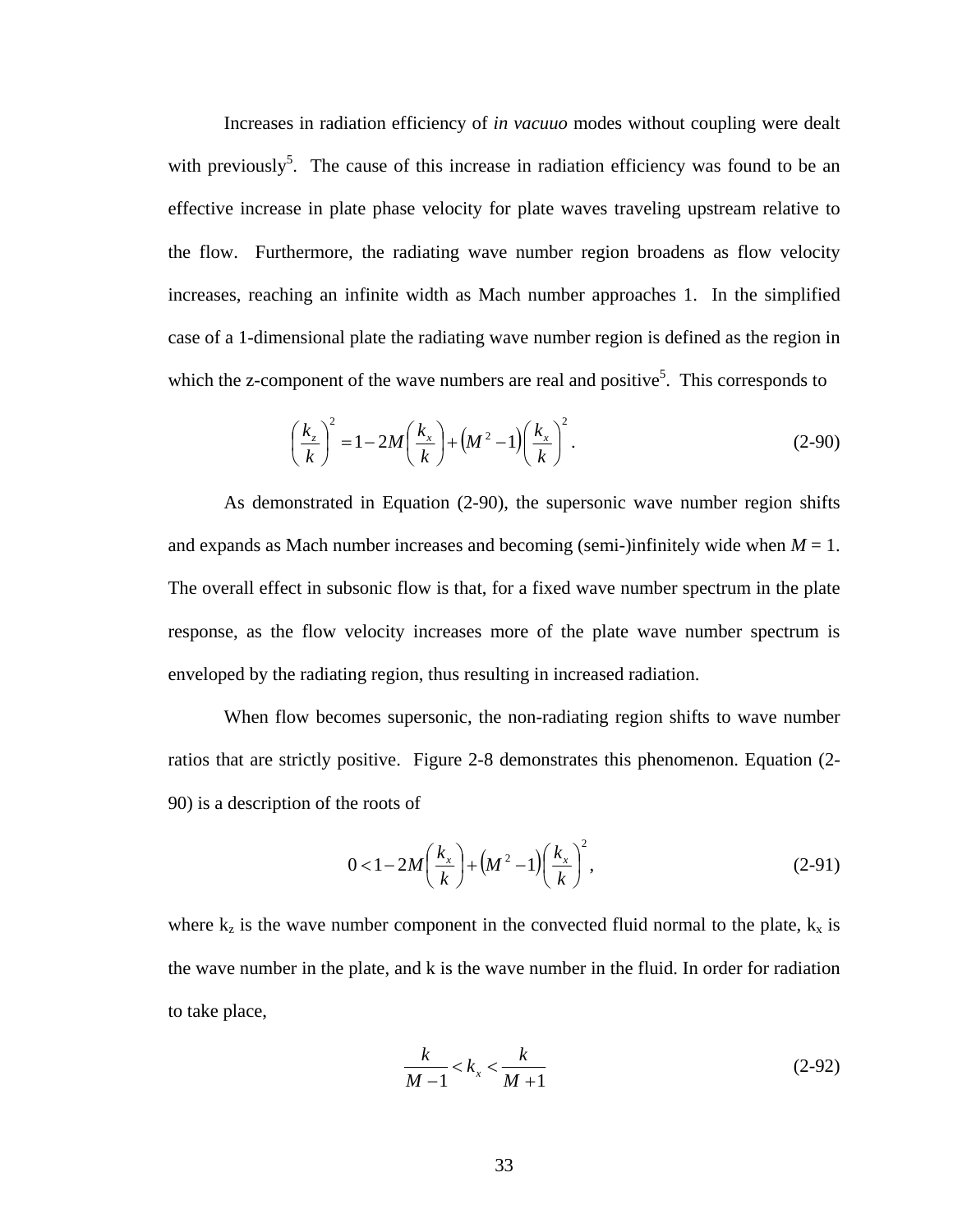Figure 2-8 shows a plot of this equation for a semi-infinite plate, where the plate is bounded in the x direction and unbounded in *y*. The cases where  $M = 0$  (no flow),  $M =$ 0.8,  $M = 1.0$  and  $M = 1.3$  are shown. The labeled vertical bars indicate the boundaries of the radiating wave number regions. Note that the radiating regions are shifted due to the effect of the flow speed on the relationship between the wave number in the plate and the wave number in the fluid. Also note that for  $M = 1.3$  the radiating region is again affected by the flow. All waves traveling against the flow of the fluid radiate to the far field. In addition some slower wave numbers that travel in the direction of the flow radiate as well. While these wave numbers are not supersonic alone, the speed of the flow makes them appear supersonic to the fluid. The faster wave numbers also radiate as one would expect.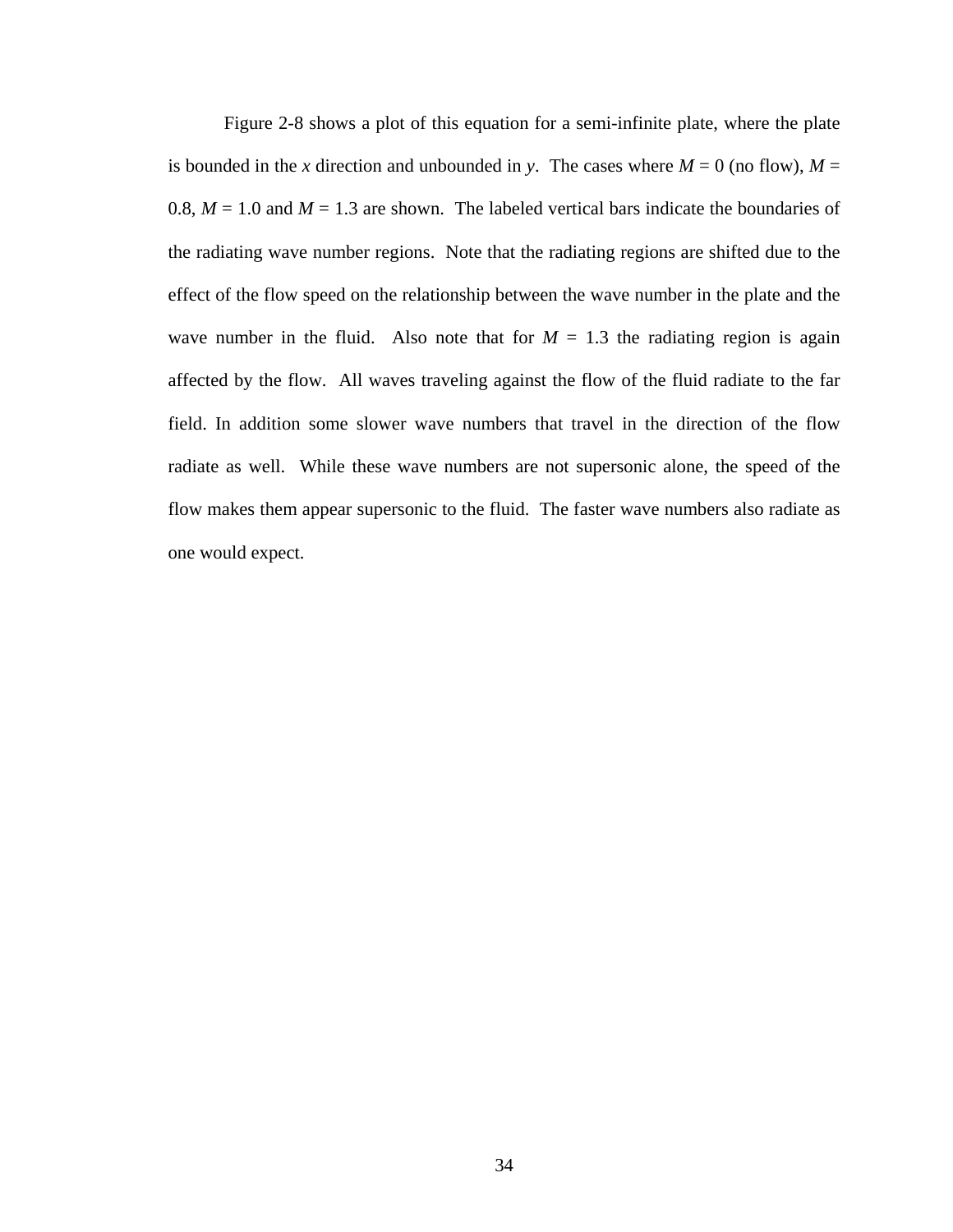

Figure 2-8. Plot of the wave number spectrum of plate velocity showing the radiating portions for selected Mach numbers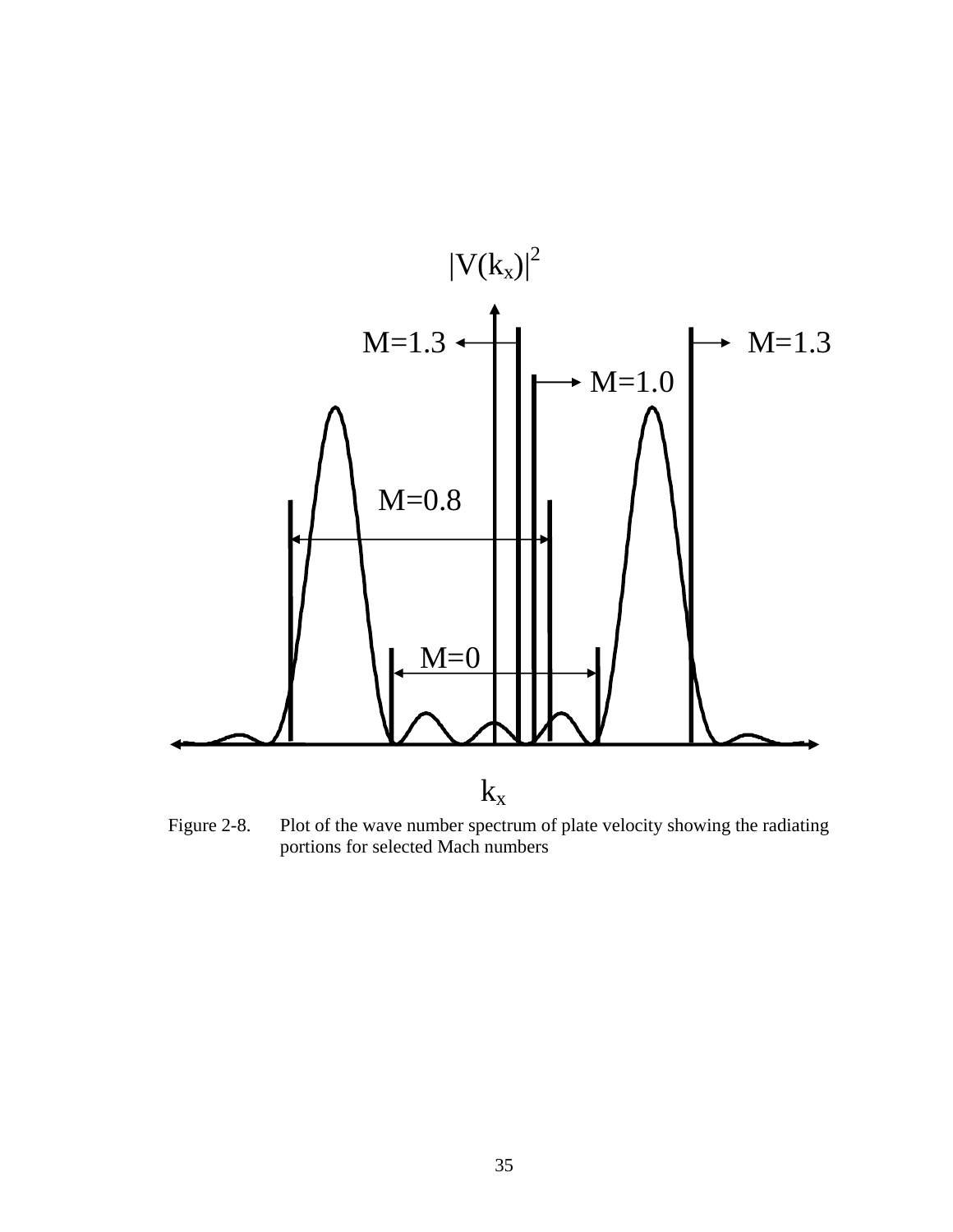#### **CHAPTER III**

## **SIMULATION RESULTS**

## Physical System Parameters

A computational investigation was undertaken based on the theory presented in Chapter II. The results presented focus on three areas: the behavior of the uncoupled modal radiation efficiency at transonic flow speeds, the effects of flow-induced coupling on the structural response and on the radiated sound power. The physical parameters used were for a plate manufactured from 6061-T6 (UNS A96061) aluminum (density of 2700  $kg/m^3$ , thickness of 4 *mm*, length of 1 *m* in the direction of flow, width of 0.83 *m* and modulus of elasticity of 69 *GPa*) exposed to air at an altitude of 10 *km* (density of 0.422  $kg/m^3$ , speed of sound of 299.5  $m/s$ ). A constant modal damping ratio of 2% was assumed in the formulation of the plate model.

The accuracy of the modeling approach used in this work was established previously<sup>13</sup>, where results for the subsonic case were presented. In order to ensure accurate results, the plate model of Equation (2-14) included 20 modes while the fluid dynamic system of Equations  $(2-62) - (2-65)$  included 600 degrees of freedom. With this configuration, the plate response and radiated sound power demonstrated sufficient convergence over the first 15 plate modes.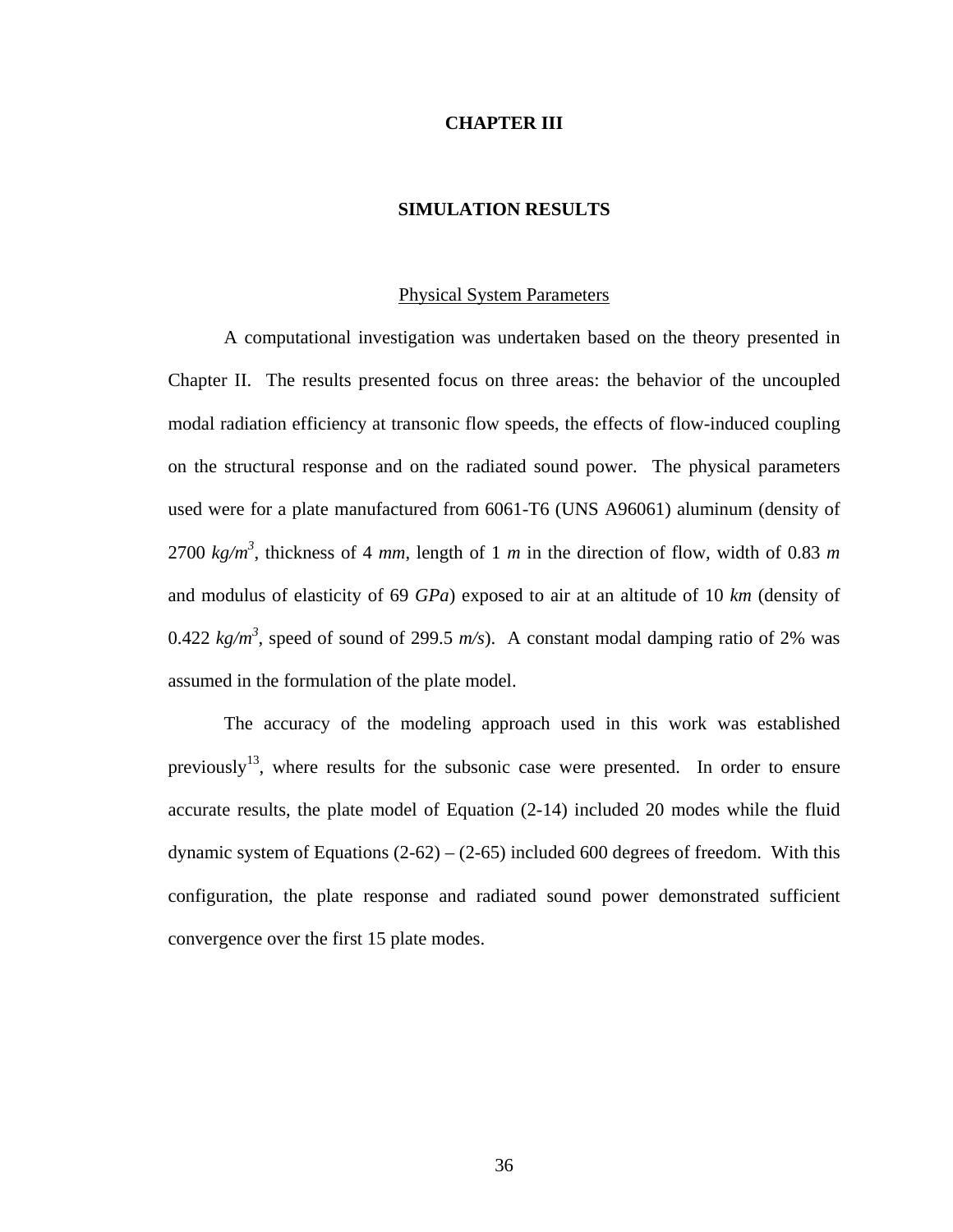## Supersonic Flow

## *Structural Response*

It is well established that fluid flow can have significant effects on structural acoustic behavior, along with the fact that induced coupling between discrete modes of vibration becomes significant as flow velocity increases. It has also been established that this coupling mechanism is the venue for energy flow between distinct modes of vibration in a structure, explaining energy flow into the flowing fluid. Work in this area has been confined to subsonic flows, with the effect on sound radiation efficiency and sound power radiation quantified and compared for various subsonic flow speeds.

The effect of flow on plate dynamics is well understood in the field of aeroelasticity<sup>10</sup>. However, this field of study is usually concerned with coupling induced instabilities. These instabilities are not usually of interest in structural acoustics since structures being investigated are designed to avoid them. However, the effects on plate dynamics can occur when the structure is far from instability, therefore affecting structural acoustic behavior. In the structural acoustics literature Sgard, Attalla and Nicolas<sup>11</sup> quantified modal coupling with an approach based on the coherence between modes.

The results of this work showed some interesting behavior when compared to earlier work done for subsonic flow speeds. Supersonic flow velocities produced structural response variations similar to those produced by subsonic flow, but exhibited a frequency shift proportional to flow speed, rather than the inverse relationship observed for subsonic flow speeds.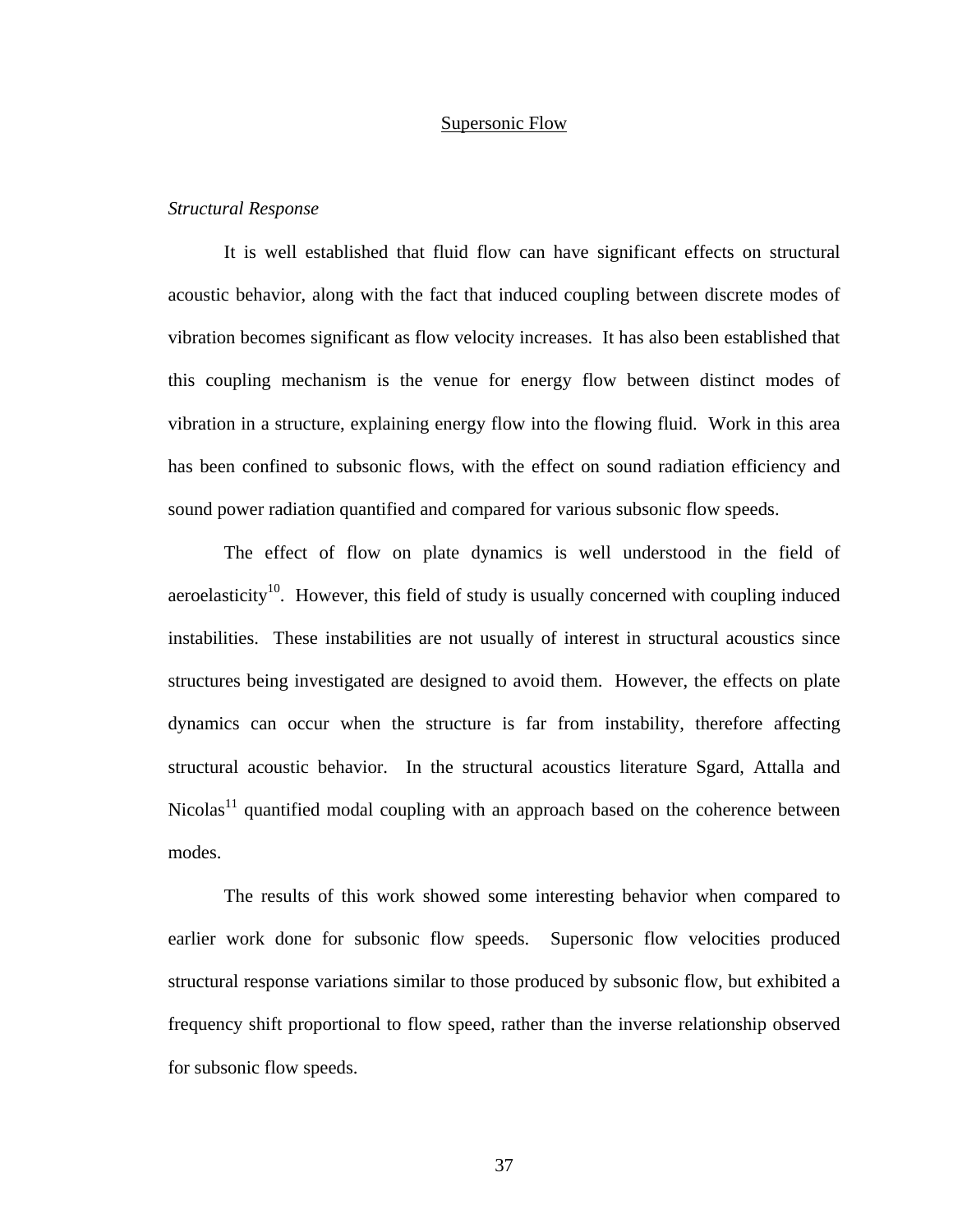The effect of flow on the structural response is demonstrated in Figure 3-1 which shows the frequency dependent kinetic energy of the plate for one subsonic and various supersonic flow velocities. A general upward shift in fundamental mode frequency is observed as the Mach number increases. The resonant frequencies of the coupled modes do not change considerably as the Mach number increases above a value of 1.2. The fundamental coupled mode has a resonant frequency of about 18  $Hz$  when  $M = 1.2$ moving to 25  $Hz$  when  $M = 2.0$ .

Other modes show small changes in frequency and response amplitude as well. However, other than the fundamental mode frequency shift, the plate energy changes very little with increasing supersonic Mach number.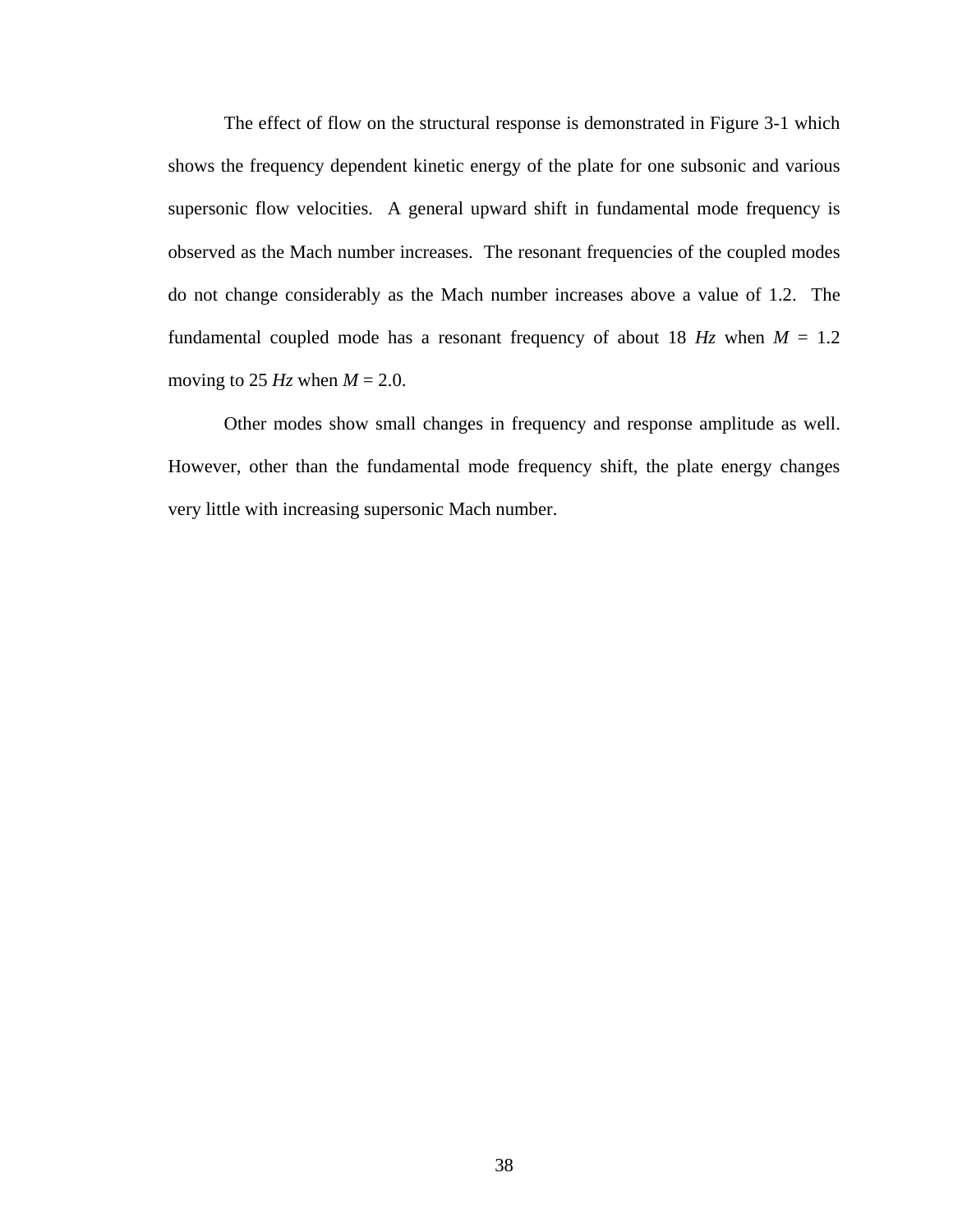

Figure 3-1. Structural kinetic energy in supersonic flow

# *Radiated Sound Power*

Supersonic flow also had a significant effect on power flow in the structure, with some modes containing significant negative components at low supersonic flow velocity and with the entire structure exhibiting a negative net power flow at the higher supersonic speeds considered.

The effect of aerodynamic flow on the radiated power in the plate is shown in Figure 3-2, which shows the radiated sound power as a function of frequency for one subsonic 3-2(a) and several supersonic Mach numbers  $3-2(b) - 3-2(d)$ .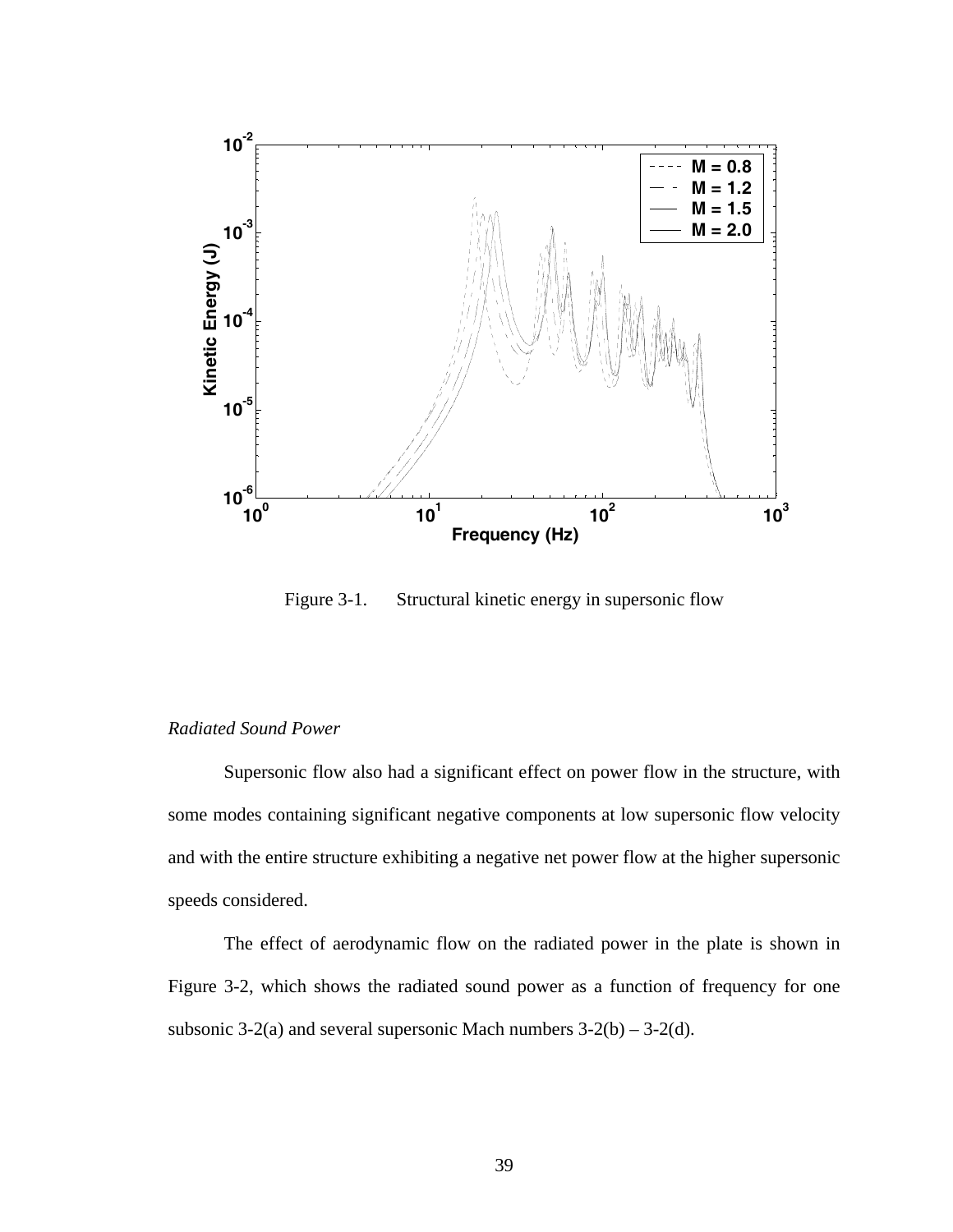

Figure 3-2. Radiated sound power in supersonic flow

Note that, while the kinetic energy changed little over the range of supersonic flows, the radiated power curves do change significantly. Overall, the radiated power decreases with increasing flow speed. As convection velocity increases, significant portions of the power flow curve become negative. This behavior indicates energy absorption by the structure rather than radiation. This is a very interesting aspect of the redistribution of energy through flow-induced modal coupling. The path through which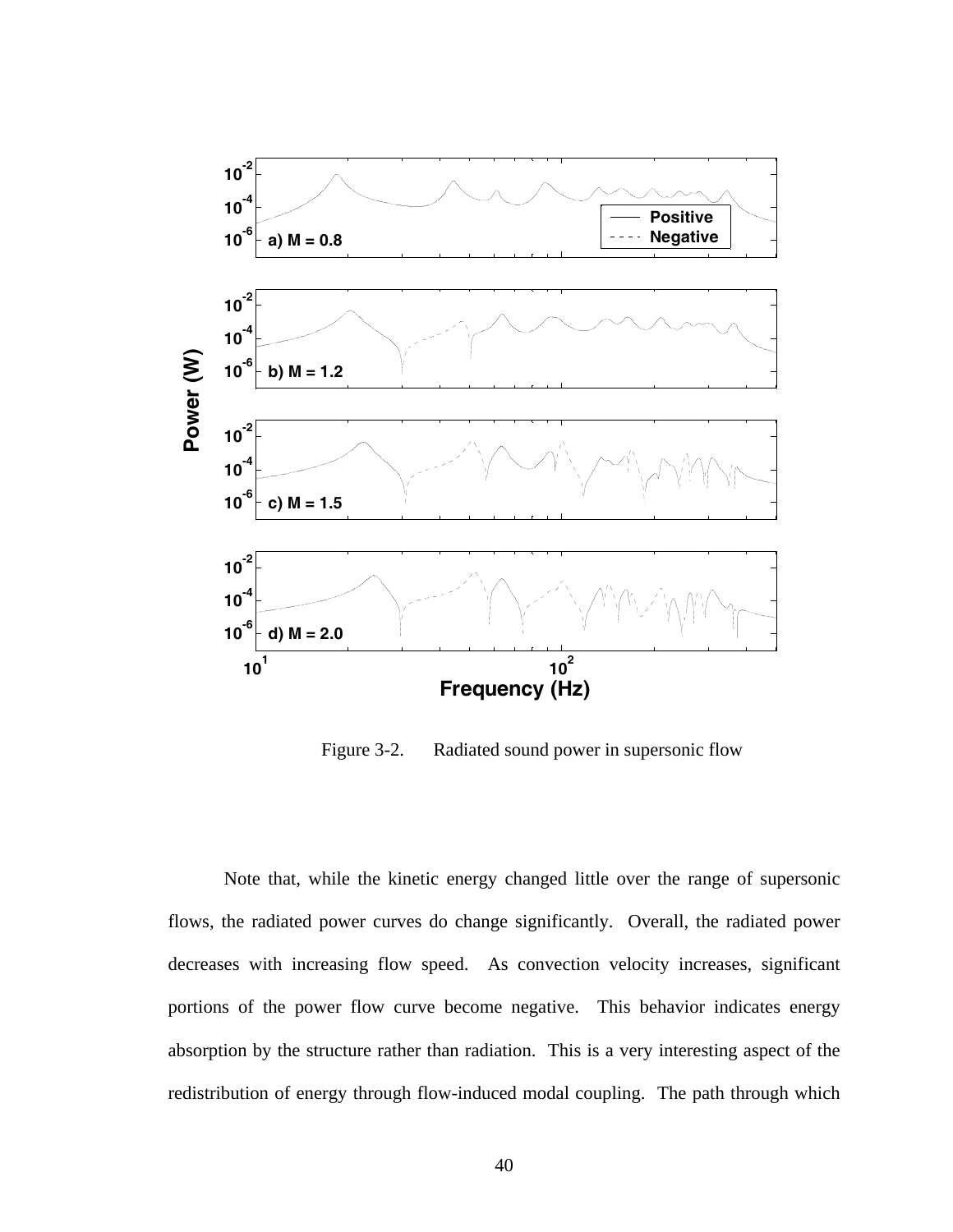energy moves from one coupled structural mode to another is the fluid. In this manner the motion of one mode drives other modes, causing them to be out of phase with the pressure applied by the aerodynamics, resulting in negative power flow at some frequencies. This energy is then dissipated by damping in the plate.



Figure 3-3. Modal contributions to radiated sound power at  $M = 1.5$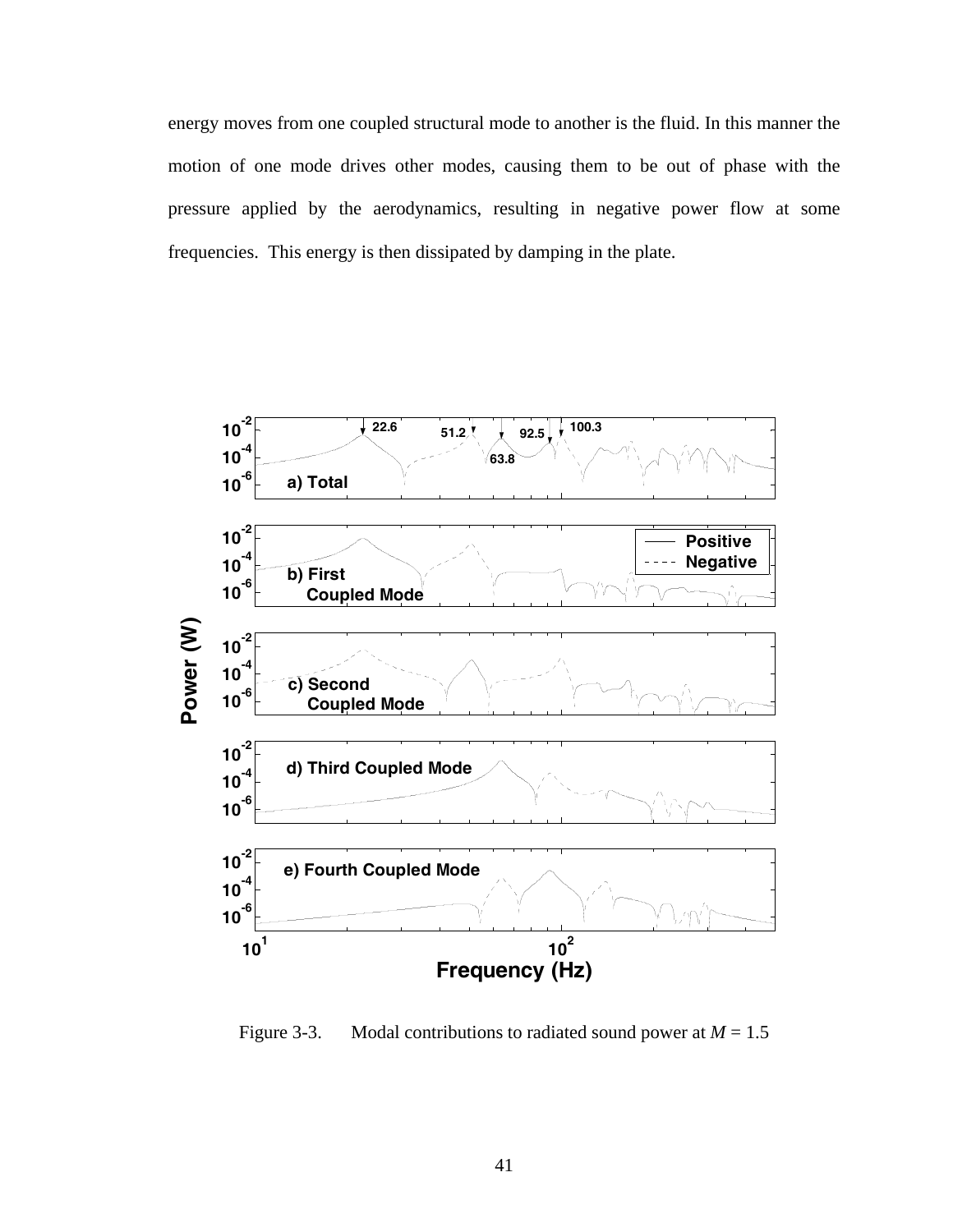Figure 3-3 illustrates this behavior by plotting the total power flow at a selected velocity 3-3(a) with the contributions of the first four coupled modes also plotted individually 3-  $3(b) - 3-3(e)$ . Subplot  $3-3(a)$  also lists the peak frequencies on the kinetic energy plot (Figure 3-1) attributable to the associated uncoupled modes for reference.

Clearly, the exchange of energy among modes that occurs in the presence of modal coupling alters not only the dynamic response of the plate but the radiated sound as well. The extent to which coupling affects radiation is demonstrated by the curve for  $M = 2.0$  in Figure 3-2. Many higher order modes absorb power, causing the total power radiated to the far field to decrease as flow speed rises. Radiated power decreases, and actually becomes negative (i.e., net power is absorbed) as the flow speed approaches Mach 2.

## *Radiation Efficiency*

The effect of modal coupling is also illustrated in Figure 3-4, which plots the total normalized power flow versus flow velocity. Radiation efficiency for a single mode of vibration as a function of frequency is described by Equation (2-87). The data shown in Figure 3-4 are given by

$$
\sigma_{T} = \sum_{n=1}^{N} \int_{0}^{\omega_{\text{max}}} \sigma_{n} \, d\omega. \tag{3-1}
$$

This quantity, which can be visualized as the energy flow out of the plate divided by the total kinetic energy from vibration, is considered the total radiation efficiency here.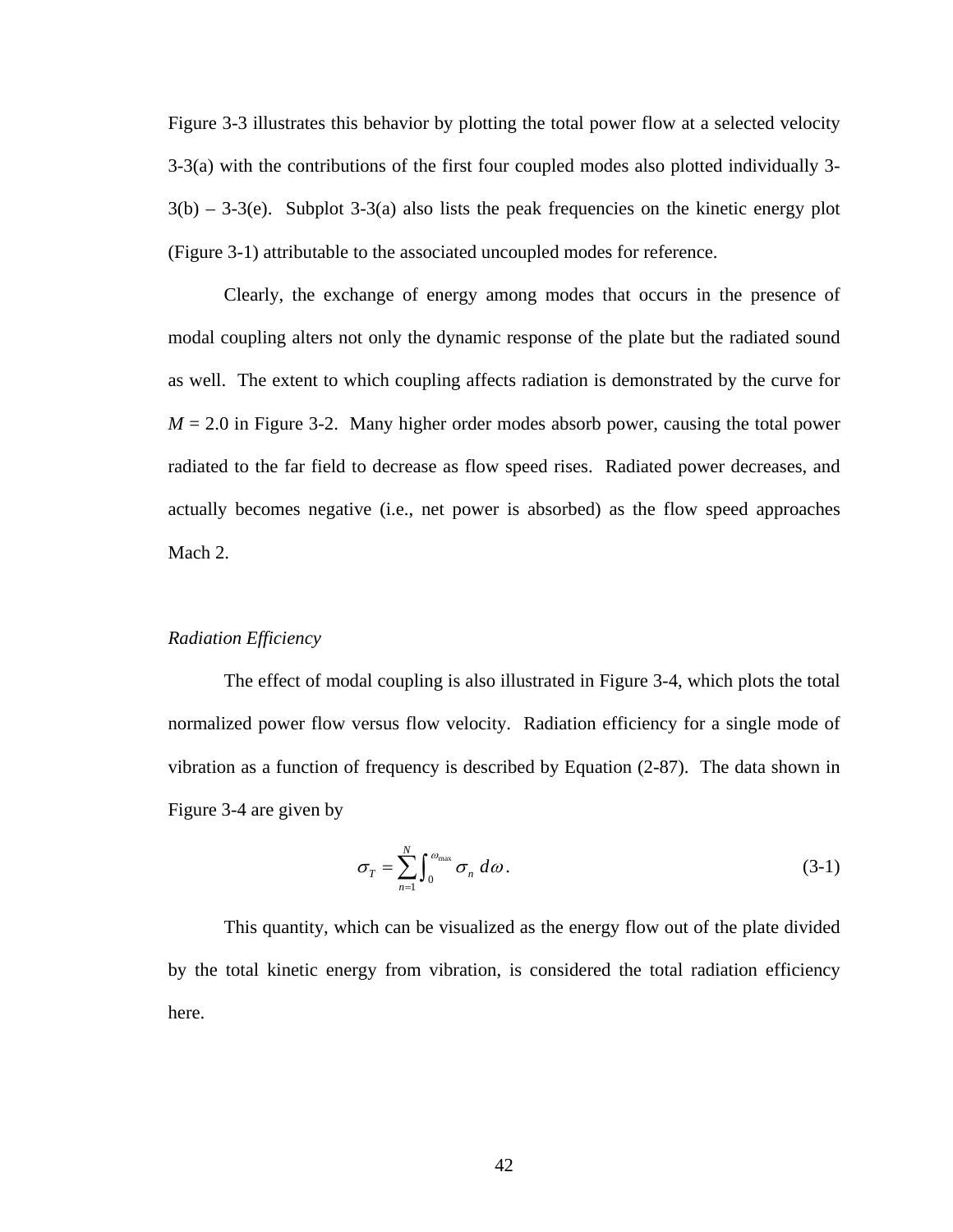

Figure 3-4. Total radiation efficiency in supersonic flow

The total radiation efficiency obtained for the range of flow speeds studied expands those found in previous work. Rather than increasing with flow speed as previously postulated, the radiation efficiency rises with subsonic flow velocity. Total radiation efficiency peaks at  $M = 1.0$  as predicted, and decays with further increases in flow speed. It should be noted that the radiation efficiency decays to a negative value with the radiated power as convection velocity increases. This behavior illustrates the role of coupling on power flow at high convection velocities. This result provides further insight into the dynamics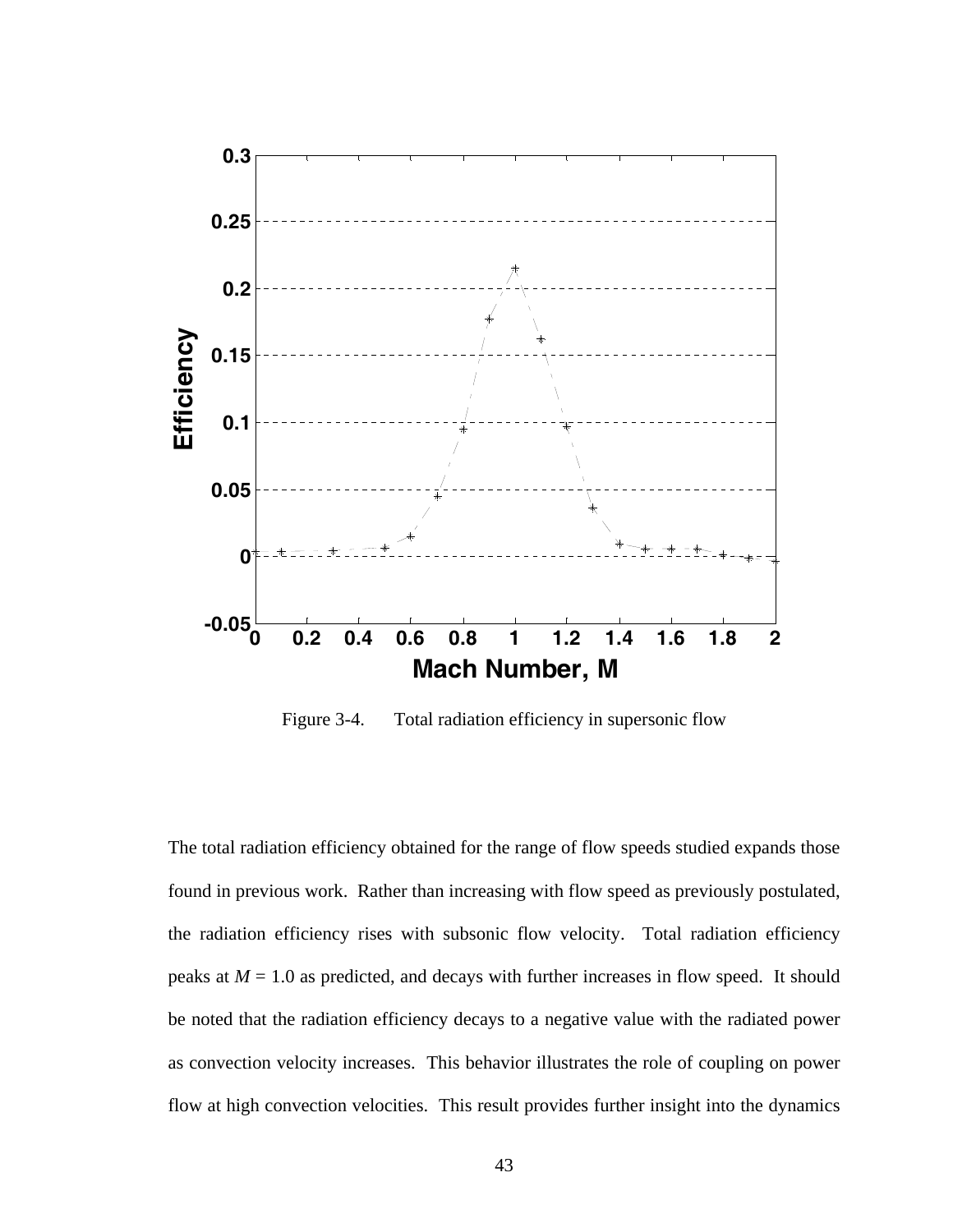of power flow in the structure and may indicate a relationship between acoustic power radiation and the onset of instability of the structure. Further work is needed to establish the existence of any meaningful connection between these two phenomena.

## Effects of In-plane Stress

The significant impact of coupled fluid flow on structural acoustic behavior established by previous work has been confined to flow in air, over unloaded structures, with the effects on sound radiation efficiency, kinetic energy and sound power radiation quantified and compared for various flow speeds.

The plate system was investigated for values of non-dimensional stress, defined  $as^{19}$ :

$$
r = \frac{N_x a^2}{\pi^2 D} \tag{3-2}
$$

ranging from -2 to 20. This group of plate models was coupled with aerodynamic models that represented speeds from Mach 0.001 up to Mach 2.0. The values of non-dimensional stress were the same in both the *x* and *y* directions. These limits were chosen to represent the lower end of static stability of the plate  $(r = -2)$  and a stress state that would be typical of the skin of an aircraft structure when in flight  $(r = 20)$ . The uncoupled plate system was found to be statically unstable when *r* was set to a value of -2.5 at flow speeds between Mach 0.8 and Mach 1.2. Each coupled system was checked for dynamic instability, and all systems investigated were found to be stable, with the exception of the cases noted above.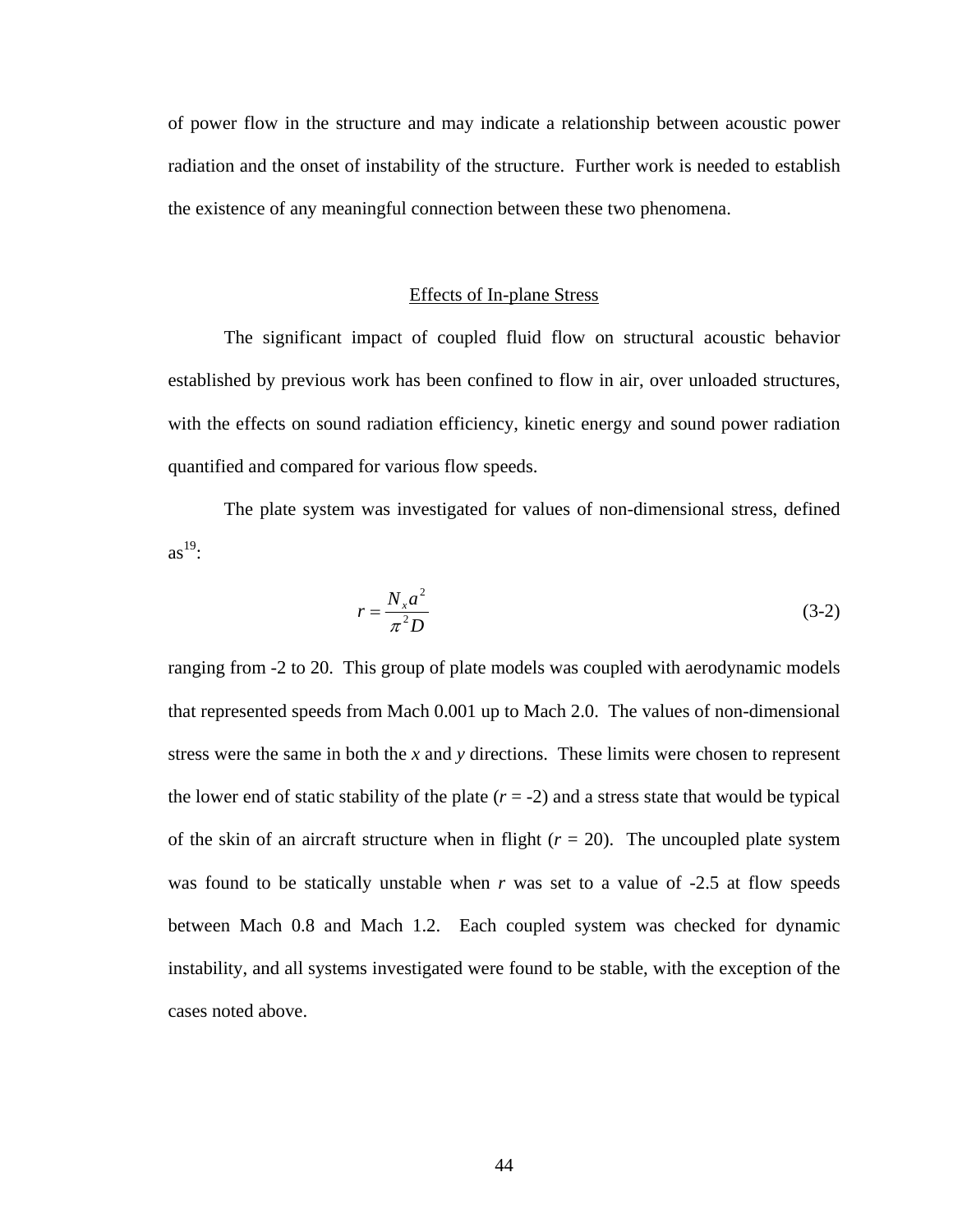#### *Structural Response with In-plane Stress*

The overall effect of flow on the structural response is demonstrated in Figures 3- 5 and 3-6, which show the frequency dependent kinetic energy of the plate for various subsonic and supersonic flow velocities, with several selected values of non-dimensional stress.

Initially, the structure was examined when placed in a biaxial state of stress. That is, both the *x* and *y* directions in the plane of the plate had equivalent values of nondimensional stress. The structural response of the system is similar to what would be expected based on earlier work with unloaded structures in subsonic flow<sup>5,13</sup>. As subsonic flow speeds increase, the response frequency of the fundamental mode of vibration decreases. This behavior is affected by the state of stress in the structure, however. When the overall state of stress is compressive, as shown in Figure 3-5a, the shift in fundamental mode response frequency is most pronounced.

Behavior at supersonic flow speeds also is as expected based on work in the previous section. As supersonic flow speed is increased, response frequency of the fundamental mode of vibration also increases. Again, the frequency shift of the structure when loaded in compression shows the largest frequency shift in fundamental mode response with variations in flow velocity, as shown in Figure 3-6a.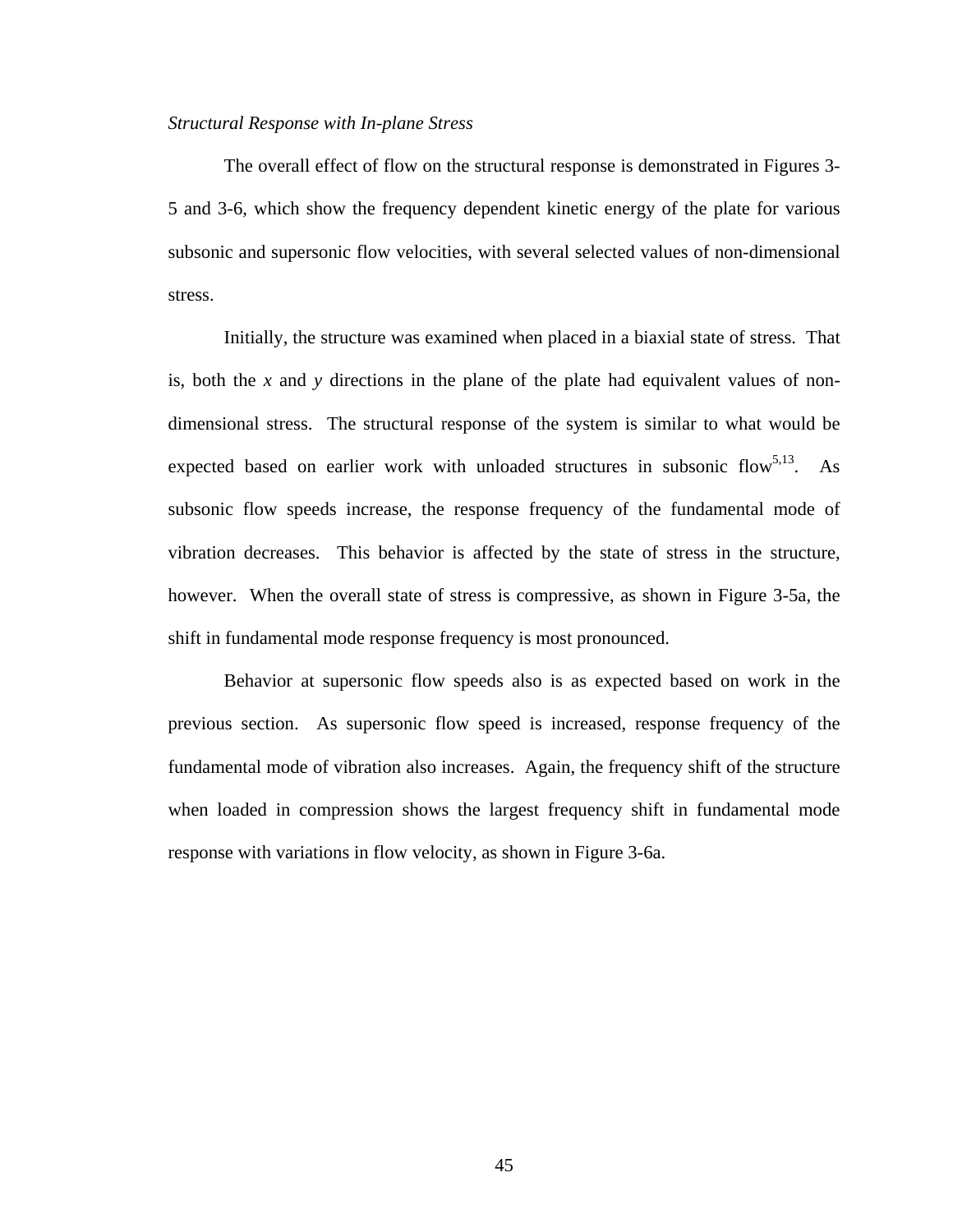

Figure 3-5. Structural kinetic energy at subsonic convection velocities for selected values of non-dimensional stress

A general upward shift in coupled mode frequency is observed as the nondimensional stress in the plate rises, as one would expect from an effective increase in plate stiffness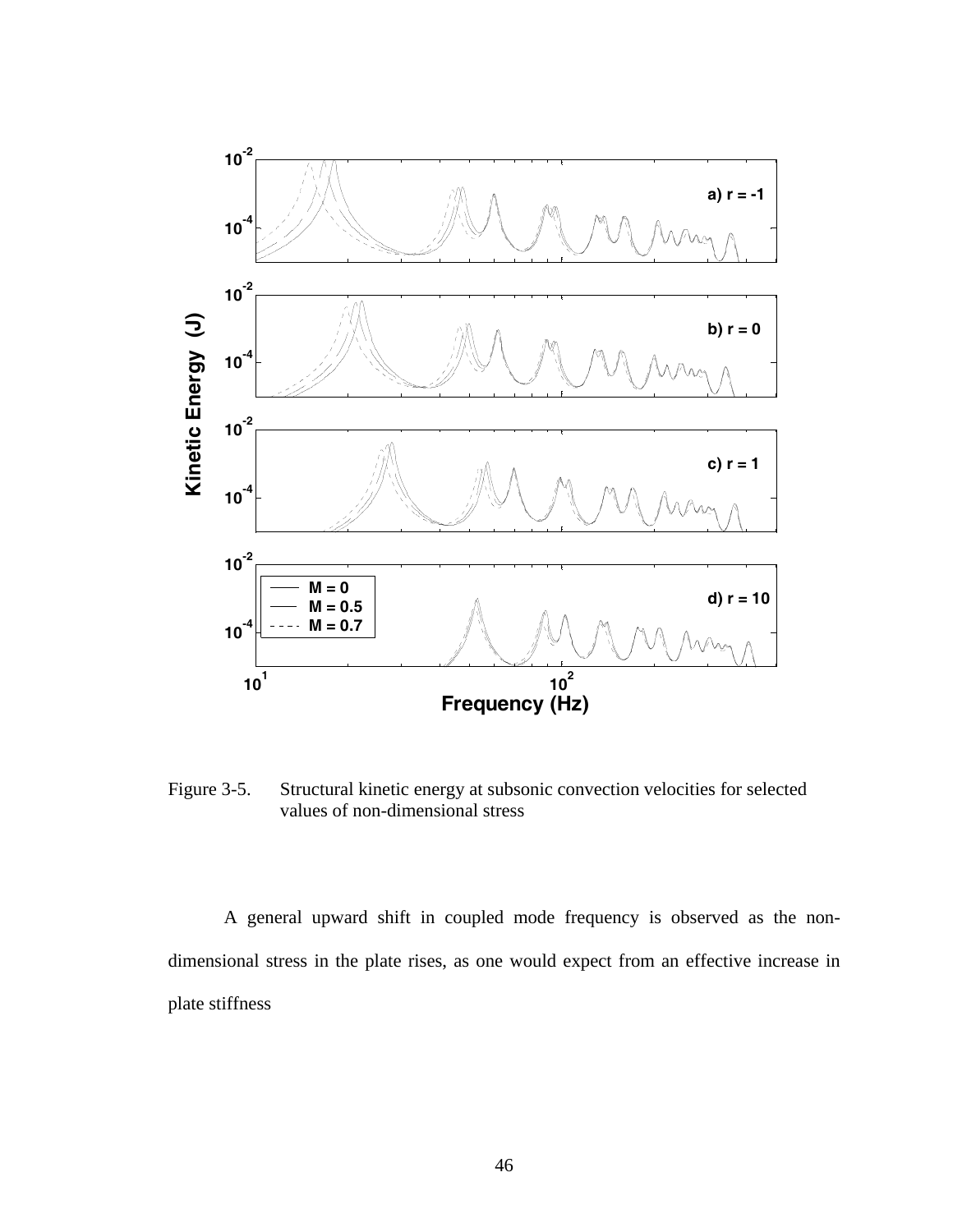

Figure 3-6. Structural kinetic energy at supersonic convection velocities for selected values of non-dimensional stress

It is also important to note that the total kinetic energy of the plate decreases as nondimensional stress is increased, but does not vary greatly as convection velocity is increased. It should also be noted that the frequency shifts observed are attributable to convection effects. While the level of applied stress changes the way these frequency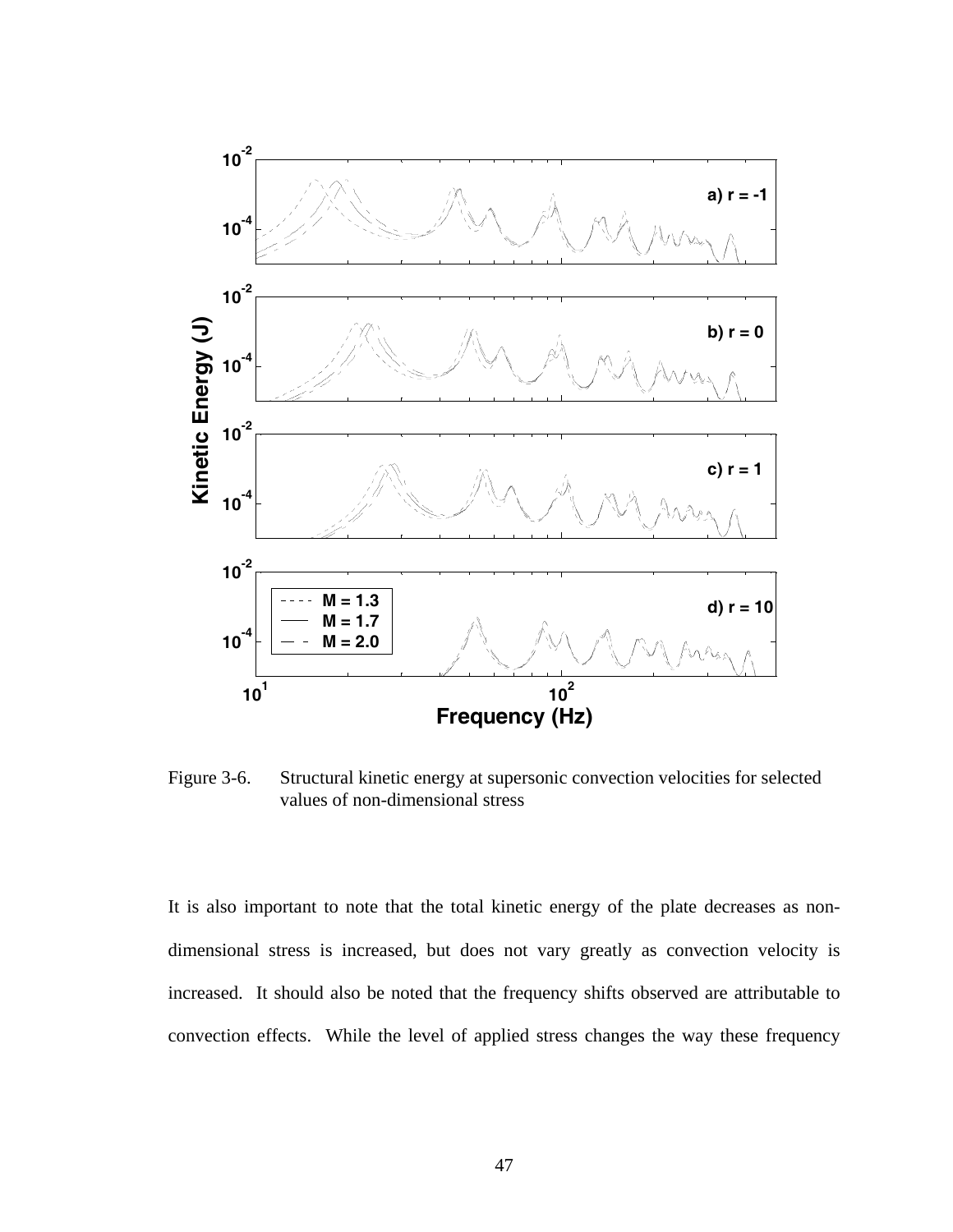shifts manifest themselves, application of stress in and of itself will not produce similar effects.

## *Radiated Sound Power with In-plane Stress*

The effect of aerodynamic flow on the radiated power from the plate is shown in Figures 3-7 through 3-10, which show the radiated sound power as a function of frequency for various subsonic and several supersonic Mach numbers at selected values of non-dimensional stress. The effect of in-plane stress on radiated sound is greatly affected by the proximity to the system stability boundaries. When the stress is compressive, and the uncoupled plate system is close to it's static stability boundary (i.e., near buckling), the radiated power is increased over what would be obtained from a plate with no imposed stress or with imposed tensile stress. This is best illustrated by comparing Figures 3-7c, 3-8c and 3-9c, and noting the decreasing area under the power curve.

When the coupled system is approaching the flutter boundary (as flow approaches Mach 2), the total radiated power can actually become negative, indicating a net absorption of power by the structure, as shown in Figures 3-9f and 3-10f.

The power flow in the structure is also significantly affected by the state of stress in the structure. When the stress in the structure is compressive, there is an increase in the amount of negative power flow at high convection velocities. The amount of energy absorbed by the second mode of vibration can be seen to steadily decrease as the state of stress moves from compression to zero stress to tension, as shown in Figures 3-7f, 3-8f, 3-9f and 3-10f, for example. The number of modes of vibration having negative power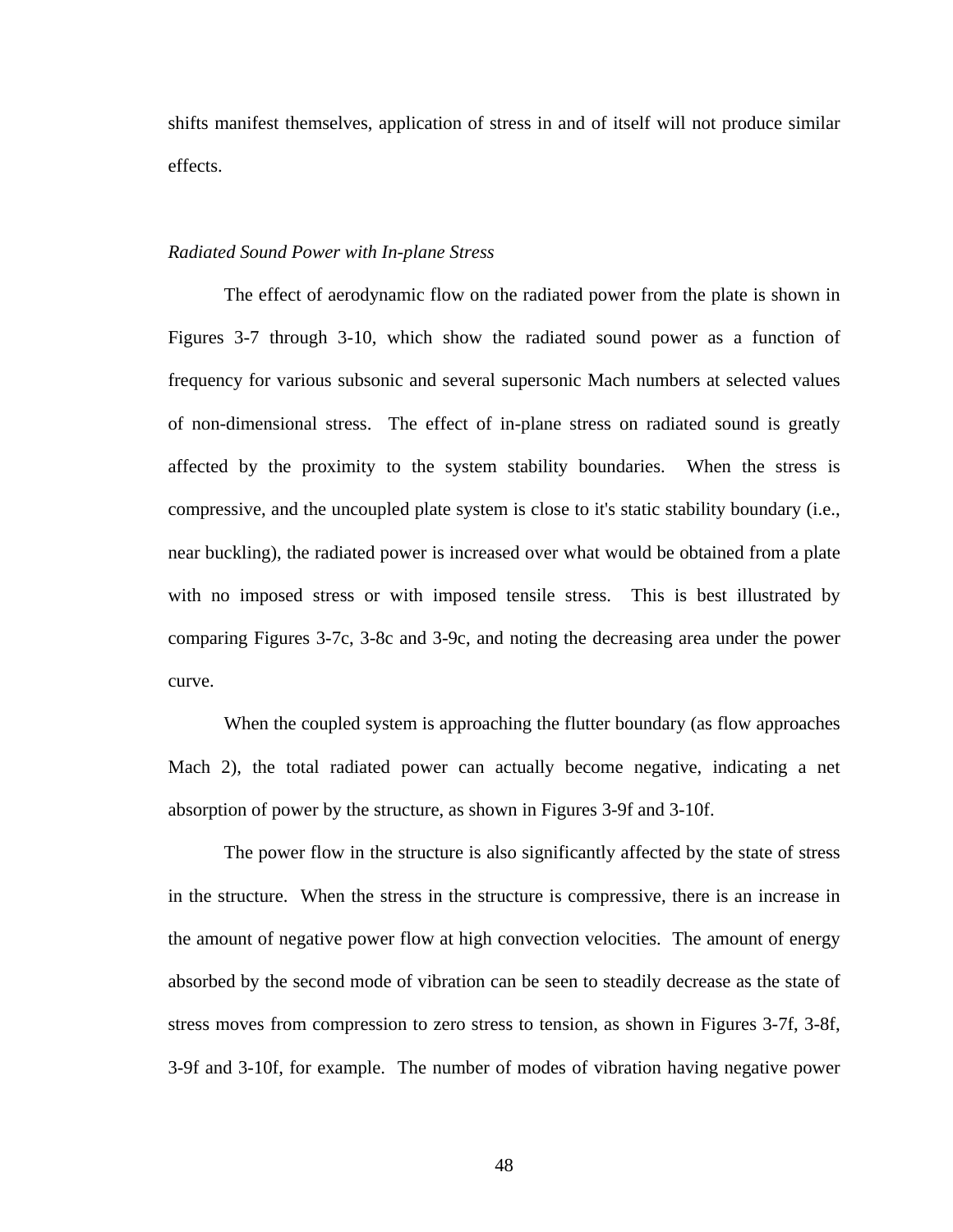contributions decreases from 9 to 6 over this same progression of states of stress, and shown in these same figures. The transition to higher levels of tensile stress also delays the onset of negative power contributions of particular modes of vibration as a function of flow velocity. This behavior is illustrated in Figures 3-7d, 3-8d, 3-9d and 3-10d. The  $2<sup>nd</sup>$ ,  $5<sup>th</sup>$  and  $8<sup>th</sup>$  modes of vibration show a negative power flow until the highest state of stress studied is reached in Figure 3-10.

Note that, while the general shapes of the kinetic energy curves change little over the range of values of non-dimensional stress, the radiated power curves do change significantly. Overall, the radiated power decreases as flow speed increases or decreases from Mach  $= 1$ .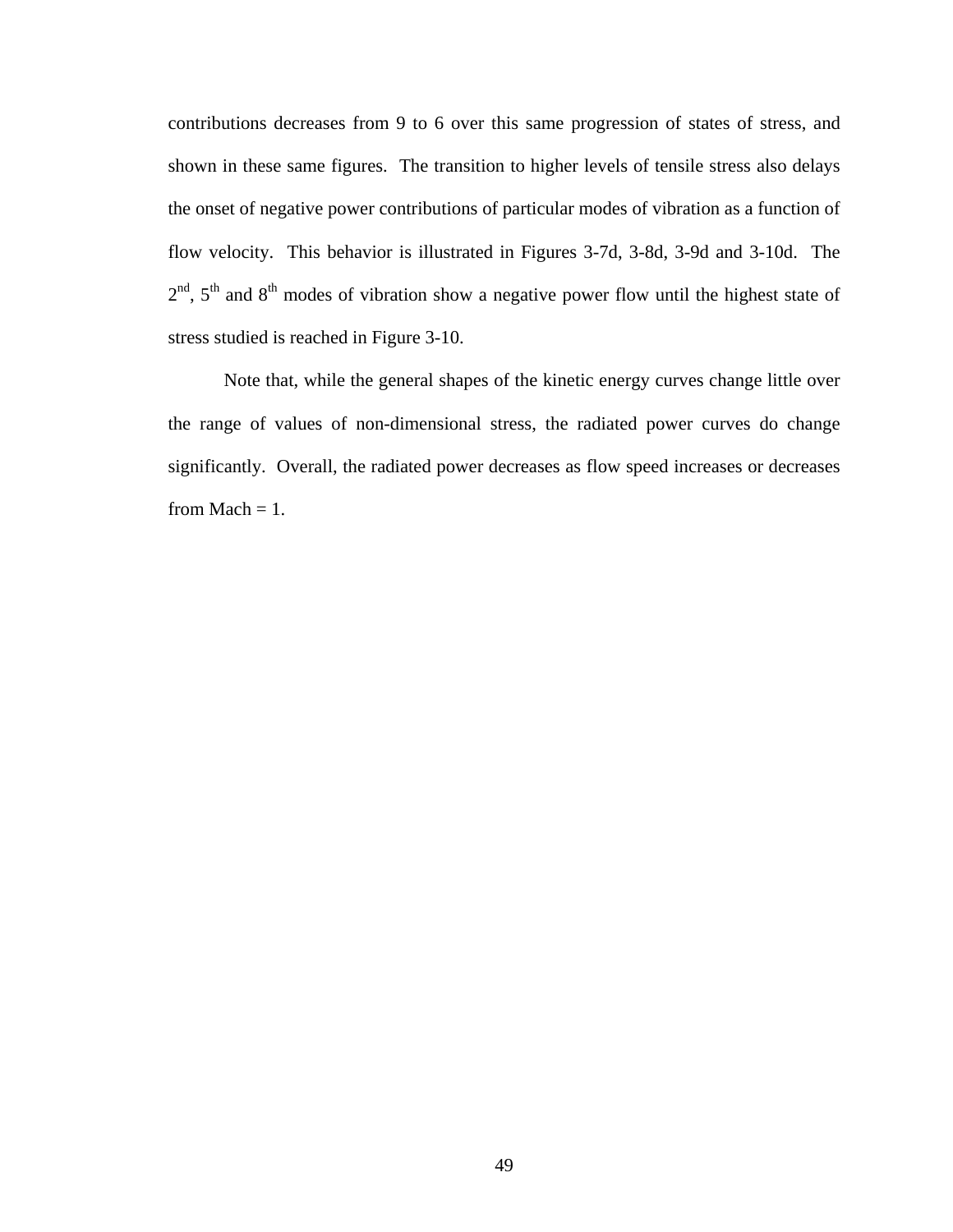

Figure 3-7. Radiated sound power for  $r = -1$  at selected convection velocities

Once again, note that as supersonic convection velocity increases, significant portions of the power flow curve become negative. This behavior changes significantly when the state of stress in the structure is varied. This indicates that the state of stress in the structure affects the redistribution of energy caused by flow-induced modal coupling.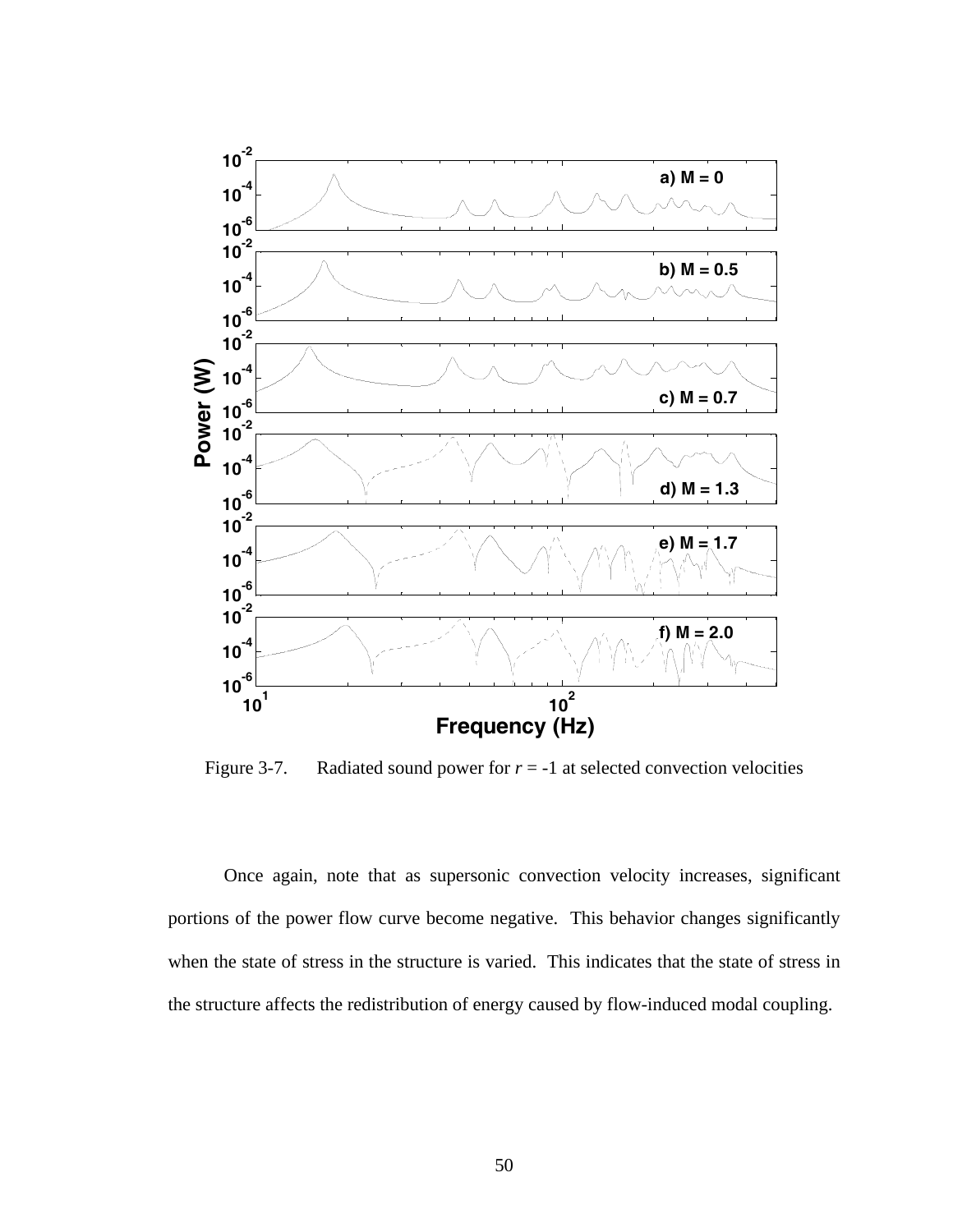

Figure 3-8. Radiated sound power for  $r = 0$  at selected convection velocities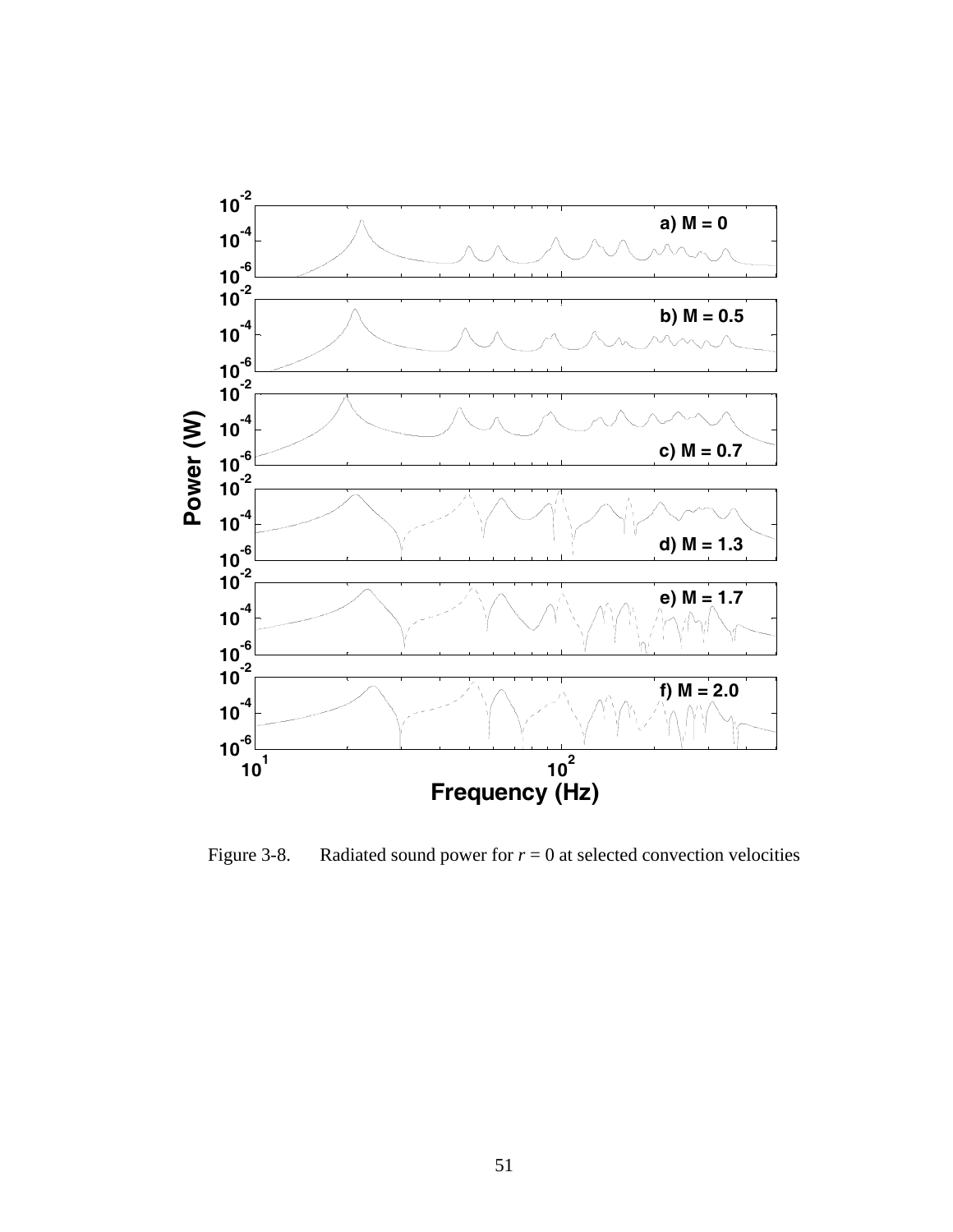

Figure 3-9. Radiated sound power for  $r = 1$  at selected convection velocities

The extent to which coupling affects radiation is demonstrated by the curves for the data at higher Mach numbers. Many higher order modes absorb power, causing the total power radiated to the far field to decrease as flow speed rises.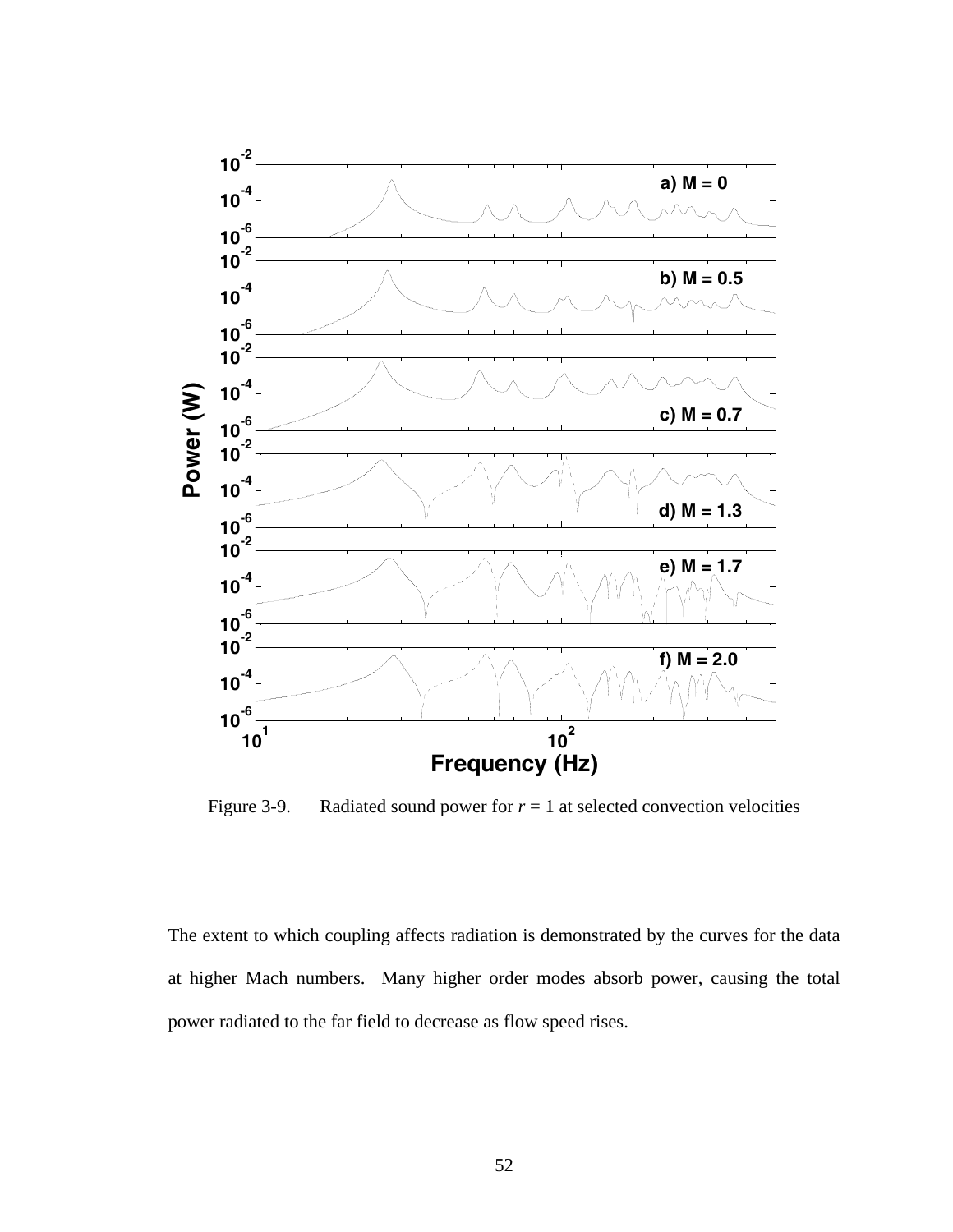

Figure 3-10. Radiated sound power for  $r = 10$  at selected convection velocities

# *Radiated Sound Power with Unidirectional In-Plane Stress*

In addition to varying the levels of stress in the plate, the effects of the direction of application of the stress were studied. Simulations with stress applied only in the *x* and only in the *y* direction were examined. Figures 3-11 and 3-12 show the results for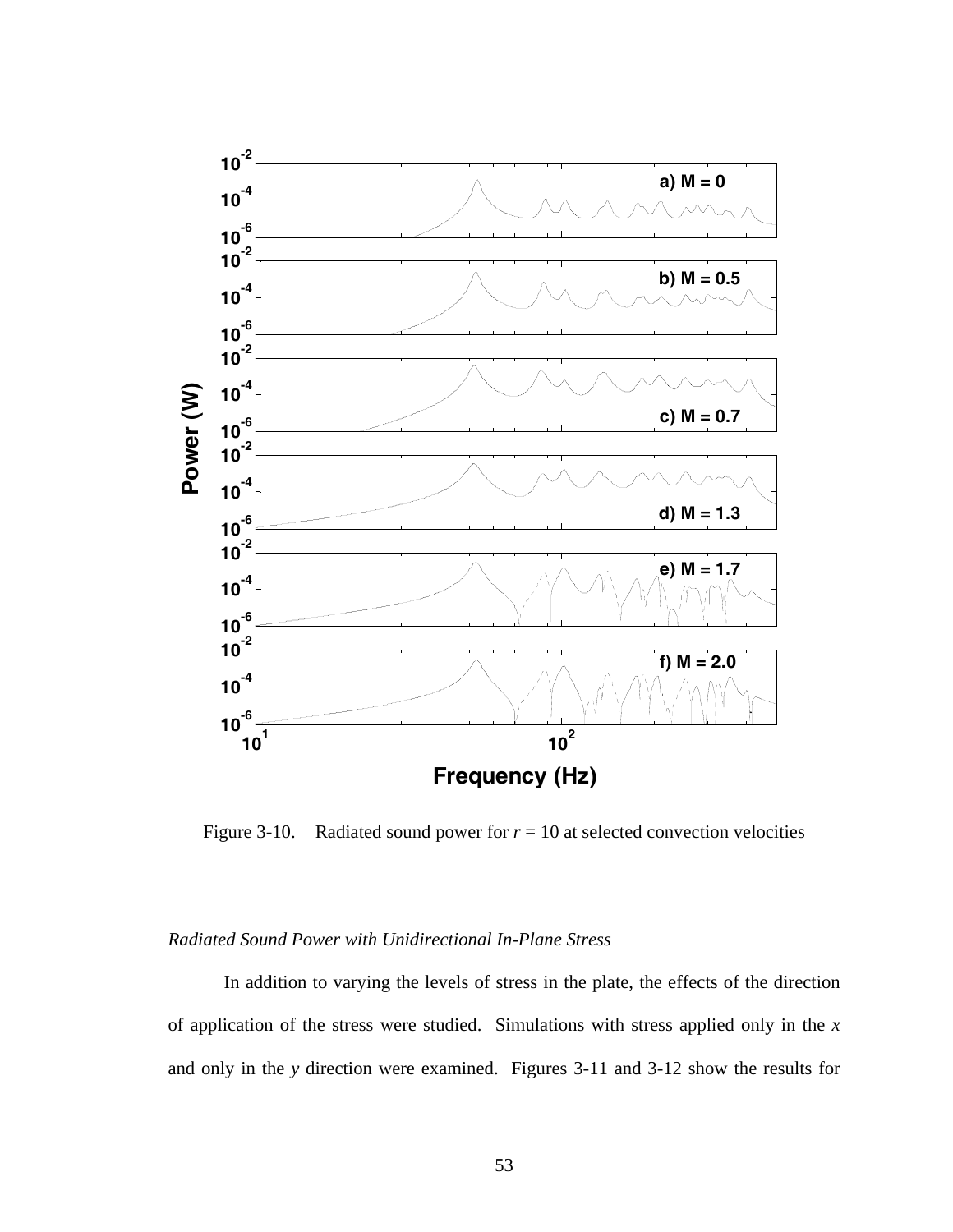two of these unidirectional stress cases. Application of stress in the direction of flow results in increased negative power flow at higher frequencies and at high convection velocities, as shown in Figure 3-11.



Figure 3-11. Radiated sound power for  $r = 10$ , stress applied in the *x* direction only at selected convection velocities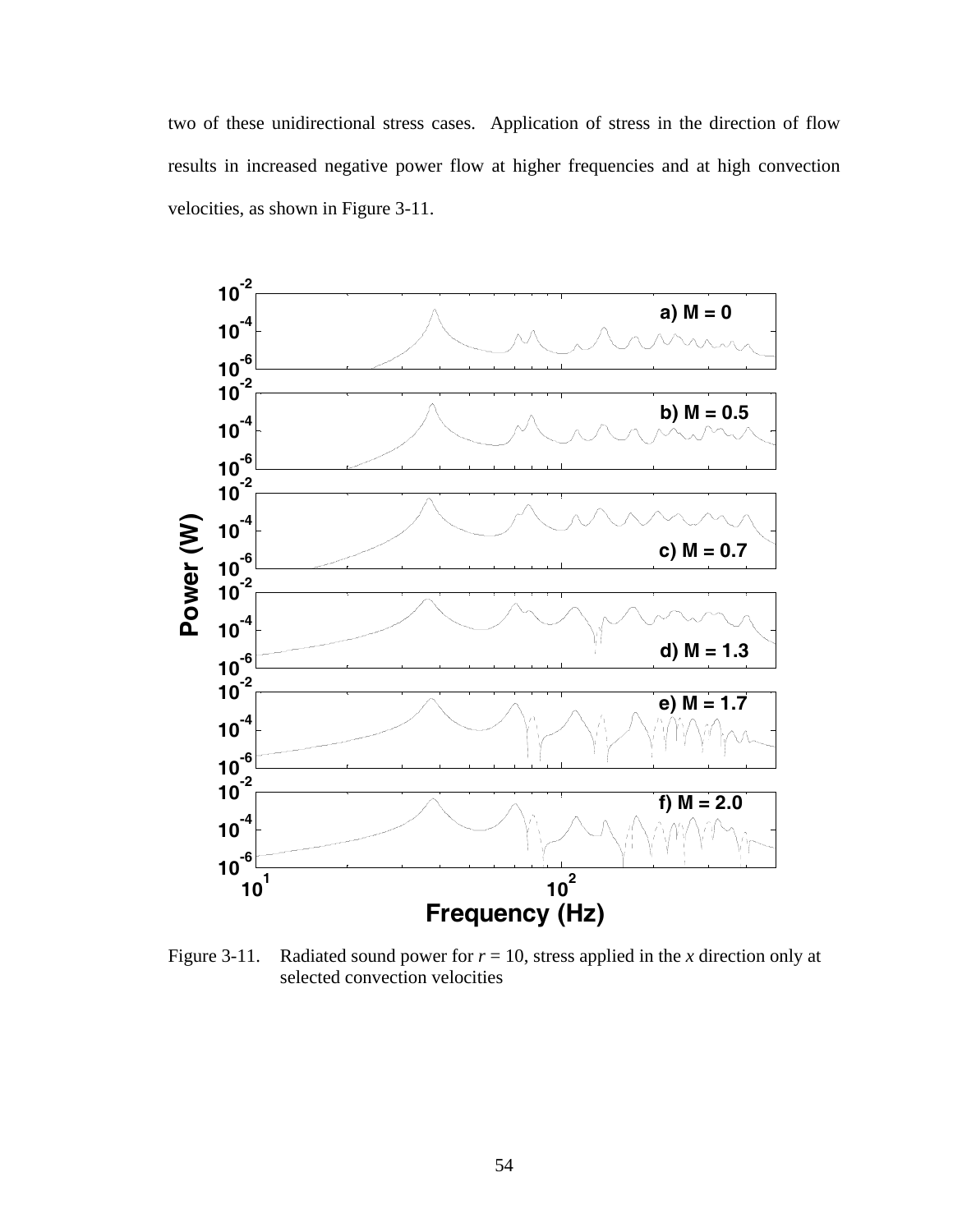Figure 3-12 shows the application of stress perpendicular to the convection velocity (i.e., the *y* direction in Figure 2-1) results in less power radiated by the fundamental mode as convection velocity increases. Unidirectional stresses in these cases resulted in lower resonance frequencies for the fundamental modes than shown for the case with bidirectional stress, as shown for example in Figures 3-8a, 3-9a and 3-10a.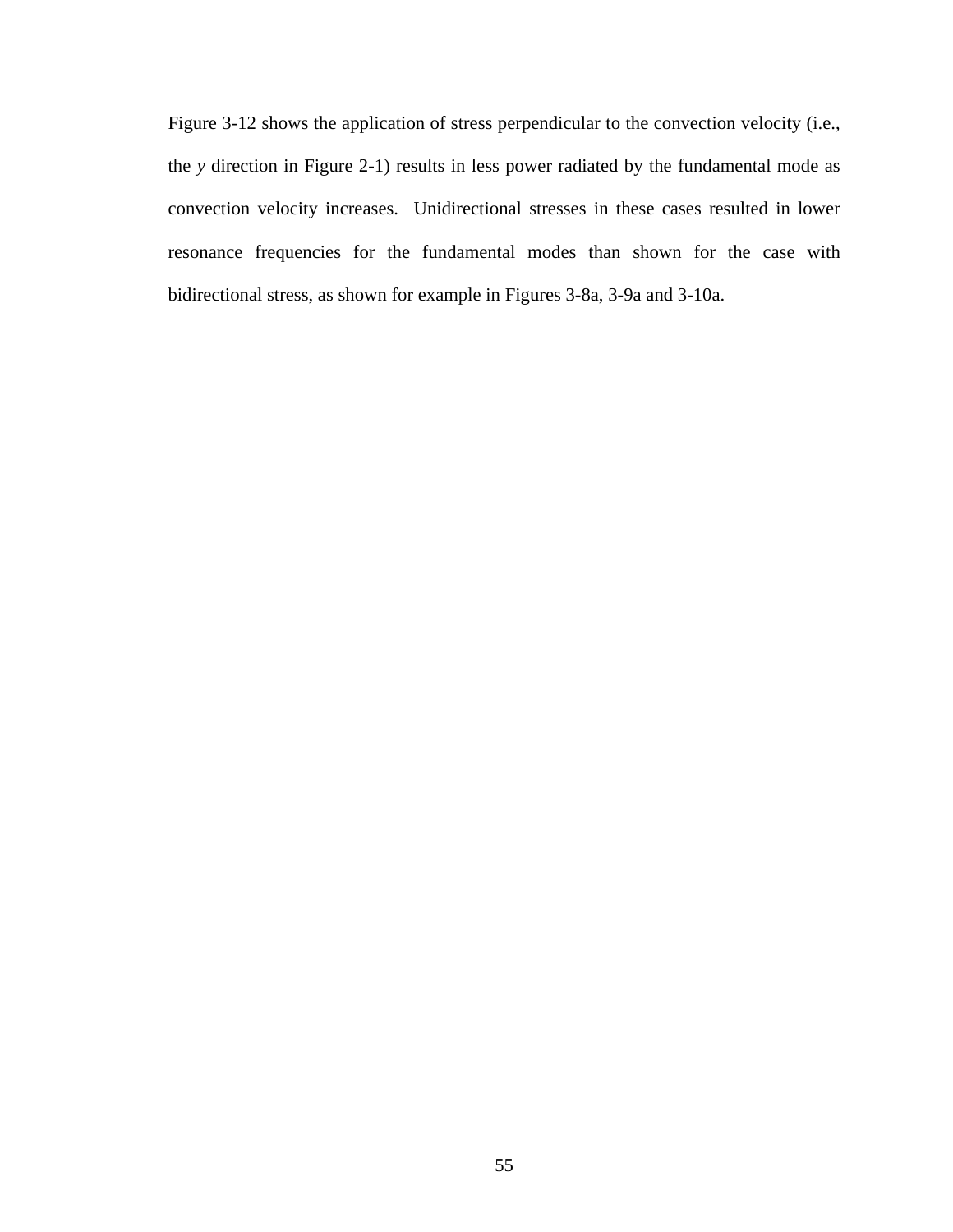

Figure 3-12. Radiated sound power for  $r = 10$ , stress applied in the *y* direction only at selected convection velocities

The frequency shifts in these cases were observed to be different, as would be expected from an overall lowering of the state of stress in the structure. Differences in the power flow characteristics of individual coupled modes of vibration were observed. When stress is applied only in the *x* direction, which is also the direction of fluid flow,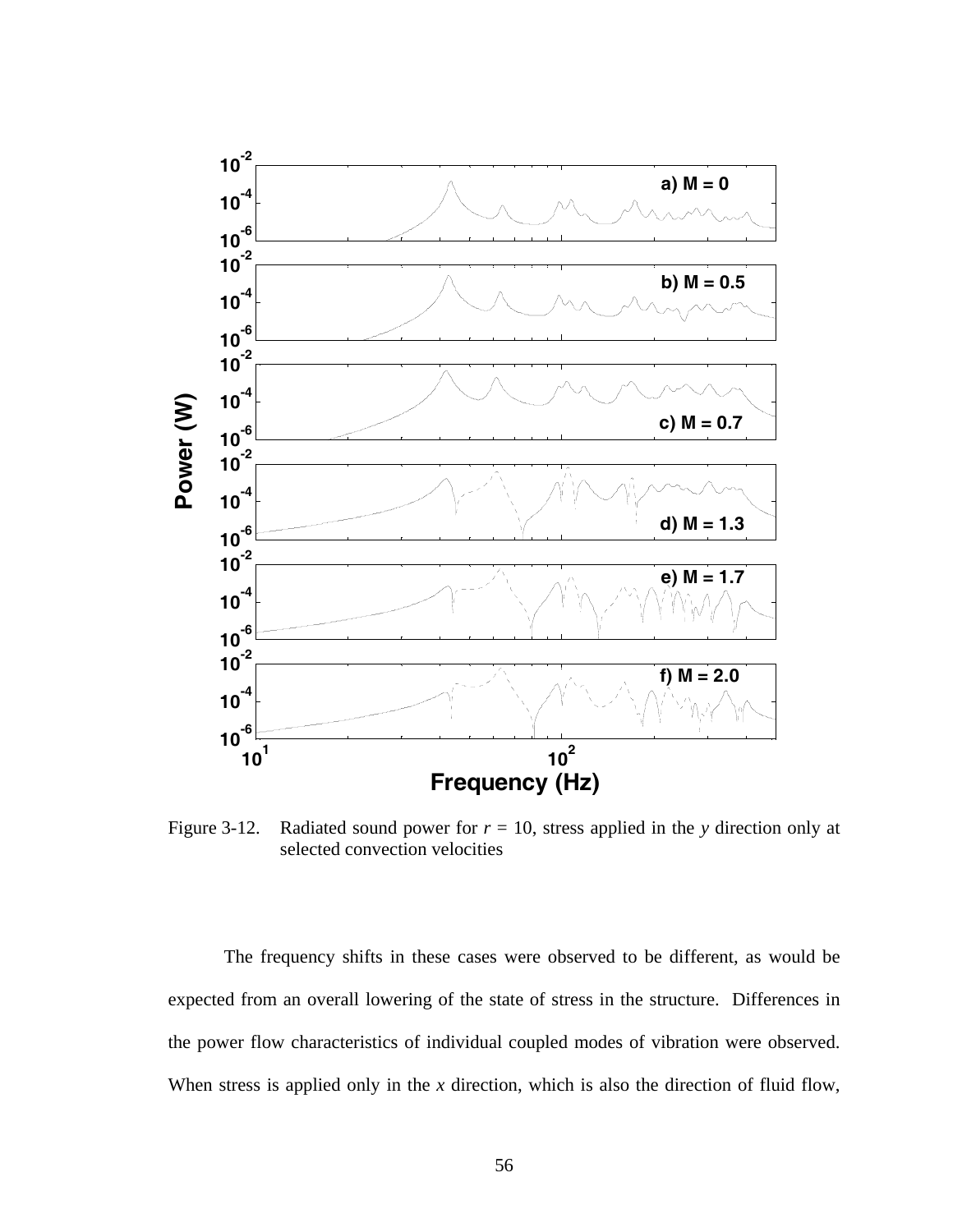the power flow in the  $2<sup>nd</sup>$  coupled mode of vibration is positive for all convection velocities studied, as shown in Figure 3-11. Very little negative power flow is induced in the structure, even at high convection velocities. When stress is applied only in the *y* direction (perpendicular to the direction of flow) both the  $2<sup>nd</sup>$  and  $3<sup>rd</sup>$  coupled modes exhibit significant negative power flow, as shown in Figure 3-12. It is also interesting to note the significant decrease in response of the fundamental coupled mode with increase in flow velocity. The power associated with this mode is attenuated by about an order of magnitude over the range of flow speeds studied.

This effect is strictly due to the reduced overall applied stress and is not attributable to convection effects. It is interesting to note that the reduction in fundamental resonance frequency is greater in the case where the stress is applied in the direction of convection, which is attributable to structural interaction with the flow. Similar effects were noted for cases with reduced stress levels( $r = 0$ ,  $r = 1$ ), but were not as prevalent as those illustrated in Figures 3-11 and 3-12.

## *Radiation Efficiency with In-plane Stress*

As discussed previously, the linearized potential flow relationship shown in Equation (2-23) is known to be inaccurate for convection velocities around Mach  $= 1$ . Nonlinearities in the fluid dynamics are present and should be considered. The linear model is useful in studying general trends of fluid behavior, even if numerical results can not be considered exact. With these limitations in mind, the linear model will be used to generate a continuous curve for radiation efficiency for structures with imposed stress.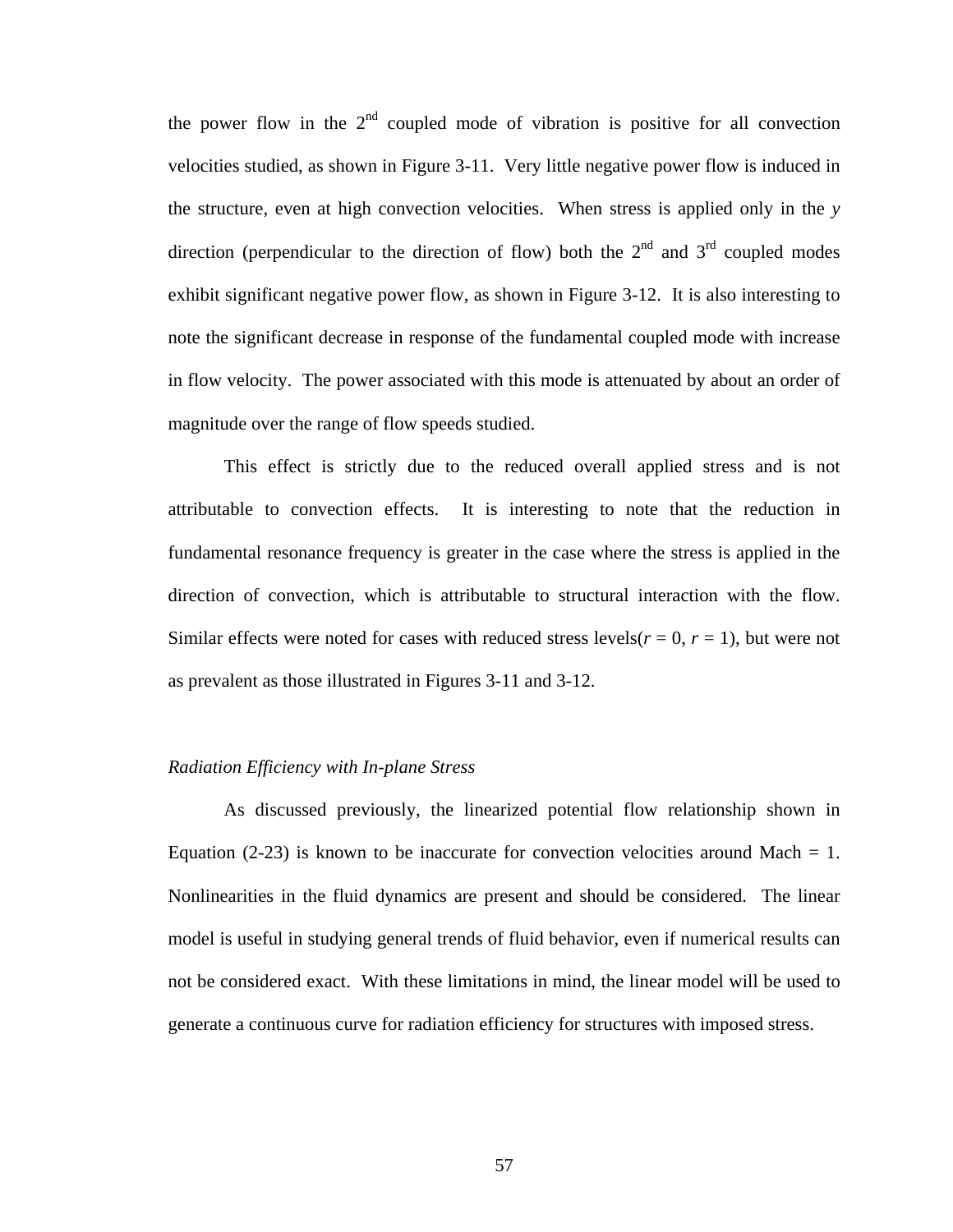Figure 3-13 shows a plot of total radiation efficiency versus convection velocity for selected values of non-dimensional stress. As shown, total radiation efficiency peaks at Mach = 1.0 and decays with further increases in flow speed. It should be noted that the radiation efficiency can decay to a negative value with the radiated power as convection velocity increases. This behavior illustrates the role of coupling on power flow at high convection velocities.



Figure 3-13. Total radiation efficiency for selected values of non-dimensional stress

The overall behavior of the structure can be summarized by the relationship between radiation efficiency, flow speed and state of stress in the structure. When the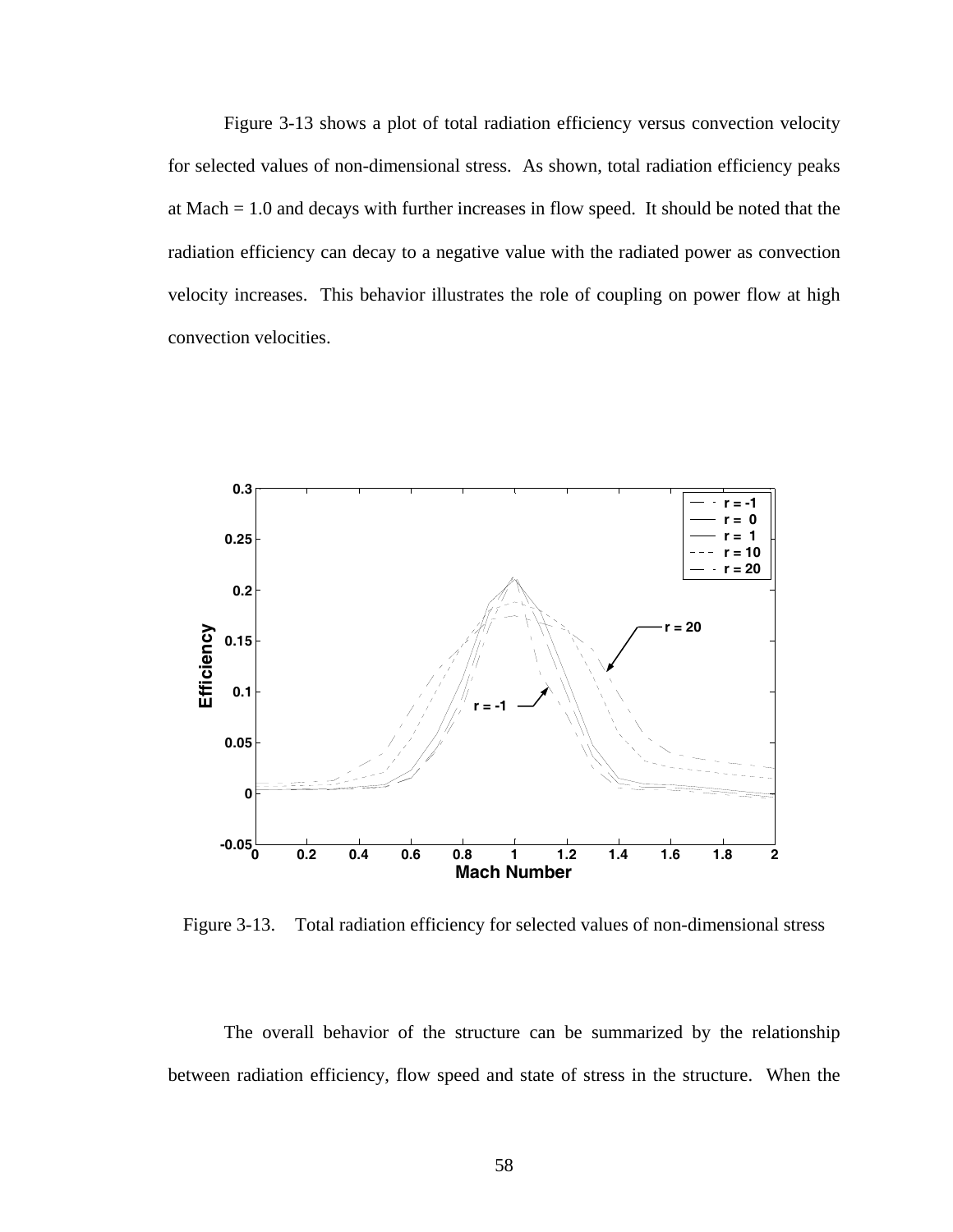structure is loaded in compression, it exhibits a very narrow range of "efficient" radiation of energy. Conversely, increasing the value of the in-plane stress has the effect of widening the range of convection velocities where the structure can be considered an "efficient" radiator of sound power. Selecting an arbitrary value of 10% as an indication of efficient radiation, Figure 3-13 shows that there is a minimum range of 10% radiation efficiency at  $r = -1$  (0.8  $\times$  Mach Number  $\times$  1.2) and a maximum range of 10% efficiency at  $r = 20$  (0.65 < Mach Number < 1.4). It is also interesting that this broadening of the range of "efficient" radiation is associated with a decrease in peak radiation efficiency. The efficiency drops from a peak of 21% to a value of 17%. Note that the peak value of radiation efficiency is associated with a state of compressive stress in the plate and that this particular plate model had the lowest effective stiffness of any that proved stable throughout the entire range of convection velocities studied.

#### Decoupled Subsystems

## *The Uncoupled Model*

Entire texts have been produced dealing with fluid structure interactions<sup>20</sup>. These works tend to concentrate on problems where analytical solutions are possible. One commonly used criterion for assuming that analytical techniques are valid is to assume a low Mach number in the convection velocity. A more definitive criterion is sought for the method used here. Making this distinction would allow modeling of the system in a more simplified manner if that approach is desirable.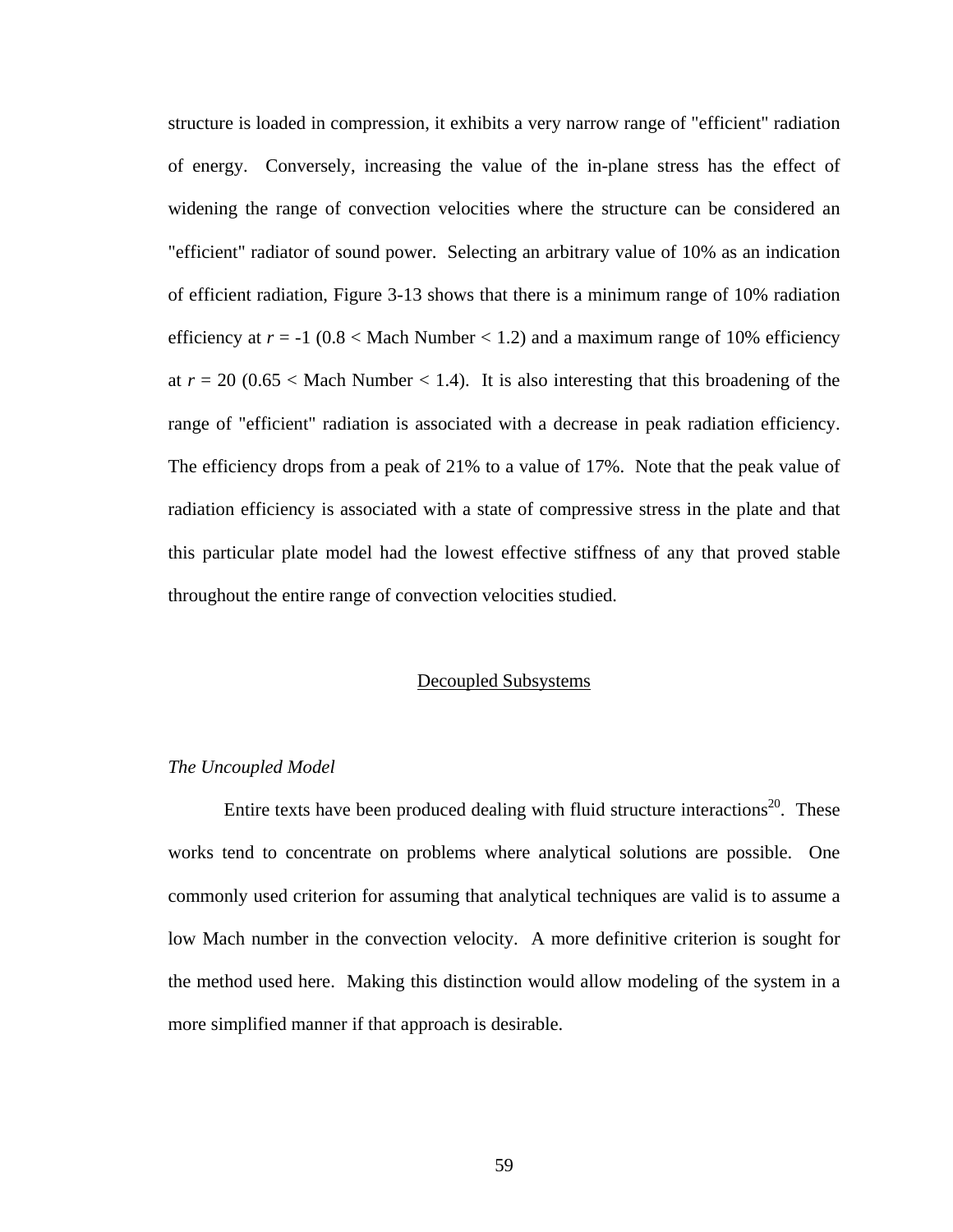Figure 2-5 shows the plate and aerodynamic models connected such that the aerodynamic model has a feedback path to the structure. This configuration has been referred to as the *coupled* model. Figure 3-14 shows the alternative connection scheme, where the generalized forces are not feed back into the structural subsystem. This configuration will be referred to as the *uncoupled* model.

When the models are cast in the forms shown in Figures 2-5 and 3-14, the input/output relationships for the system can be easily manipulated and transfer functions between inputs and system variables can be obtained.

In order to make a decision about when the effects of coupling were important to structural response, a criterion had to be selected that provided a decision point. A shift of 5% between the fundamental modal response of the uncoupled model and the coupled model was selected as this criterion. For low values of mass ratio, this coupling boundary is a complex curve, similar to the stability boundary. As the mass ratio increases, the coupling boundary becomes a simple logarithmic relationship.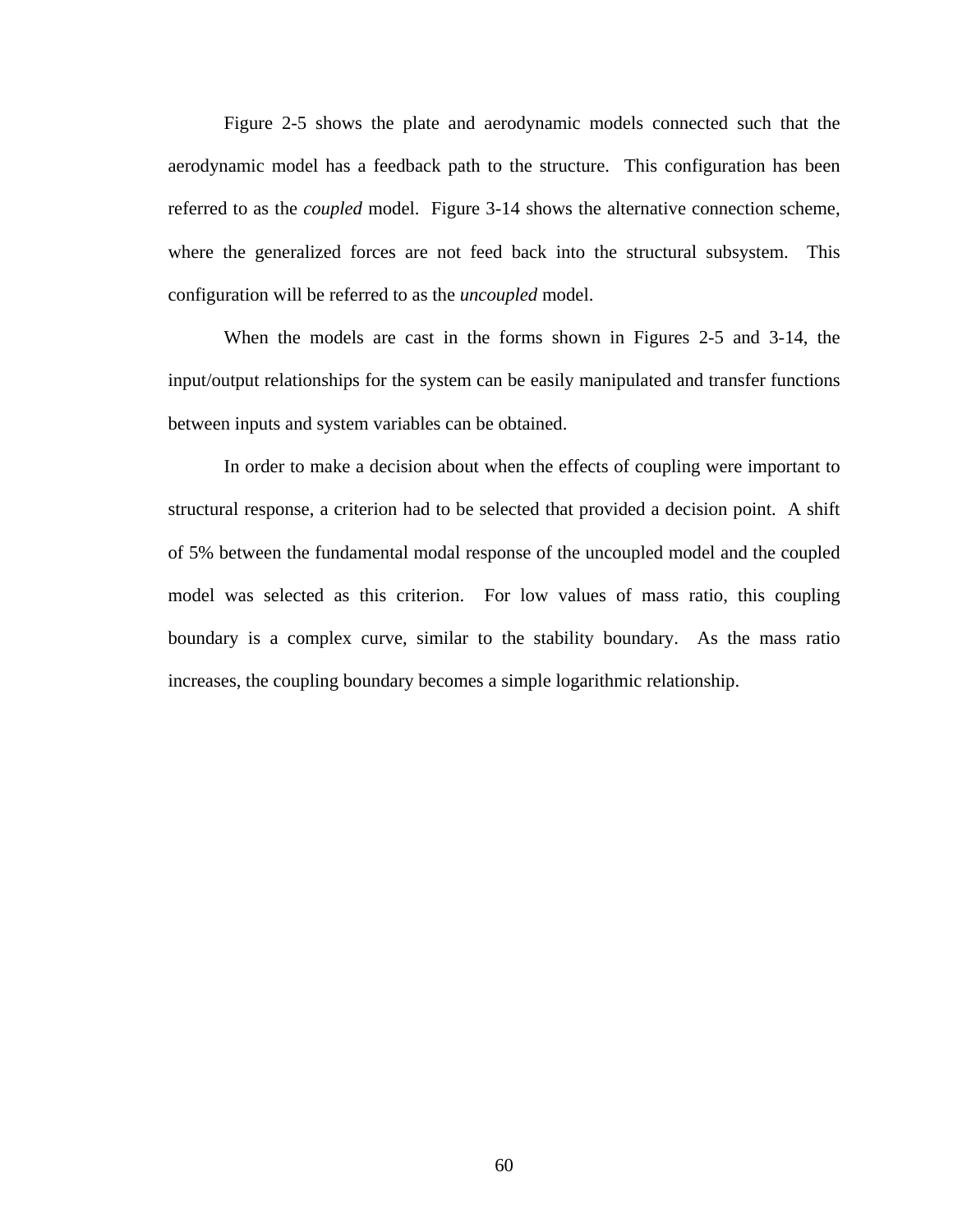

Figure 3-14. Schematic of the uncoupled fluid / structure system

Specific regions of the parameter space are defined wherein fluid coupling and convection effects must be included for accurate predictions of radiated power. As was done with the structural response, a criterion to determine when coupling was important to calculation of radiated power had to be determined. The threshold of a 15% difference between the total radiation resistance produced by an uncoupled and a coupled model was selected as this criterion. The important result that there is a characteristic flow velocity where coupling the acoustic subsystem to the structural subsystem has a significant effect on radiated power. This flow velocity depends only on the value of the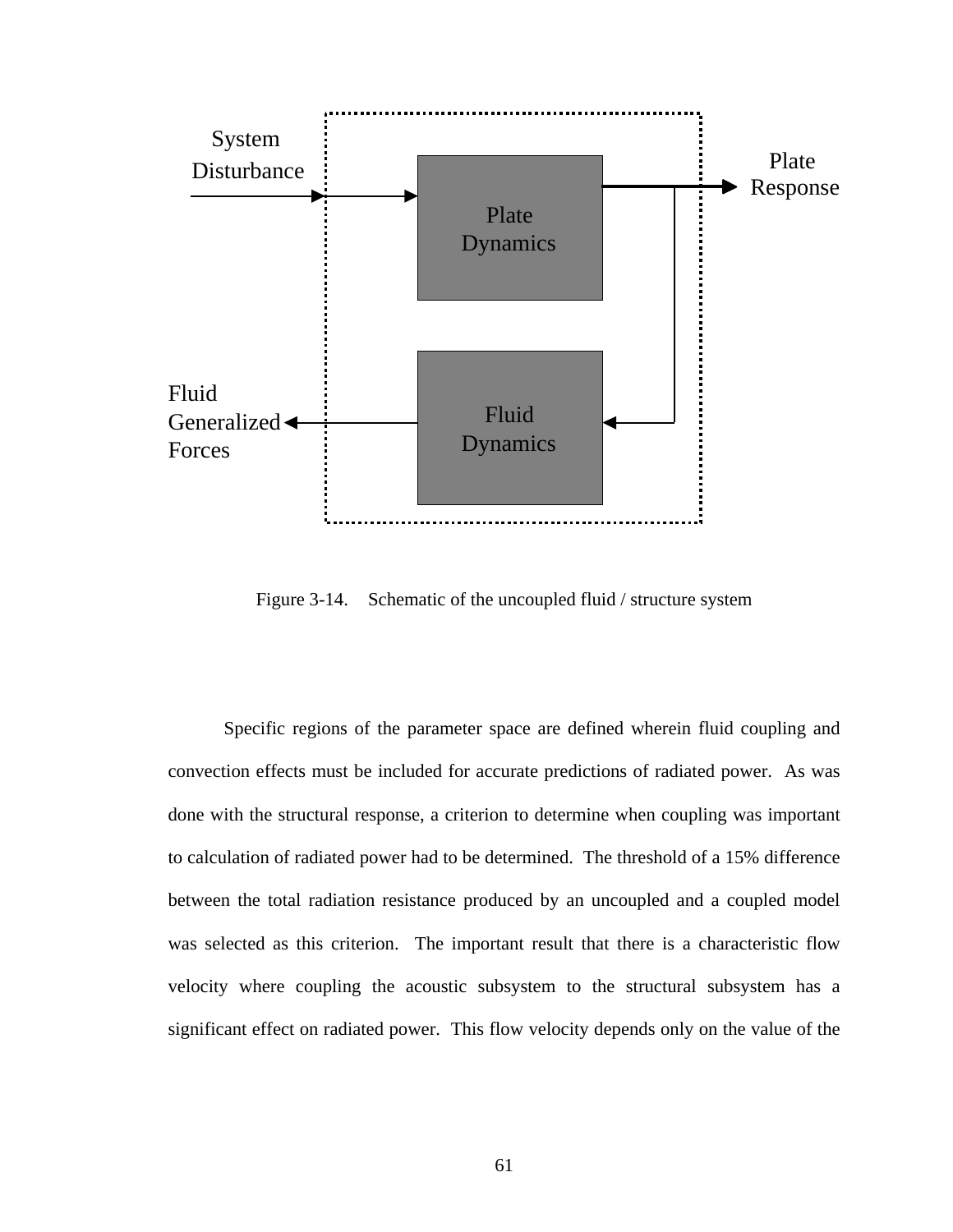non-dimensional dynamic pressure with respect to the coupling and stability boundaries and is independent of the value of the mass ratio for many engineering applications.

#### Non-dimensional Analysis

## *Structural Response for the Non-dimensional Case*

Fluid / structure coupling has been shown to be important in determining both structural response and energy transfer to a convected medium. The studies of fluid structure interactions herein have been confined to specific geometries and fluid parameter sets that characterize a problem of interest. Results from studies of this nature may be narrowly applicable to other problems, but seldom apply directly. The method is now expanded to quantify when the effects of structural / aerodynamic coupling should be considered as a function of non-dimensional parameters. The difference between the coupled and the uncoupled models is the based on the ability of the aerodynamic subsystem to have a feedback path to the structure. This difference is shown schematically in Figures 2-5 and 3-14. The parameters considered in this effort will be non-dimensional dynamic pressure, mass ratio and Mach number. These guidelines can be used in determining the dynamic response and acoustic power radiation associated with a wide range of structures exposed to a wide range of fluids. This is accomplished using dimensionless analysis of both geometric and aerodynamic aspects of the problem. Theoretical development of the equations governing the vibration of a simply supported plate in an infinite baffle and a semi-infinite flowing medium along with the method for coupling these systems is included. Relationships used to render these models non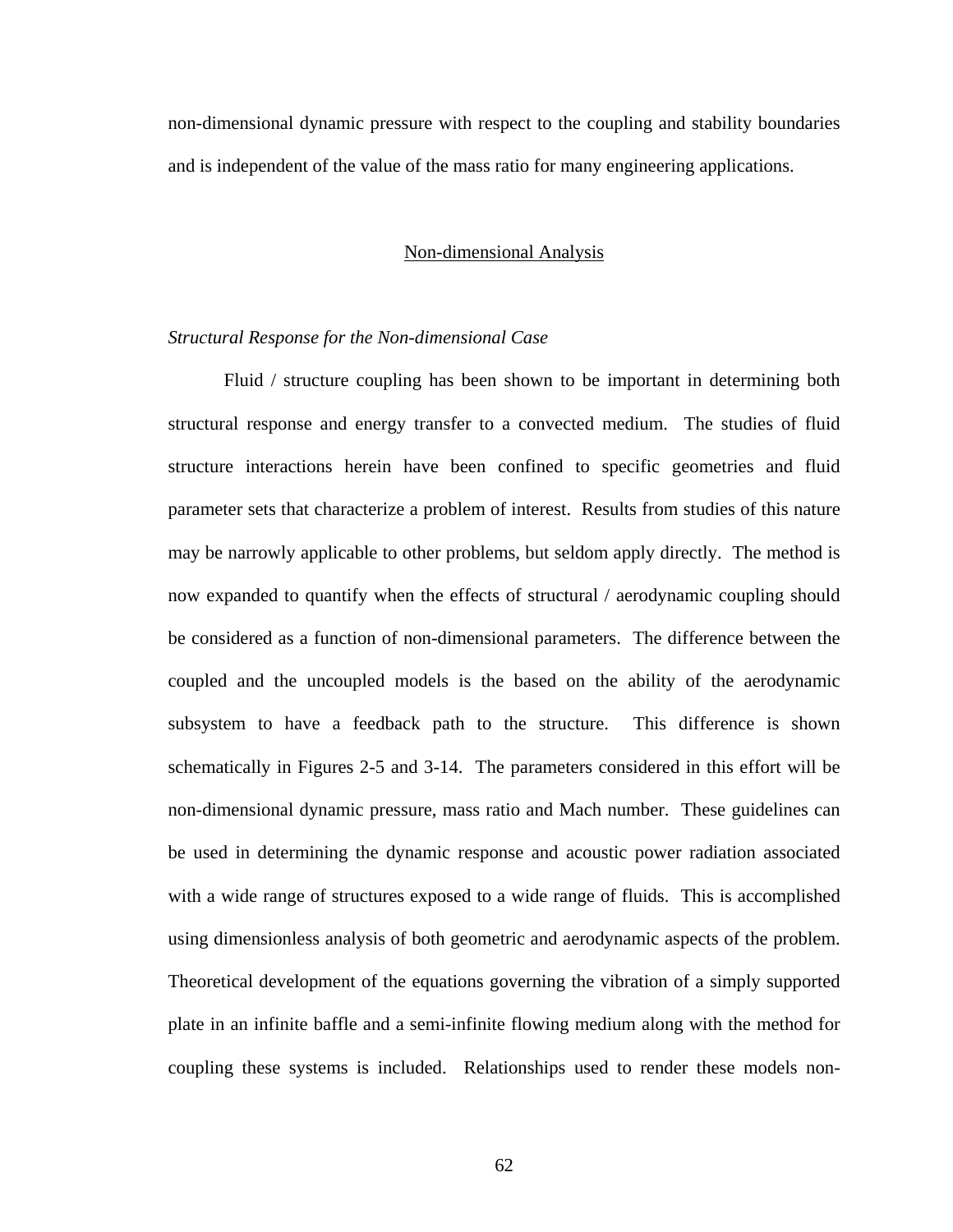dimensional are described in Equations  $(2-18) - (2-22)$ , and implemented in Equation  $(2-$ 23).

One effect of employing the coupled model has been shown to be a shift in the frequency of response of the structure. As velocity increases in subsonic flow, it has been shown that the modal response frequencies shift to lower values<sup>13</sup>. Similarly it has also been shown here that in supersonic flow, this trend is reversed, i.e., the modal response frequencies increase as flow velocity increases in magnitude. This behavior has been chosen as the criterion for when the selection of the type of modeling configuration becomes important to structural response. A shift of 5% in fundamental mode frequency when compared to the case of no convection has been chosen as the criterion for determining when coupling significantly effects system behavior. This will be referred to as the *coupling boundary*, denoted as  $\lambda_c$ .

Figure 3-15 shows plots of the stability boundary,  $\lambda_s$ , along with the coupling boundary for selected values of mass ratio. The stability boundary is defined at the limiting value of non-dimensional dynamic pressure,  $\lambda$ , for a given mass ratio,  $\mu$ , which results in the first occurrence of an unstable pole (first instance of a negative real component of an eigenvalue) for the coupled system at a given Mach number.

For the lower values of mass ratio typical of structures in air, the coupling boundary is a complex curve, similar to the stability boundary for convection velocities of Mach 1.5 and below. A significant jump in the coupling boundary occurs at or around Mach 1.6, indicating some potentially interesting structural aerodynamic interaction in that narrow region of convection velocities associated with a structure of this particular aspect ratio. More detailed study of this portion of the problem is left for a future effort.

63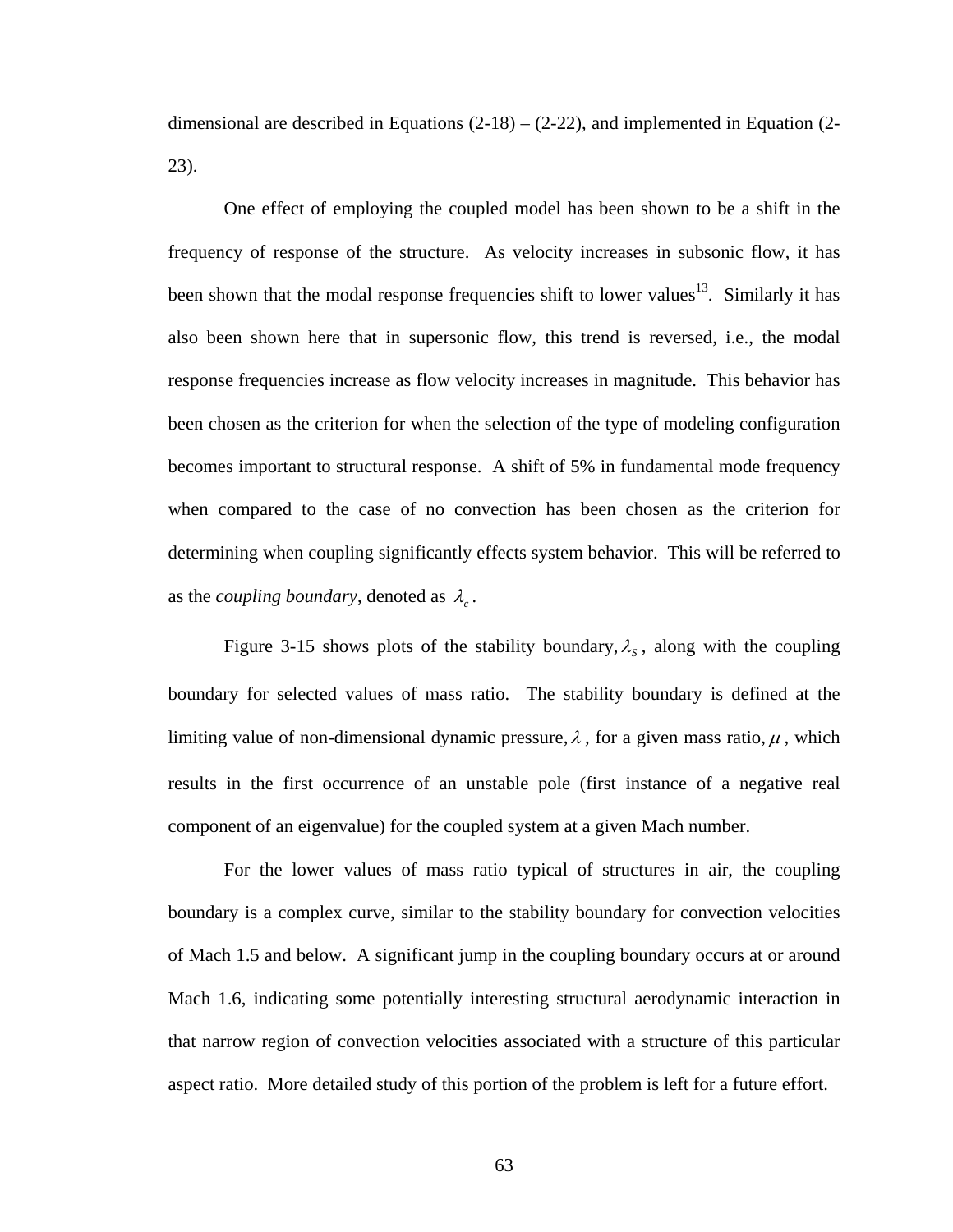

Figure 3-15. Stability and coupling boundaries for selected values of mass ratio

As mass ratio rises further into areas that would be more typical of heavy structures exposed to water or other dense liquids, the discontinuity in the coupling boundary diminishes and then disappears. For the larger values of mass ratio, the higher convection velocities are not necessarily representative of realistic flow cases, due to the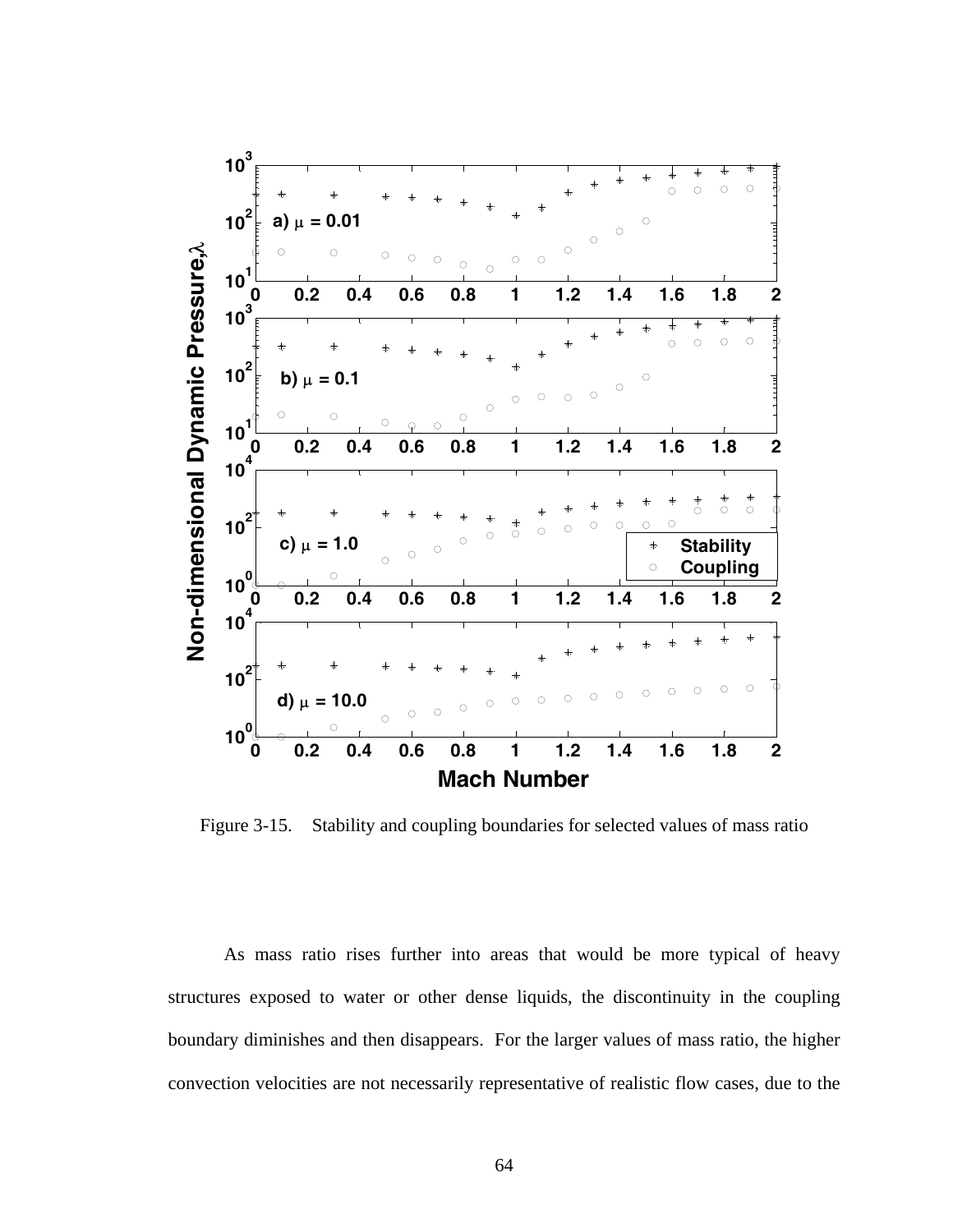high velocities represented and the fact that the use of the potential flow model may not be applicable in these regions.

These data suggest that a rough rule of thumb for determining the necessity of using a coupled model to accurately predict structural response would be when  $\lambda$  is a significant fraction of  $\lambda_s$  in lightweight fluids and for most all values of  $\lambda$  in heavy fluids.

## *Radiation Resistance for the Non-dimensional Case*

The radiation resistance has been chosen as a metric for this study because it lends itself well to the non-dimensional format of the problem. Radiation efficiency has been used for dimensional studies of particular geometric and fluid parameter sets. Radiation efficiency is defined as radiation resistance per unit area, and since the plate has no dimensions *per se*, the expression for radiation resistance can be considered a nondimensional efficiency term.

If accurate prediction of energy flow between the convected medium and the structure is of paramount importance, then a different metric for determining when to use the coupled modeling approach is required. Determining when accurate results using the uncoupled model can be obtained by comparing the power flow characteristics of such a model to the equivalent coupled model and noting where these behaviors begin to diverge significantly.

One effect of this effort has been to show that accurate prediction of radiated power must *always* include the fluid dynamic subsystem in the overall system model. That portion of the system produces the generalized forces on the structure, which is integral to the calculation of radiated power, as shown in Equation (2-77).

65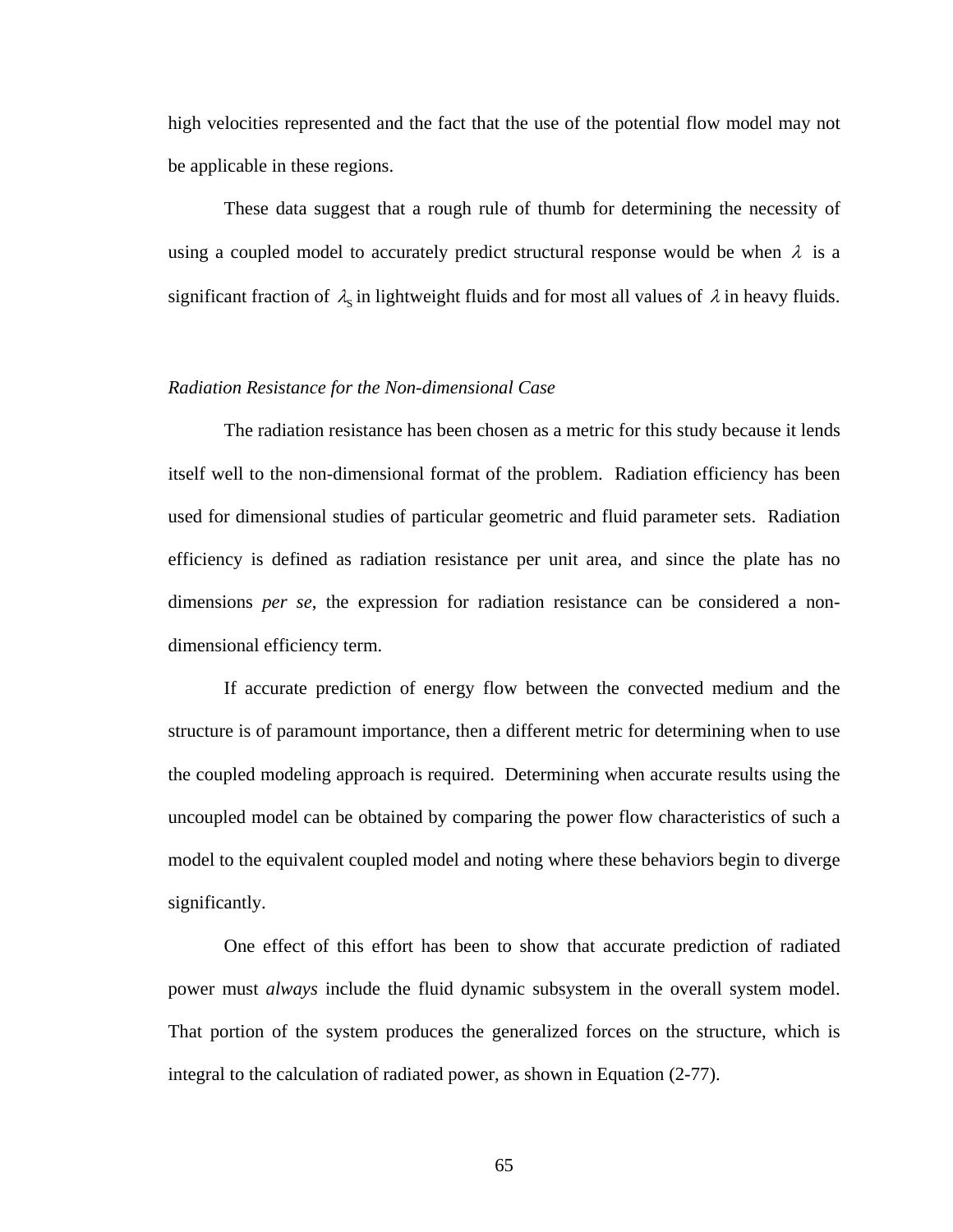The effect on the acoustic radiation of a structure exposed to convection can be characterized by the change in radiation resistance. The radiation resistance, defined in Equation (2-82), is significantly affected by the structure of the system model. In general, an uncoupled model will have a higher radiation resistance than a coupled model. By comparing the difference between the radiation resistance in an uncoupled model with a coupled model, a conclusion can be drawn about when the selection of modeling approach becomes important.

To determine this difference, representative values of  $\lambda$  (non-dimensional dynamic pressure, Equation (2-19)) had to be selected. A total of three values of  $\lambda$  were used to study the behavior of the radiation resistance.  $\lambda_c$ , which was determined in the previous sub-section, was selected to study the effect of frequency shift in the structural response. Two additional values,

$$
\lambda_L = \frac{\lambda_c}{2} \tag{3-3}
$$

and

$$
\lambda_H = \frac{\lambda_s - \lambda_c}{2} \tag{3-4}
$$

were evaluated to represent flow regimes well above and well below the selected structural behavior criterion. It is important to recall that these values of non-dimensional pressure are not constant (See Figure 3-15), but change significantly with changes in convection velocity and mass ratio. A value of a 15% difference in radiation resistance between the uncoupled and coupled models was chosen to establish when the difference in energy flow was sufficient to justify using a coupled model.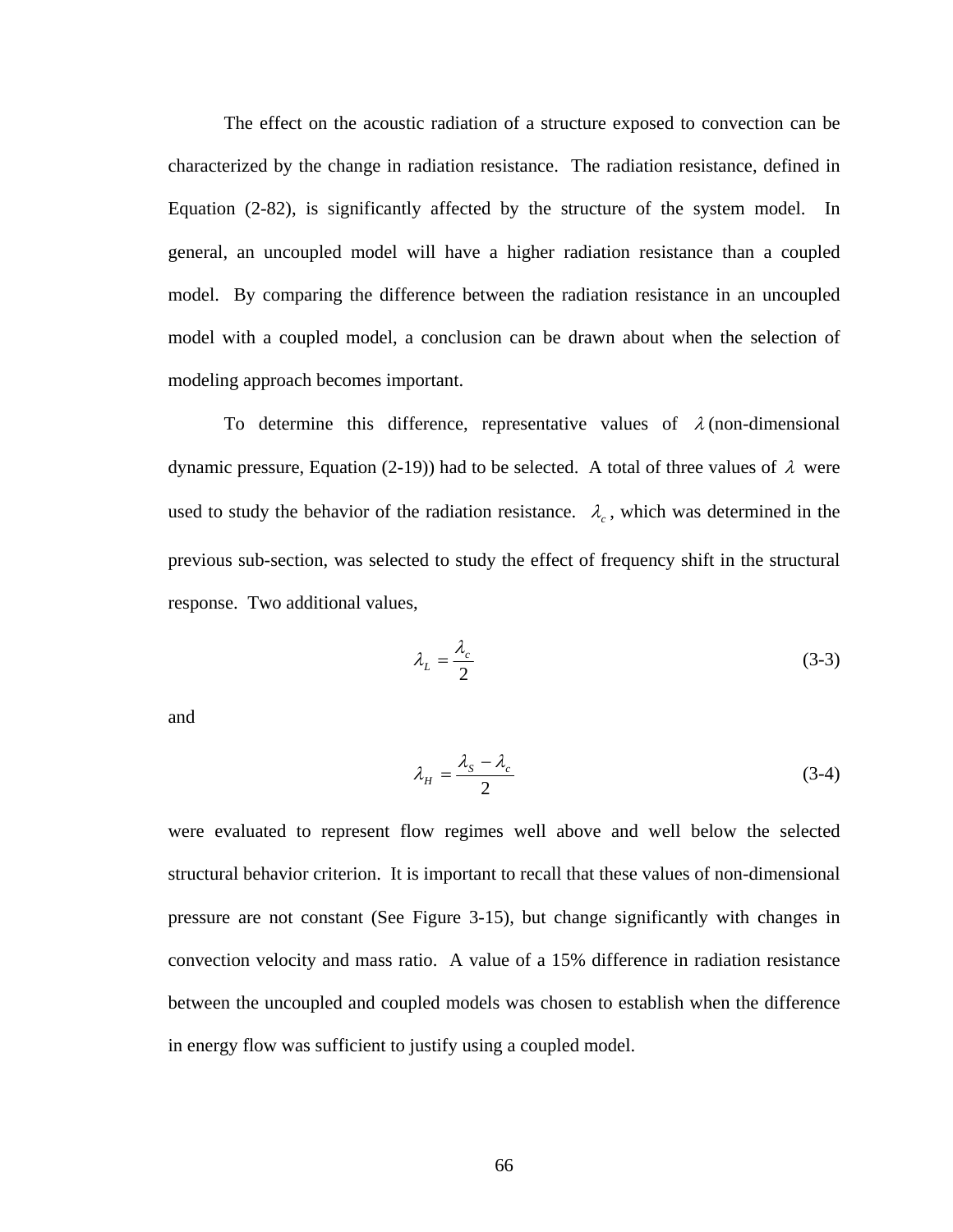

Figure 3-16. 15% Radiation resistance threshold

Figure 3-16 shows a plot of this radiation resistance threshold for the selected values of non-dimensional dynamic pressure. Note that the mass ratio is the independent variable in this data, and that the critical values of convection velocity are nearly constant across the range of mass ratio magnitudes considered here. These results imply that there is a specific Mach number that determines when coupling is important to determination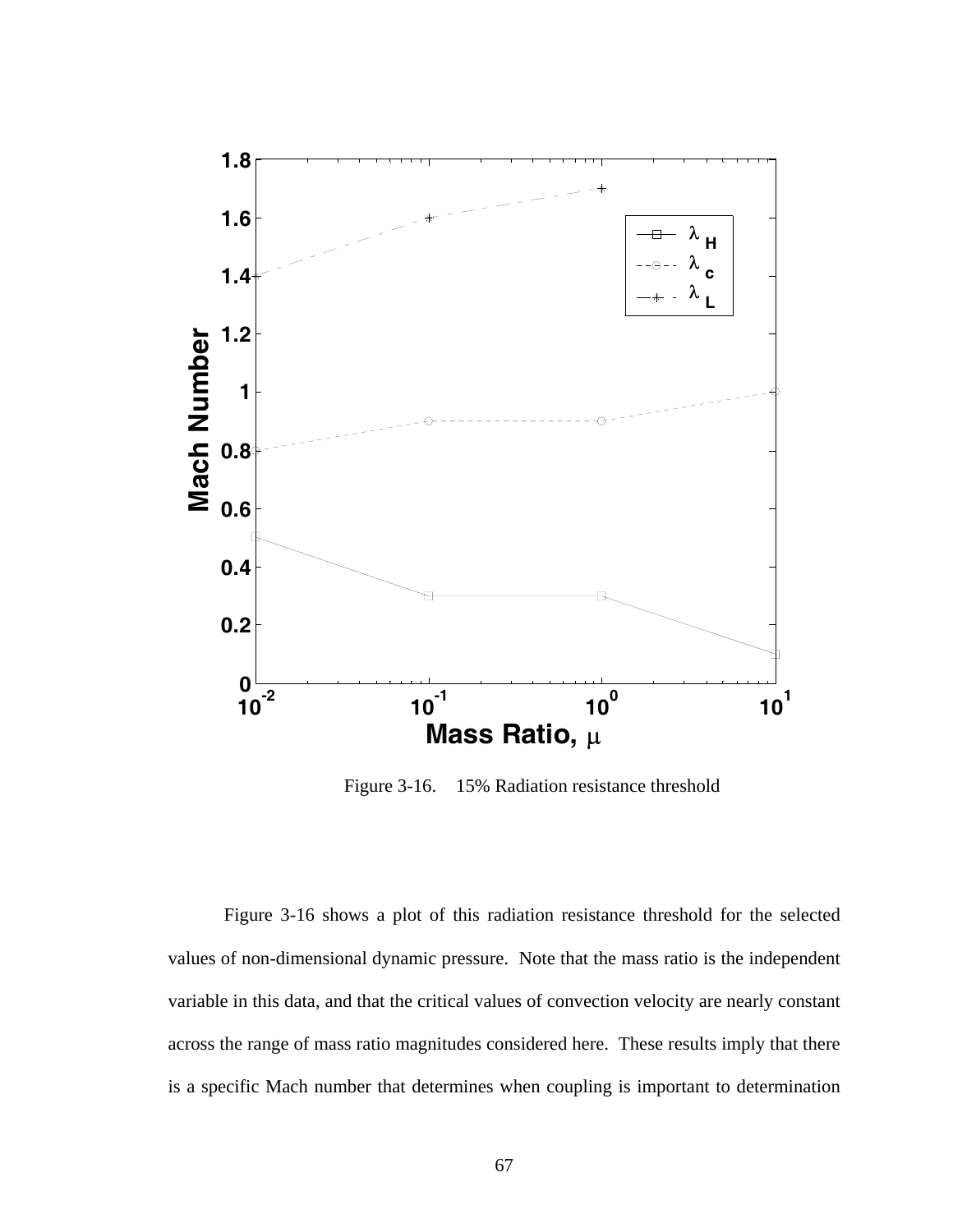of radiated power, based on the system model proximity to the coupling or stability boundary. While a weak dependence on mass ratio is apparent at extremely high and low values of mass ratio, the convection velocity of interest can be assumed to be constant for values of mass ratio commonly encountered in fluid structure interaction scenarios.

Figure 3-16 illustrates a rule of thumb that coupled models should be used when Mach number exceeds 0.3 when the system model is near the stability boundary, when it exceeds 0.8 when the system is in the neighborhood of the coupling boundary. The data also imply that coupling is not important for low values of  $\lambda$  unless the Mach number exceeds 1.5. It should also be noted that for low values of  $\lambda$  and a mass ratio of 10.0, coupling effects were not significant in the range of convection velocities studied.

Based on these findings, the following engineering rules of thumb are proposed:

- 1. Coupling should be considered for accurate prediction of structural response when  $\lambda \approx 10\%$  of  $\lambda_s$  in lightweight fluids and when  $\lambda \approx 1\%$  of  $\lambda_s$  in heavy fluids.
- 2. Coupling should be considered for accurate predictions of radiated power when coupled model eigenvalues are near the stability boundary and flow velocity exceeds Mach  $= 0.3$ , when the system eigenvalues are near the coupling boundary and the flow velocity exceeds  $Mach = 0.8$  and for low values of  $\lambda$  and flow velocities exceed Mach = 1.5.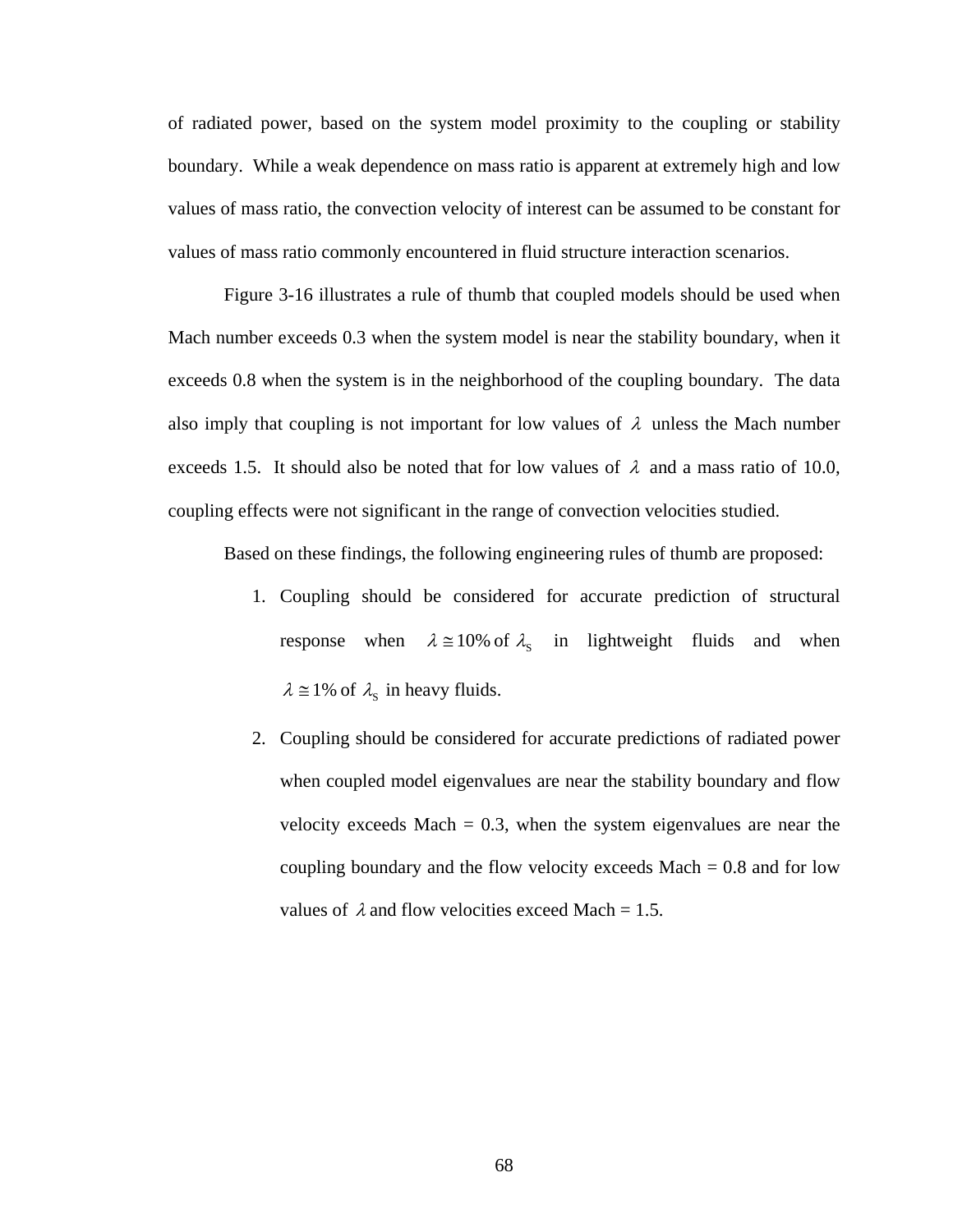## **CHAPTER IV**

## **CONCLUSIONS**

The effect of flow-induced coupling on the radiated sound power from plates has been presented. The modeling of the plate and fluid has been summarized and the effects of flow-induced coupling on the plate response have been described. The effect of inplane stress on the radiated sound power from plates has also been discussed. Additionally, a parametric study of non-dimensional structure / convection interaction has been shown. The non-dimensional parameters chosen encompass a wide range of flow regimes and structural configurations.

The first notable effect observed is that the radiated sound power decreases as flow velocities increase from the transonic region. However, the kinetic energy in the plate increases only slightly with flow speed. This behavior is attributable to the flow induced coupling driving some modes out of phase with the aerodynamic model, resulting in decreased radiation. The unstressed structure was also shown to be a net absorber of power when exposed to high convection velocities.

The most interesting effect observed for the stressed structure studied is that total radiation efficiency of the plate is significantly affected by the state of stress in the plate. This effect is manifested as a broadening of the range of convection velocities where the plate is an "efficient" radiator of sound power, and an associated reduction of the peak radiation efficiency. It was also observed that increasing the magnitude of tensile stress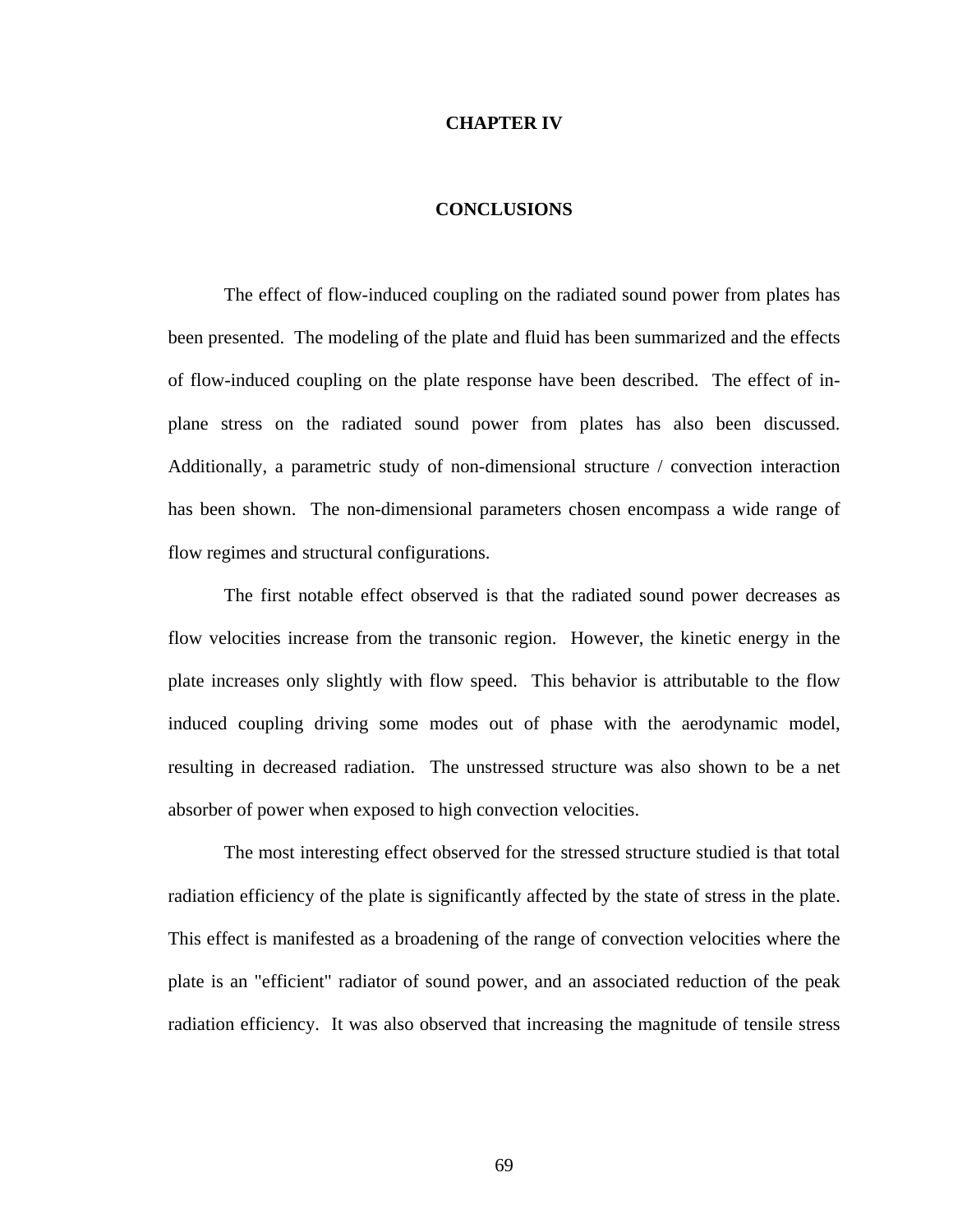in the plate eliminated the frequency shift in radiated power both in subsonic and supersonic flow

In studying a non-dimensional aerodynamic / structural system model, specific regions of the non-dimensional parameter space have been defined wherein fluid coupling and convection effects must be included for accurate predictions of structural response and radiated power. Utilization of a coupled model is advisable when certain values of non-dimensional pressure are exceeded for a given mass ratio and convection velocity if accuracy of the structural response is of paramount importance. This applies when  $\lambda \approx 10\%$  of  $\lambda_s$  in lightweight fluids and when  $\lambda \approx 1\%$  of  $\lambda_s$  in heavy fluids. If radiated sound power is the main concern, it was shown that specific convection velocities can be used as a criterion for when a coupled model is desirable for analysis. Specifically, when Mach number exceeds 0.3 and the system model eigenvalues are near the stability boundary, when Mach number exceeds 0.8 when the system is in the neighborhood of the coupling boundary and for low values of  $\lambda$  when the Mach number exceeds 1.5.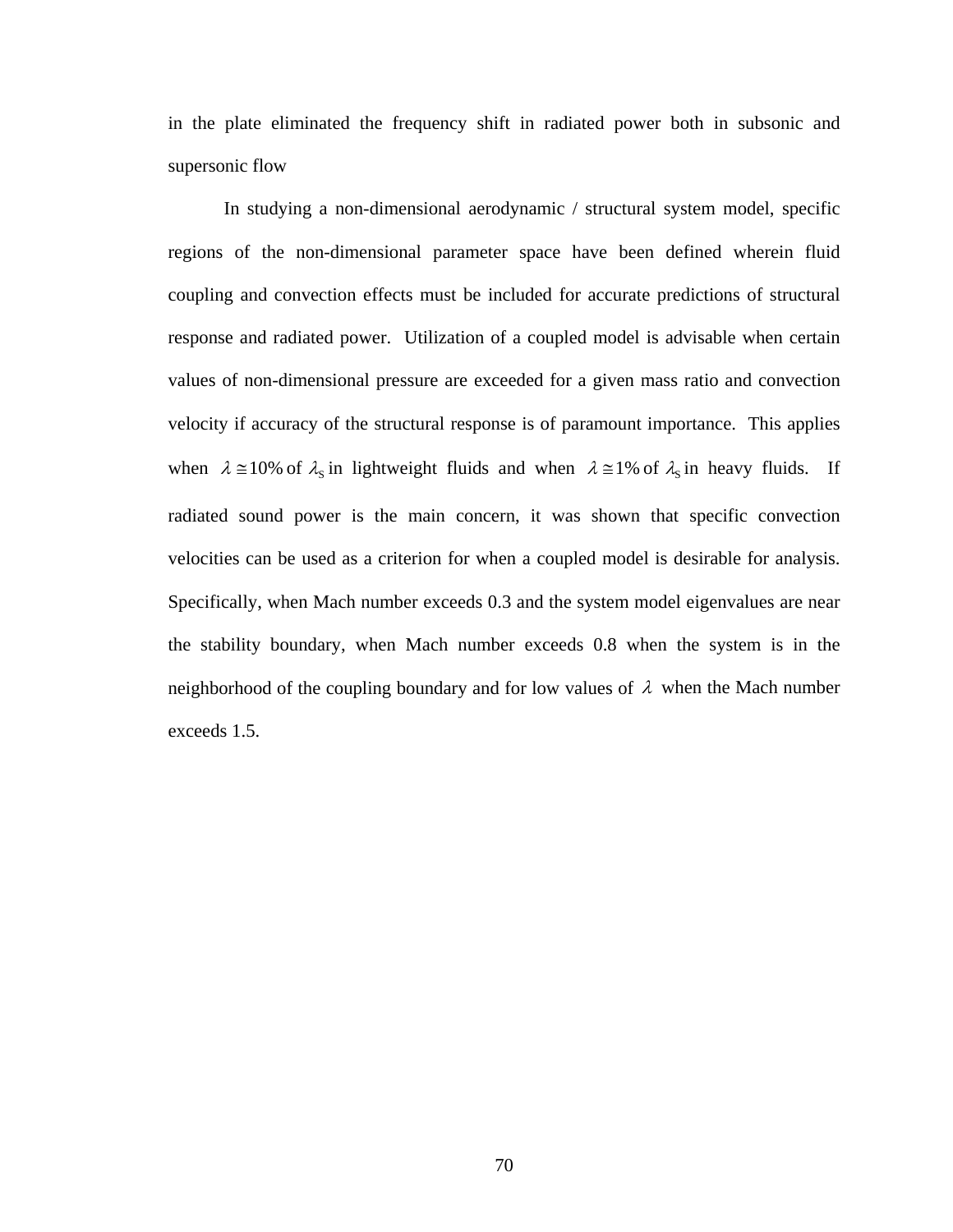## **REFERENCES**

<sup>1</sup> M.C. Junger and D. Feit, *Sound Structures and Their Interaction*, Acoustical Society of America / American Institute of Physics, New York, 1993.

2 I. D. Abrahams, "Scattering of Sound by an Elastic Plate with Flow," *Journal of Sound and Vibration*, Vol. 89, No. 2, pp. 213-231, 1983.

<sup>3</sup> N. Atalla and J. Nicolas, "A Formulation for Mean Flow Effects on Sound Radiation from Rectangular Baffled Plates with Arbitrary Boundary Conditions," *Journal of Vibration and Acoustics*, Vol. 117, pp. 22-29, 1995.

<sup>4</sup> W. R. Graham, "The effect of mean flow on the radiation efficiency of rectangular plates," *Proceedings of the Royal Society of London*, Vol. 454, pp. 111-137, 1998.

5 K.D. Frampton, "Radiation efficiency of convected fluid loaded plates," *Journal of the Acoustical Society of America*, Vol. 113, No. 5, pp. 2663-2673, 2003.

6 L. Meirovitch, *Analytical Methods in Vibrations*, Macmillan Publishing Co., New York, 1967.

 $<sup>7</sup>$  A. Berry, "A new formulation for the vibrations and sound radiation of fluid loaded</sup> plates with elastic boundary conditions", *Journal of the Acoustical Society of America*, Vol 96, No. 2, Pt. 1, pp. 889-901, 1994.

8 M.N. Currey and K.A. Cunefare, "The radiation modes of baffled finite plates", *Journal of the Acoustical Society of America*", Vol. 98, No. 3, pp 1570-1580, 1995.

9 C.E. Wallace, "Radiation resistance of a rectangular panel," *Journal of the Acoustical Society of America*, Vol. 51, No. 3, Part 2, pp. 946-952, 1972.

10 Earl H. Dowell, *Aeroelasticity of Plates and Shells*, Noordhoff International Publishing, The Netherlands, 1975.

<sup>11</sup> Franck Sgard, Noureddine Atalla and Jean Nicolas, "Coupled FEM-BEM Approach for Mean Flow Effects on Vibro-Acoustic Behavior of Planar Structures," *AIAA Journal*, Vol. 32, No. 12, pp. 2351-2358, 1994.

<sup>12</sup> Sean F. Wu and Lucio Maestrello, "Responses of Finite Baffled Plate to Turbulent Flow Excitations," *AIAA Journal*, Vol. 33, No. 1, pp. 13-19, 1995.

 $13$  K.D. Frampton, "The effect of flow induced coupling on sound radiation from convected fluid loaded plates", *Journal of the Acoustical Society of America*, Vol. 117, No. 3, pp 1129-1137, 2005.